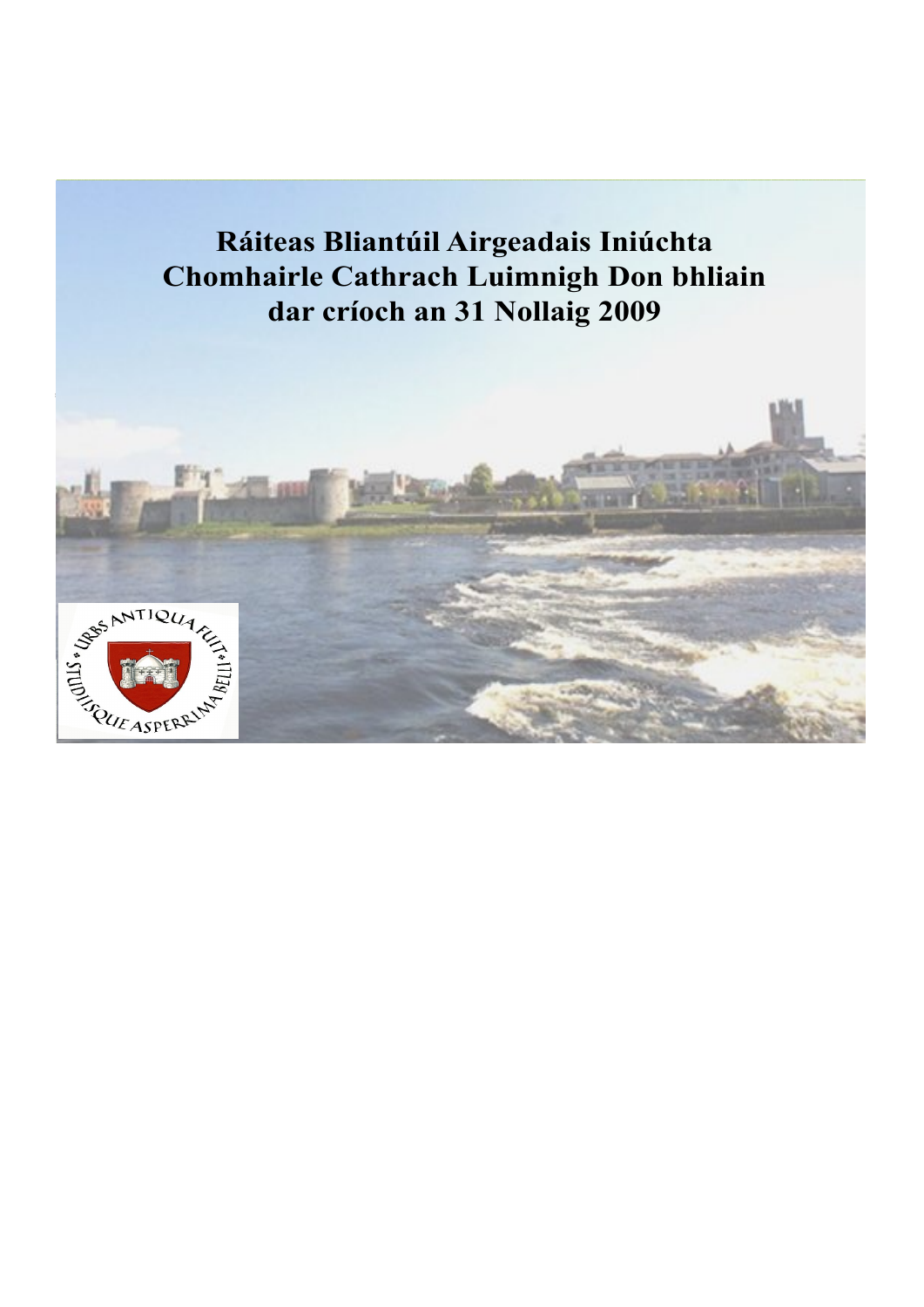# **CLÁR ÁBHAR NEAMHINIÚCHTA**

### **Leathanach**

| Athbhreithniú Airgeadais                             | 3-4                   |
|------------------------------------------------------|-----------------------|
| Teastas an Bhainisteora/an Cheannasaí Airgeadais     | 5                     |
| Tuairim an Iniúchta                                  | 6                     |
| Ráiteas ar Bheartais Chuntasaíochta                  | $7 - 10$              |
| Cuntais Airgeadais                                   | 11                    |
| Cuntas Ioncaim agus Caiteachais<br>Clár Comhardaithe | 12 <sup>2</sup><br>13 |
| Nótaí Cuntais agus Nótaí um Chuntais                 | 14-22                 |

Nótaí Cuntais agus Nótaí um Chuntais

# **Aguisíní**

| 1 Anailís ar Chaiteachas                                   | 23        |
|------------------------------------------------------------|-----------|
| 2 Caiteachas agus Ioncaim de réir Rannóige                 | $24 - 31$ |
| 3 Anailís ar Ioncam i ndáil le Deontais agus Fóirdheontais | 32        |
| 4 Anailís ar Ioncam i ndáil le hEarraí agus le Seirbhísí   | 33        |
| 5 Achoimre ar Chaiteachas Caipitil agus ar Ioncam          | 34        |
| 6 Caiteachas Caipitil agus Ioncaim de réir Rannóige        | 35        |
| 7 Mórbhailiú Ioncaim                                       | 36        |
| 8 Leas Údarás Áitiúil i gCuideachtaí                       | $37-42$   |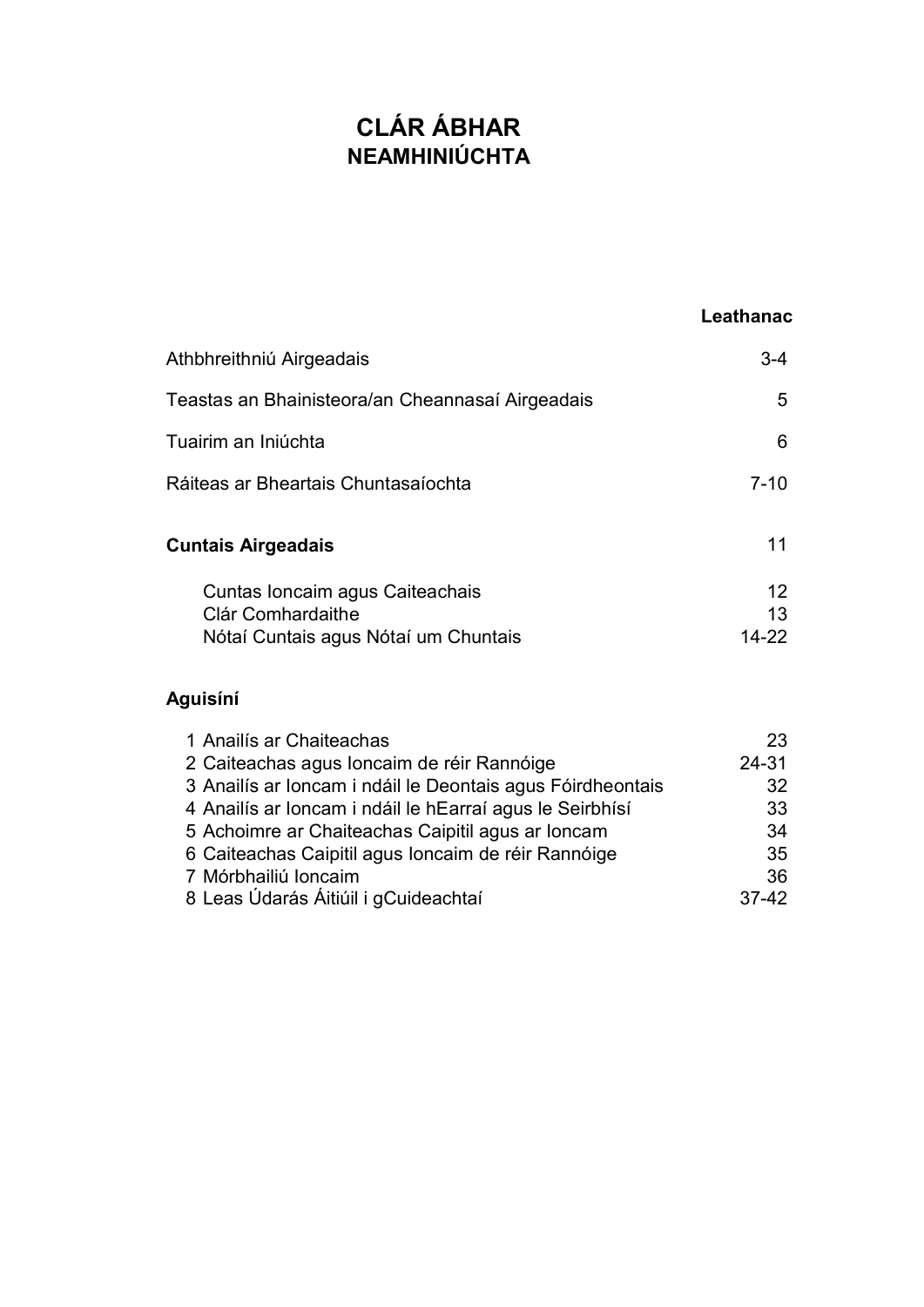# **Limerick City Council**

### **Athbhreithniú Airgeadais**

#### **Ráiteas Bliantúil Airgeadais don Bhliain Airgeadais dar Críoch an 31 Nollaig 2009**

#### **Athbhreithniú ar an gClár Comhardaithe**

Cuireann an Clár Comhardaithe a sholáthraítear in iúl go bhfuil Sócmhainní Seasta ag Comhairle Cathrach Luimnigh dar fiú €940,536,649

agus Obair idir Lámha dar fiú €81,115,999 amhail an 31 Nollaig 2009. Leagtar amach briseadh síos iomlán na bhfigiúirí seo i Nótaí 1 agus 2 den AFS.

Bhí laghdú ar Ghlansócmhainní Reatha na Comhairle Cathrach le hiarmhéid €4,623,888 amhail an 31 Nollaig 2009 i gcomparáid le Glansócmhainní Reatha €10,209,484 amhail an 31 Nollaig 2008. Is í an chúis is mó leis an laghdú ar ghlansócmhainní an laghdú ar airgead i dTaisce amhail an 31 Nollaig 2009 faoi mar a shonraítear i Nóta 18.

Leagtar amach in Aguisín 5 achoimre ar chaiteachas caipitil agus ar ioncam do 2008/2009. B'ionann ioncam caipitil agus €69.1 milliún in 2009; laghdú €7 milliún ar fhigiúr na bliana 2008 (€76.1 milliún). B'ionann deontais a fuarthas agus 80% den ioncam iomlán caipitil.

Tháinig laghdú ar Fhéichiúnaithe Rialtais ó €5 mhilliún amhail an 31 Nollaig 2008 anuas go €1.5 milliún amhail an 31 Nollaig 2009. Ba dhearfach an tionchar ag an mórlaghdú ar Fhéichiúnaithe Rialtais ar an airgead sa bhanc siocair nach raibh aon rótharraingt ann ag deireadh na bliana.

#### **Athbhreithniú ar Chaiteachas Ioncaim**

B'ionann €87,319,171 agus caiteachas ioncaim na bliana roimh aistrithe. B'ionann an t-aistriú go cúlchistí agus €3,591,650; b'ionann an tsuim iomlán chaiteachais do 2009 agus €90,910,821 dá thairbhe. Sháraigh an tsuim iomlán chaiteachais seo an caiteachas buiséadaithe faoi €2,163,194. Leagtar amach na sonraí faoin méid caiteachais a ghabh thar an mbuiséad ar glacadh leis sa tuarascáil don Chomhairle faoi Alt 104 den Acht Rialtais Áitiúil, 2001, a scaipfear ag cruinniú mhí an Mheithimh de chuid na Comhairle. Sháraigh an t-ioncam an buiséad faoi €2,244,981; bhí barrachas €81,787 don bhliain 2009 dá thairbhe. Is ann do bharrachas carntha €260,192 amhail an 31 Nollaig 2009 nuair a chuirtear an barrachas leis an mbarrachas oscailte €178,404.

Is é an párolla an costas is suntasaí mar is gnách; ba é costas iomlán párolla na bliana 2009 €34,917,404 (gan pinsin VEC san áireamh). Ba mhéadú 4.3% é seo ar chostas párolla na bliana 2008 (€33,470,643). B'ionann costais phárolla na bliana 2008 (gan pinsean VEC san áireamh) agus 37.5% den chaiteachas iomlán. Tháinig méadú air seo aníos go 38.4% in 2009. Tugann an méadú seo aníos go 38.4% le fios go bhfuil gá le tiomantas leanúnach le caiteachas pá agus neamhphá a athailíniú laistigh den Chomhairle Cathrach.

Déantar achoimre ar an gcaiteachas de réir príomhréimse caiteachais mar seo a leanas:

|                            |            | 2009 % den Chaiteachas |            | 2008 % den Chaiteachas |
|----------------------------|------------|------------------------|------------|------------------------|
| Párolla                    | 34,828,418 | 38.3%                  | 33,470,643 | 37.5%                  |
| Speansais oibriúcháin      | 34.270.856 | 37.7%                  | 35.831.941 | 40.2%                  |
| Speansais riaracháin       | 6,252,746  | 6.9%                   | 6,273,647  | 7.0%                   |
| Speansais bhunaíochta      | 2.658.374  | 2.9%                   | 2.535.603  | 2.8%                   |
| Speansais airgeadais       | 8,232,596  | 9.1%                   | 6,633,704  | $7.4\%$                |
| Nithe ilghnéitheacha       | 1.076.181  | 1.2%                   | 1.094.664  | 1.2%                   |
| Aistrithe go dtí cúlchistí | 3,591,650  | 4.0%                   | 3,316,215  | $3.7\%$                |
| Caiteachas Iomlán          | 90.910.821 | 100.0%                 | 89,156,417 | 100.0%                 |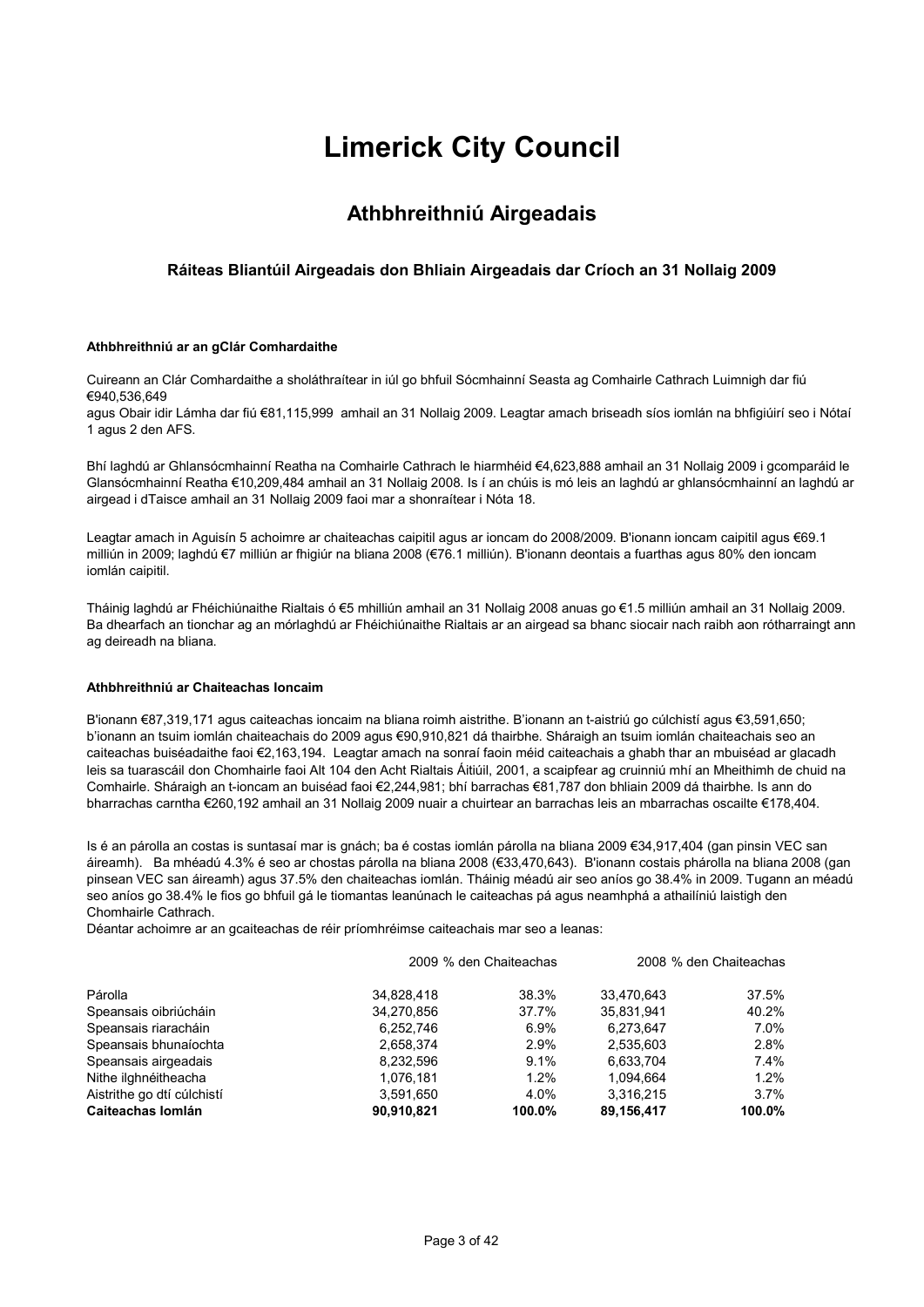#### **Athbhreithniú ar Ioncam**

B'ionann €90,992,609 agus ioncam na bliana. Méadú 2% ba ea seo ar an ioncam iomlán in 2008 (€89,214,060). Déanann an tábla seo a leanas achoimriú ar na príomhfhoinsí ioncaim:

|                                        | Aguisín | 2009       |       | 2008       |      |
|----------------------------------------|---------|------------|-------|------------|------|
|                                        |         | €          | %     | €          | %    |
| Deontais agus Fóirdheontais            |         | 19,216,279 | 21%   | 19,236,872 | 22%  |
| Ranníocaíochtaí ó údaráis áitiúla eile | 2       | 11.069.754 | 12%   | 10.996.048 | 12%  |
| Earraí agus Seirbhísí                  | 4       | 19,341,476 | 21%   | 17.926.731 | 20%  |
|                                        |         | 49,627,509 | 55%   | 48,159,651 | 54%  |
| Ciste an Rialtais Áitiúil              |         | 9,833,037  | 11%   | 12,258,639 | 14%  |
| Rátaí                                  |         | 30.298.778 | 33%   | 28.795.770 | 32%  |
| Laghdú a bhaineann le Pinsean          |         | 1.233.285  | $1\%$ |            | 0%   |
| Ioncam Iomlán                          |         | 90.992.609 | 100%  | 89.214.060 | 100% |

D'éirigh níos fearr le roinnt foinsí ioncaim ná mar a rabhthas ag súil leo de réir bhuiséad na bliana 2009 agus b'ioncam a ghabh thar an mbuiséad ba thoradh air seo. Chuir an táille ar áit chónaithe phríobháideach neamhphríomha, táillí dóiteáin, chomh maith le cíosanna tithíochta, go háirithe, le dea-thoradh nach rabhthas ag súil leis sa bhuiséad. Ba mhian liom mo bhuíochas a ghabháil mar gheall ar an móriarracht a rinne na baill foirne i ndáil leis na nithe thuas d'fhonn ioncam breise a chruthú. Dhéanfadh méadú ar an ioncam, mar shampla, Pinsin VEC, Cóiríocht do Dhaoine gan Dídean, Deontais Ardoideachais agus Fóirdheontais Athchúrsála cealú ar mhéadú dá shamhail sa chaiteachas.

#### **Achoimre**

B'ionann an barrachas ioncaim don bhliain 2009 agus €81,787. Mar thoradh air seo, bhí méadú ar an mbarrachas carntha ioncaim amhail dheireadh 2009 aníos go €260,192, i gcomparáid le €178,404 ag deireadh 2008. Dea-chomhartha is ea barrachas carntha a choimeád cúig bliana as a chéile i ndáil le hiarrachtaí na mball tofa dul i ngleic le cás stairiúil airgeadais Chomhairle Cathrach Luimnigh.

Iarraim ar na baill foirne machnamh a dhéanamh ar an Ráiteas Bliantúil Airgeadais.

T MACKEY BAINISTEOIR CATHRACH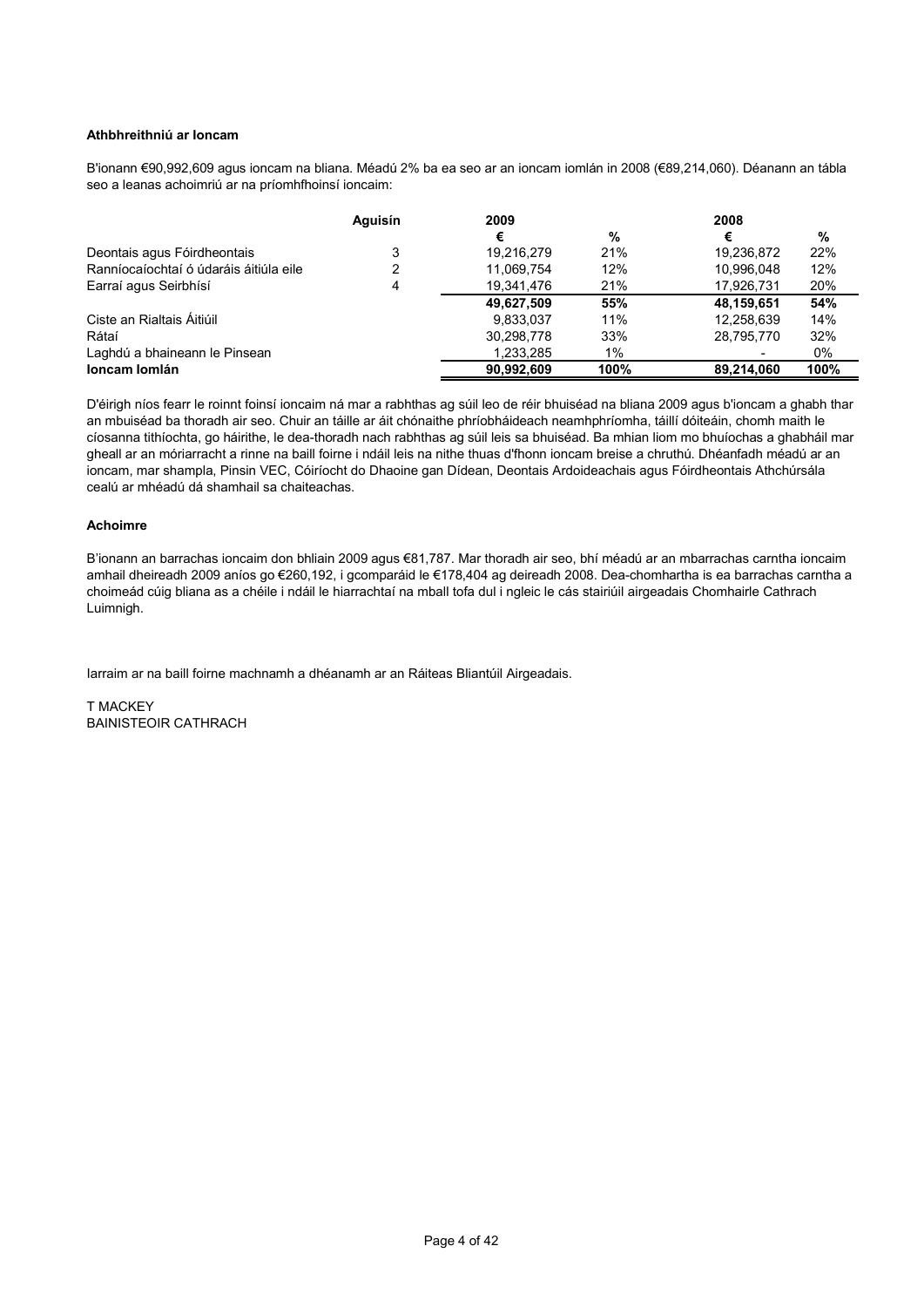#### COM HAIRLE CATHRACH LUIM NIGH

#### Teastas an Bhainisteora/ an Cheannasaí Airgeadais

don bhliain dar críoch an 31 Nollaig 2009

deimhnímid go bhfuil ráiteas airgeadais chomhairle chomhairle chomhairle cathrach luimnigh don bhliain don bhl<br>Deimhnímid go bhliain dar críochtaí air an críochtaí air an críochtaí air an críochtaí air an críochtaí air an

Deimhnímid go bhfuil ráiteas airgeadais CHOMHAIRLE CATHRACH LUIMNIGH don bhliain dar críoch an 31 Nollaig 2009, a leagtar amach sna leathanaigh faoi iamh, de réir na leabhar cuntais agus gur<br>réitíodh é de réir na riachtanas cuntasaíochta mar a threoraigh an tAire Comhshaoil, Oidhreachta agus Raltais Áitiúil.

Tá céimeanna réasúnacha tógtha againn chomh maith chun calaois agus mírialtachtaí eile a chosc agus a aimsiú.

 $\mathcal{S}$  is the sinite of  $\mathcal{S}$  $T$  M  $\overline{ }$  $S$ nithe:  $aday$  Ulunach  $Dáta$   $10/06/2010$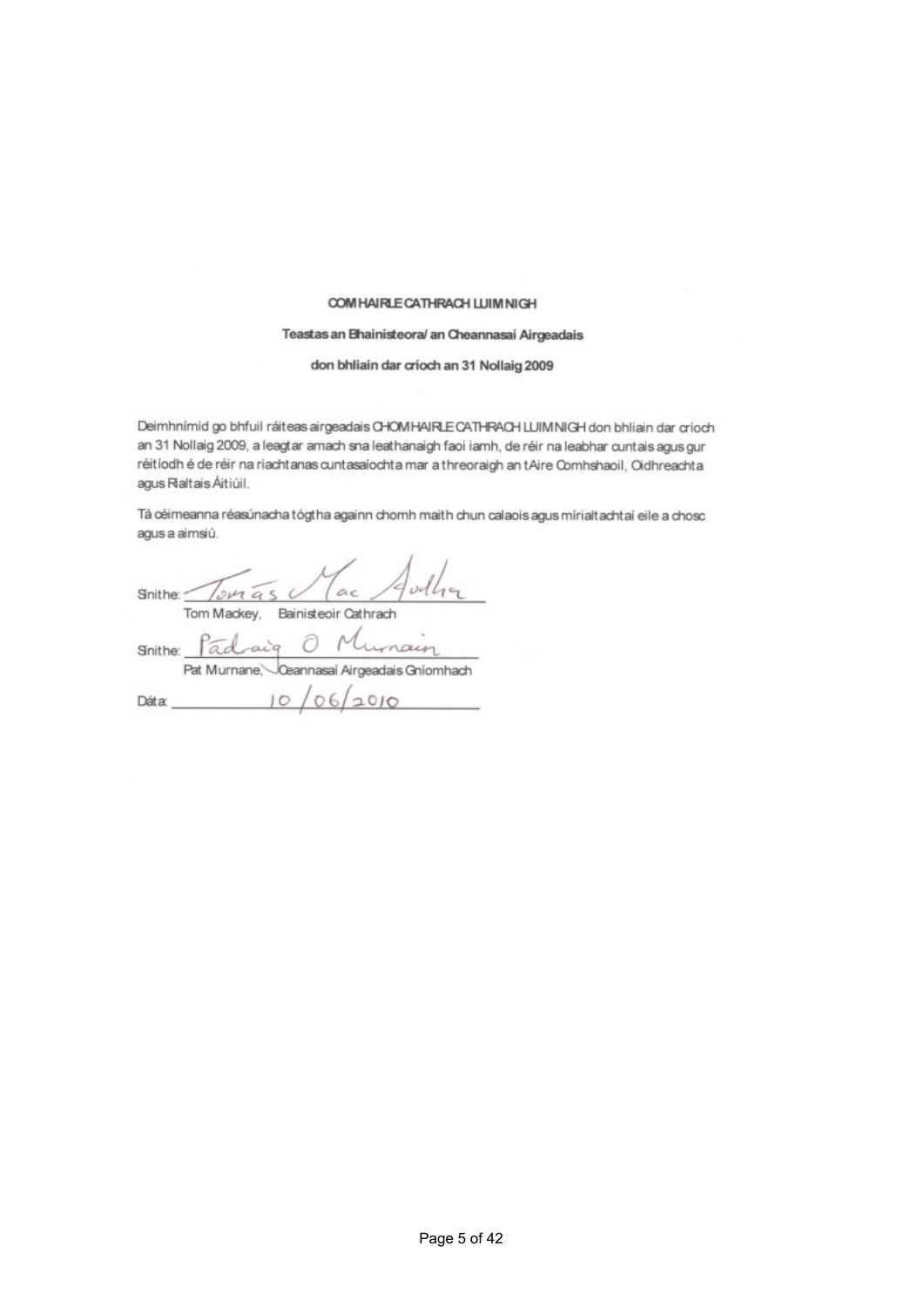#### **Tuairim Iniúchóra**

#### **Chuig Comhaltaí Chomhairle Cathrach Luimnigh**

Tá iniúchóireacht déanta agam ar an ráiteas airgeadais bliantúil arna leagan amach ar leathanaigh 11 go 22 don bhliain dar críoch an 31 Nollaig 2009 agus tá tuarascáil ar leith eisithe agam de réir Alt 120 den Acht Rialtais Áitiúil, 2001.

#### **Freagrachtaí na Comhairle agus Iniúchóir an Rialtais Áitiúil**

Tá an Chomhairle freagrach, de réir an dlí, as cothabháil gach taifead cuntasaíochta, lena n-áirítear an RáiteasAirgeadais Bhliantúil a réiteach. Tá sé de fhreagracht orm, bunaithe ar m'iniúchadh, tuairim neamhspleách a chur le chéile ar an ráiteas agus é a chur in iúl duit.

#### **Bunús na Tuairime**

Rinne mé m'iniúchadh de réir phrionsabail agus chleachtais Iniúchóir an Rialtais Áitiúil. Áirítear le hiniúchadh, scrúdú ar bhonn tástála, ar fhianaise ábhartha do na méideanna agus don nochtadh sa ráiteas airgeadais bliantúil. Áirítear ann chomh maith, measúnú ar na meastacháin agus na breithniúcháin shuntasacha a úsáideadh agus an ráiteas airgeadais á réiteach agus measúnú ar ábharthacht na mbeartas cuntasaíochta do chúinsí na Comhairle, ar cuireadh i bhfeidhm go comhsheasmhach iad agusar nochtadh go cuí iad.

Phleanáil mé agus rinne mé m'iniúchadh chun an fhaisnéis agus na mínithe ar fad a aimsiú a mheasaim atá riachtanach chun fianaise leordhóthanach a chur ar fáil chun dearbhú réasúnach a thabhairt go bhfuil an ráiteas airgeadais bliantúil saor ó mhíshonrú ábharach, de thoradh calaoise nó mírialtacht eile nó earráide.

#### **Tuairim**

I mo thuairim, cuireann an ráiteas airgeadais bliantúil staid airgeadais Chomhairle Cathrach Luimnigh amhail an 31 Nollaig 2009 agus a ioncam agus caiteachas don bhliain dar críoch an lá sin in iúl go cothrom, de réir an Chóid Chleachtais agus Rialacháin Chuntasaíochta.

Iniúchóir an Rialtais Áitiúil Dáta:

\_\_\_\_\_\_\_\_\_\_\_\_\_\_\_\_\_\_\_\_\_\_\_\_\_\_\_\_\_\_\_\_\_\_\_\_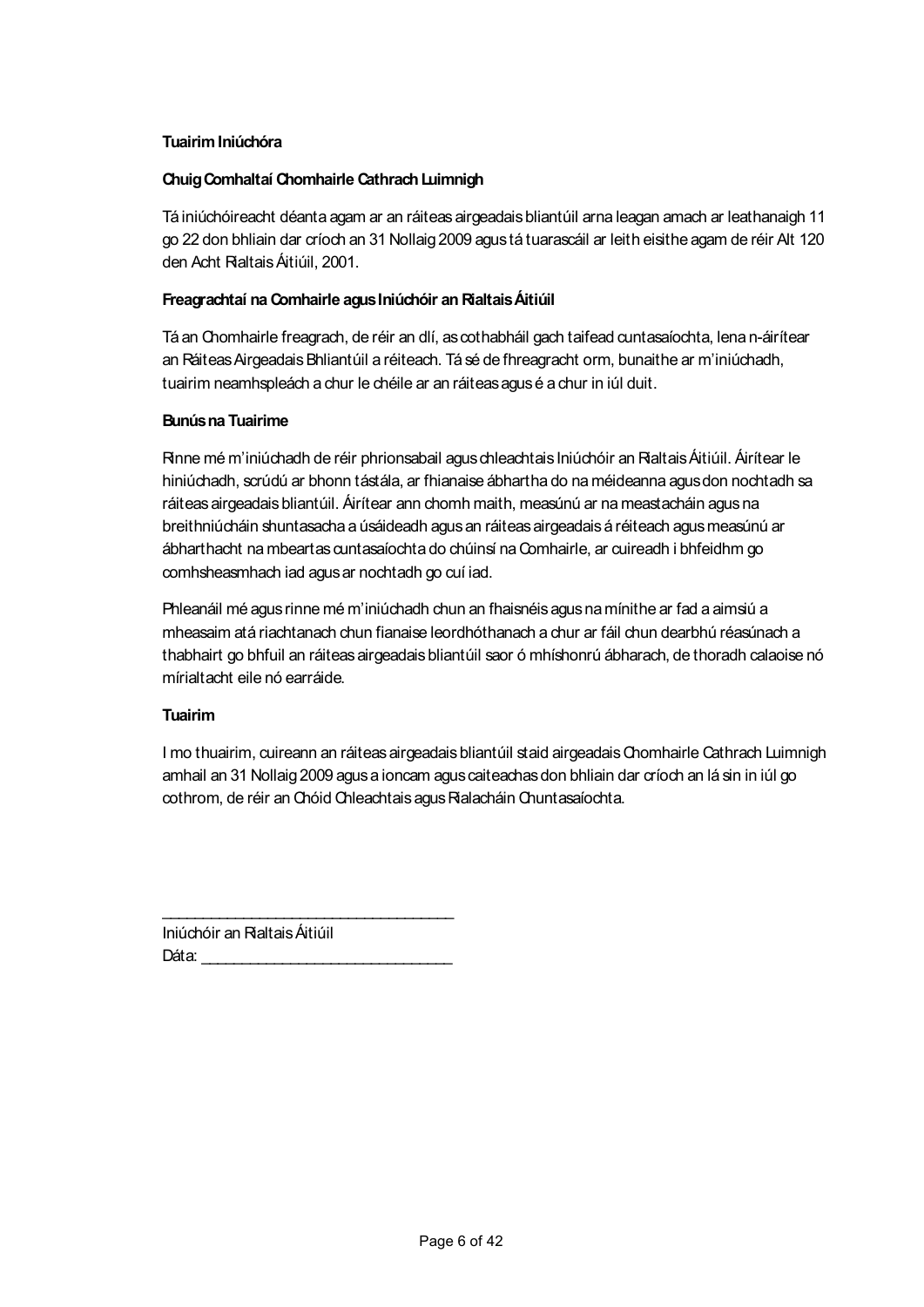# **RÁITEAS AR BHEARTAIS CHUNTASAÍOCHTA**

#### **1. Ginearálta**

The accounts have been prepared in accordance with the Accounting Code of Practice ACoP on local authority accounting, as revised by the Department of Environment, Heritage and Local Government (DEHLG) at 31st December 2009.

Ní mór neamhchomhlíonadh na mbeartas cuntasaíochta faoi mar a leagtar amach iad sa Chód Cleachtais Chuntasaíochta a lua i mBeartais agus i Nótaí sna Cuntais.

#### **2. Ionadú Struchtúr an Chlárghrúpa**

Léiríodh an Ráiteas Bliantúil Airgeadais i struchtúr an chlárghrúpa roimh 2008. Rinneadh struchtúr seirbhísbhunaithe a chur ina ionad seo in 2008. Mar seo a leanas is ea an chomparáid idir an clár agus an struchtúr nua seirbhíse:

| Struchtúr an Chláir | <b>Struchtúr Nua Seirbhíse</b> |
|---------------------|--------------------------------|
|                     |                                |
| Clárghrúpaí         | Rannóga                        |
| <b>Cláir</b>        | Seirbhísí                      |
| Fochláir            | Fosheirbhísí                   |
|                     |                                |

Léiriú níos úire is ea an struchtúr nua seirbhíse de na príomhsheirbhísí a chuireann údaráis áitiúla ar fáil. Ceadaíodh forchostais struchtúir faoin gclárghrúpa do leibhéal an chlárghrúpa. Ceadaítear forchostais struchtúir sa tseirbhís nua do gach seirbhís agus sainaithnítear costais iomlána na seirbhíse.

#### **3. Fabhruithe**

Ullmhaíodh na cuntais ioncaim agus chaipitil ar bhonn fabhrú de réir an Chóid Chleachtais.

#### **4. Muirir Úis**

Is féidir iasachtaí iníoctha a roinnt sa dá chatagóir seo a leanas:

- Iasachtaí morgáiste
- Iasachtaí neamh-mhorgáiste

#### **4.1 Iasachtaí Morgáiste**

Tagann sruthanna comhfhreagracha ioncaim i bhfoirm réamhíocaíochtaí fadtéarmacha (i.e. airgead a thugann na húdaráis áitiúla ar iasacht d'iasachtaithe) as iasachtaí a bhaineann le morgáistí chun tithe a cheannach. Is é an t-ús amháin a ghearrtar nó a théann chun sochair an Ráitis Ioncaim agus Chaiteachais.

#### **4.2 Iasachtaí Neamh-mhorgáiste**

Leagtar amach i Nóta 8 sna cuntais na cineálacha iasachtaí a thagann faoin teideal seo. Ní bheidh a sruth comhfhreagrach ioncaim ag iasachtaí lena mbaineann sócmhainní/deontais, maoiniú ioncaim nó an t-údarás idir-áitiúil. Beidh nascadh airgeadais mar chuid lárnach den bhuanmhaoiniú ar deireadh thiar. Beidh luach comhoiriúnach i Nóta 3 ag na hiasachtaí i leith na dteideal eile.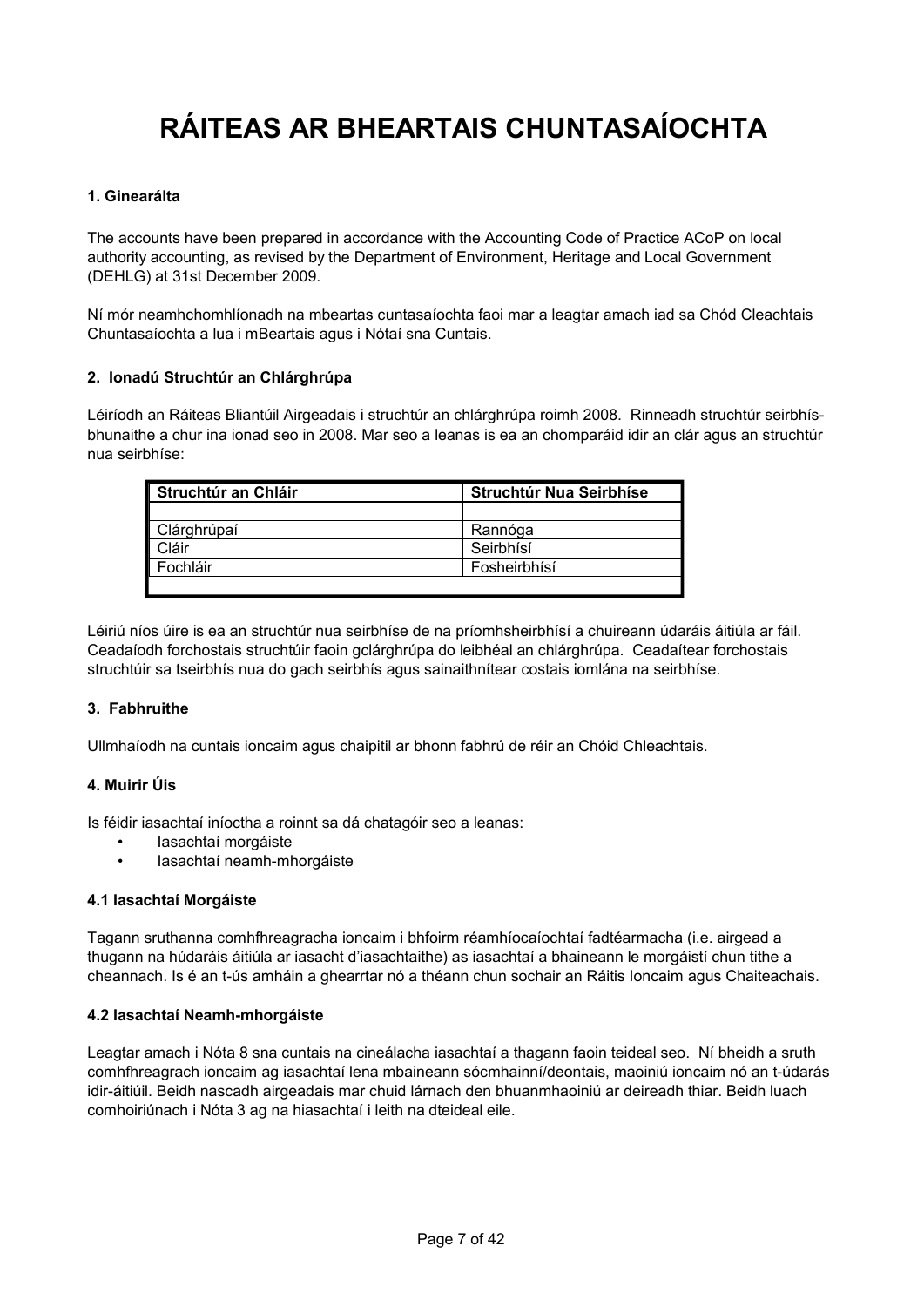#### **5. Pinsin**

Gearrtar íocaíochtaí maidir le pinsin agus le haiscí ar an gcuntas ioncaim sa tréimhse chuntasaíochta ina ndéantar na híocaíochtaí. Áirítear asbhaintí tairbhí aoisliúntais (lena n-áirítear Baintreacha agus Dílleachtaí) ar chostas na dtuarastal agus na bpánna sna cuntais. Déantar a macasamhail d'asbhaintí a chur do shochar mar admhálacha chuig an Ráiteas Ioncaim agus Caiteachais. Tá ceanglais na gcaighdeán reatha cuntasaíochta maidir le pinsin agus lena bhfeidhmiú i gcuntasaíocht údaráis áitiúil á mbreithniú faoi láthair.

#### **6. Gníomhaireacht agus Seirbhísí eile**

Aisíocfar caiteachas ar sheirbhísí a cuireadh ar fáil nó a rinneadh ar son údaráis áitiúla eile ar a chostas nó de réir comhaontuithe sonracha.

#### **7. Árachas**

Oibríonn Comhairle Cathrach Luimnigh barrachas árachais €127,000. Tá an ciste árachais á oibriú ar bhonn cuntasaíocht airgid. Ní áirítear fabhrú ar bith amhail an 31 Nollaig 2009 le costas na n-éileamh ar tugadh fógra dóibh ach nár cuireadh i gcrích go fóill a léiriú. Meastar amhail an 31 Nollaig 2009 go mbeidh €4.4m (€5m in 2008) le híoc ó thaobh íocaíochtaí éileamh. Maidir le nithe eile i.e. éilimh atá faoi bhun leibhéal an bharrachais, tá a gcuid árachais féin ag an gComhairle Cathrach.

#### **8. Foráil do Dhrochfhiacha agus d'Fhiacha Amhrasacha**

Rinneadh/ní dhearnadh foráil sna cuntais iomchuí do dhrochfhiacha agus d'fhiacha amhrasacha.

#### **9. Sócmhainní Seasta**

#### **9.1 Rangú na Sócmhainní**

Rangaítear sócmhainní seasta i gcatagóirí mar atá leagtha amach sa chlár comhardaithe. Leagtar briseadh síos níos mine ar na cineálacha sócmhainní amach i Nóta 1 sna cuntais.

#### **9.2 Aitheantas**

Déantar an uile chostas ar fháil nó ar thógáil sócmhainní seasta a chaipitliú ar bhonn fabhraithe.

#### **9.3 Tomhas**

Cuireadh clár comhardaithe inar corpraíodh sócmhainní uile an údaráis áitiúil san áireamh don chéad uair i Ráiteas Airgeadais Bhliantúil na bliana 2003. Bunaíodh luacháil na sócmhainní ar an 'Treoirlíne Luachála' arna heisiúint ag an Roinn Comhshaoil, Oidhreachta agus Rialtais Áitiúil. Rinneadh an uile shócmhainn a ceannaíodh nó a tógadh ón 1 Eanáir 2004 i leith a chur san áireamh ar an gcostas stairiúil. Táthar i mbun forbartha faoi láthair ar bheartais chuntasaíochta maidir le léasanna agus beidh siad le sonrú i ráitis airgeadais na bliana 2010.

#### **9.4 Athluacháil**

Faoi mar a leagtar amach sa Chód Cleachtais Chuntasaíochta, beidh sé ina mhír den bheartas sócmhainní a athluacháil nuair is cuí, ag tréimhsí nach mó ná cúig bliana. Mar gheall ar a nádúr fisiciúil, baineann tromlach na sócmhainní le húdaráis áitiúla amháin agus níl siad faoi réir diúscartha. Tá cuid de na sócmhainní ginearálta eile faoi réir diúscartha agus déanfar athbhreithniú ar a luacháil in 2010 le beartas reatha athluachála a chomhlíonadh.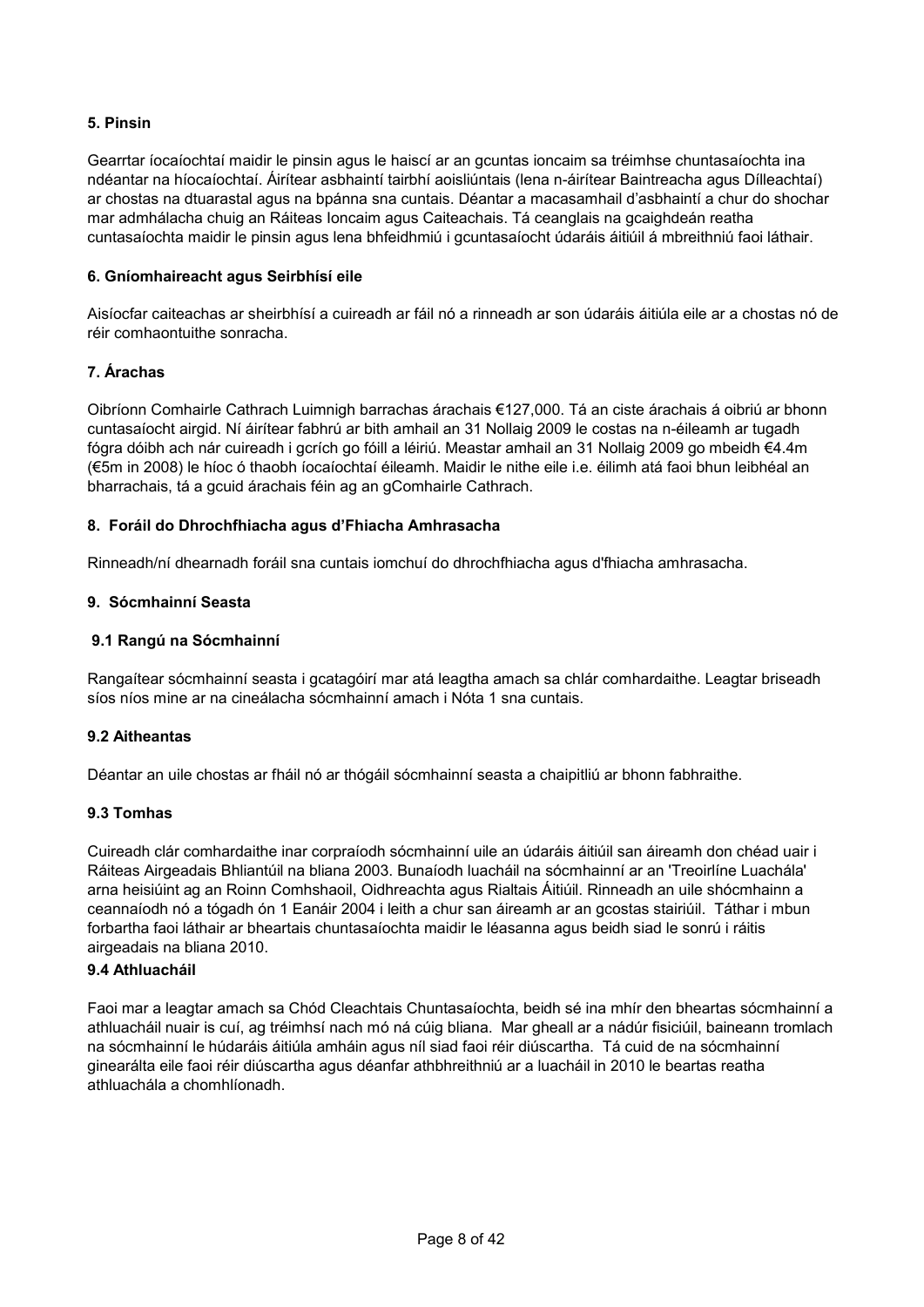#### **9.5 Diúscairtí**

Maidir le sócmhainní indiúscartha, cuirtear ioncam chun sochair cúlchiste sonrach agus tríd is tríd cuirtear i bhfeidhm é maidir le ceannach sócmhainní nua. Déileálfar le fáltais dhíol thithe an údaráis áitiúil de réir mar a stiúrann an DEHLG.

#### **9.6 Dímheas**

Déanfar muirear an dímheasa a fhritháireamh, faoin modh cuntasaíochta atá i bhfeidhm faoi láthair, trí amúchadh a dhéanamh ar an maoiniú a dhéantar ar an sócmhainn. Bíonn tionchar neodrach ag an modh seo ar Ioncam agus Caiteachas agus fágann sin go bhfágtar as an áireamh as an Ráiteas Ioncaim agus Caiteachais muirear an dímheasa agus creidmheas comhfhreagrach an amúchta.

Is iad seo a leanas na beartais a mbíonn feidhm acu maidir le sócmhainní faoi réir dímheasa:

| Saghas Sócmhainne                     | Boinn                   | Ráta Dímheasa                    |
|---------------------------------------|-------------------------|----------------------------------|
|                                       |                         |                                  |
| Gléasra agus Innealra                 |                         |                                  |
| - Fadsaoil                            | S/L                     | 10%                              |
| - Gearrshaoil                         | <b>S/L</b>              | 20%                              |
|                                       |                         |                                  |
| Trealamh                              | <b>S/L</b>              | 20%                              |
| Troscán                               | $\overline{\text{S/L}}$ | 20%                              |
| Sócmhainní Oidhreachta                |                         | Faic                             |
| Leabhair Leabharlainne                |                         | Faic                             |
| Clóis Súgartha                        | ΞÆ                      | 20%                              |
| Páirceanna                            | ΞÆ                      | 2%                               |
| Láithreáin Líonta Talún (*Féach nóta) |                         |                                  |
|                                       |                         |                                  |
| Sócmhainní Uisce                      |                         |                                  |
| - Scéimeanna Uisce                    | SΛ                      | Saoil sócmhainne de bhreis ar 70 |
|                                       |                         | bliain                           |
| - Scéimeanna Draenála                 | ΞÆ                      | Saoil sócmhainne de bhreis ar 50 |
|                                       |                         | bliain                           |

Ní ghearrann an Chomhairle dímheas i mbliain an diúscartha agus gearrfar luach iomlán bliana dímheasa i mbliain a bhfála.

#### **\* Tá luach na láithreán líonta talún san áireamh i Nóta 1 faoi thalamh. Is é is dímheas ann ídiú na sócmhainne líonta talún.**

#### **10. Deontais Rialtais**

Cuirtear deontais ón Rialtas san áireamh ar bhonn fabhrú. Cuirtear deontais a fhaightear chun oibríochtaí laethúla a chlúdach chun sochair an Ráitis Ioncaim agus Chaiteachais. Léirítear deontais a fhaightear, lena mbaineann tógáil sócmhainní, mar chuid den ioncam um obair idir lámha. Aistrítear an t-ioncam chuig cuntas caipitlithe nuair a bhíonn an tionscadal críochnaithe.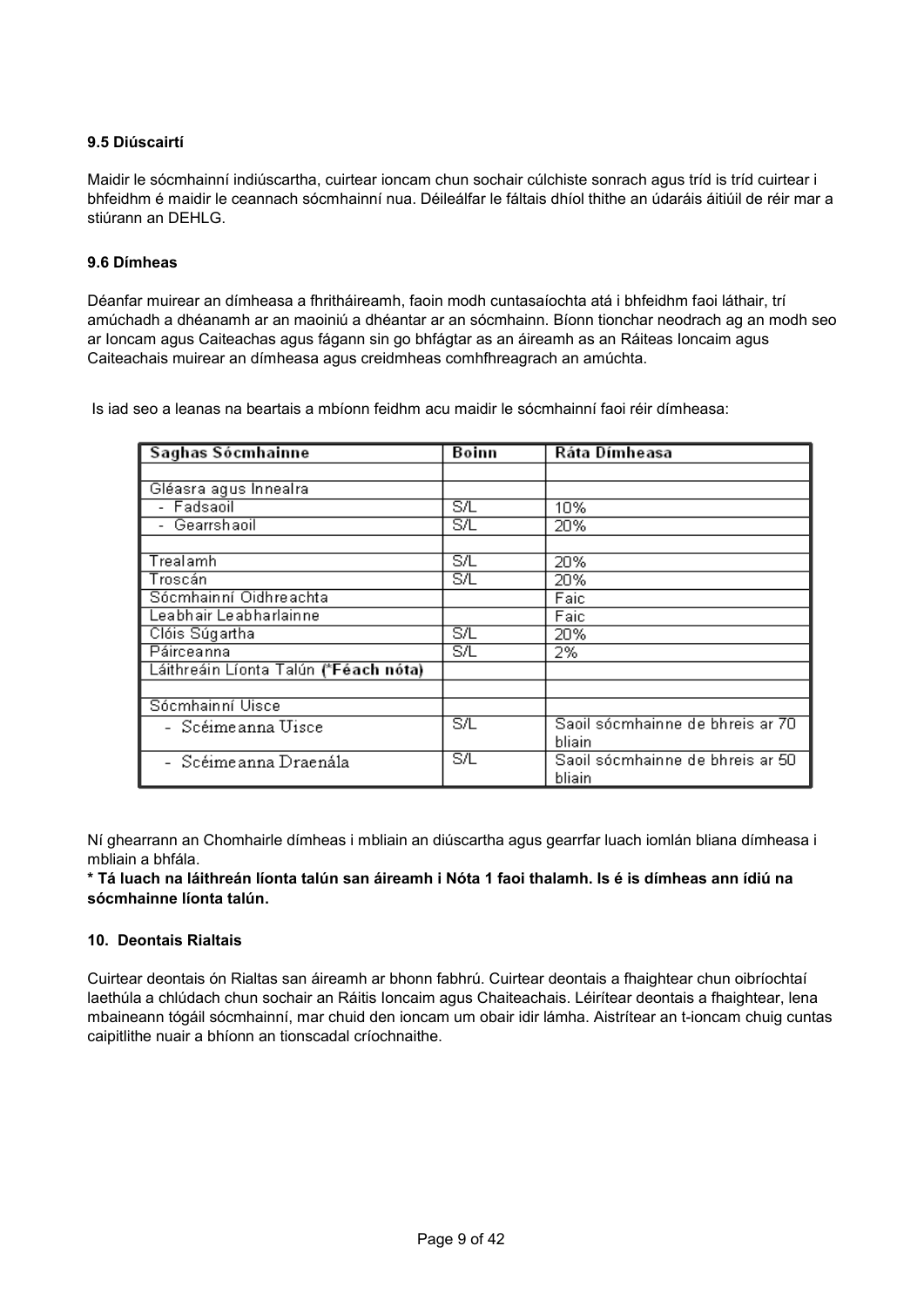#### **11. Féichiúnaithe Forbartha agus Ioncam**

Áirítear an uile fhéichiúnaí forbartha i Nótaí 3 agus 5. Déantar ioncam ó ranníocaíochtaí forbartha nach bhfuil dlite le híoc laistigh den bhliain reatha a iarchur agus léirítear é seo i Nóta 6.

#### **12. Fuascailt Fiach**

Cuirtear fáltais as iasachtaí a d'fhuascail custaiméirí go luath i bhfeidhm maidir le hiasachtaí a bhaineann le morgáistí a fhuascailt ón nGníomhaireacht Airgeadais do Thithe agus ó Oifig na nOibreacha Poiblí.

#### **13. Scéimeanna Léasa**

Gearrtar íocaíochtaí cíosa faoi léasanna oibriúcháin ar an gcuntas Ioncaim & Caiteachais. Cuirtear sócmhainní a fuarthas faoi léas airgeadais san áireamh i sócmhainní seasta. Taispeántar an tsuim atá dlite ar iarmhéideanna gan íoc faoi dhliteanais reatha agus creidiúnaithe fadtéarmacha.

#### **14. Stoc**

Déantar luacháil ar stoic ar bhonn meánchostais.

#### **15. Obair Idir Lámha agus Réamhchaiteachas**

Is ionann obair atá idir lámha agus réamhchaiteachas agus costas stairiúil carntha na dtionscadal éagsúil caipitil. Taispeántar an t-ioncam fabhraithe maidir leis na tionscadail seo ar an gClár Comhardaithe mar 'Ioncam don Obair idir Lámha'.

#### **16. Féichiúnaithe agus Creidiúnaithe**

#### **16.1 Féichiúnaithe**

Is ionann féichiúnaithe ag deireadh na bliana airgeadais agus ioncam dlite ach nach bhfuarthas go fóill.

#### **16.2 Creidiúnaithe**

Is ionann creidiúnaithe ag deireadh na bliana airgeadais agus íocaíochtaí dlite maidir le hearraí a fuarthas agus le seirbhísí a rinneadh ach nár íocadh astu go fóill.

#### **17. Leas i gCuideachtaí Údaráis Áitiúil**

Níor corpraíodh an leas sna cuideachtaí faoi theorainn ráthaíochta atá liostáilte in Aguisín 8 sna ráitis airgeadais. Áirítear leas sna cuideachtaí gaolmhara eile i Nóta 3.

**Limerick Lodis Limited** – An figiúr um ghlansócmhainní corpraithe don bhliain dar críoch an 31 Nollaig 2008. **Shannon Broadband Limited** – 20% de ghlansócmhainní corpraithe don bhliain dar críoch an 31 Nollaig **Grove Island Leisure Centre Limited** – Corpraíodh 50% de luach caipitiúil na scaireanna.

#### **18. Ioncam Iarchurtha**

Tá an Chreatlach um Beartas Praghsáil Uisce de chuid an Rialtais ina lámh chúnta i ndáil le gnóthú an chostais iomláin um sheirbhísí uisce a chur ar fáil maidir leis an uile chustaiméir neamh-intíre. Forálann an Chreatlach nach ndéanann údaráis áitiúla brabús ó chur ar fáil seirbhísí uisce. Mar thoradh air seo, déileálfar le sábháil bhreise ioncaim/chostais a d'fhéadfadh bheith i gceist agus seirbhísí uisce agus dramhaíola á gcur ar fáil amhail ioncam iarchurtha sa bhliain lena mbaineann sí. I gcás easnamh ioncaim/róchaiteachas costais, go contrártha, déanfar a leithéid d'easnamh a ghnóthú ina iomláine ó chustaiméirí neamh-intíre an bhliain dar gcionn.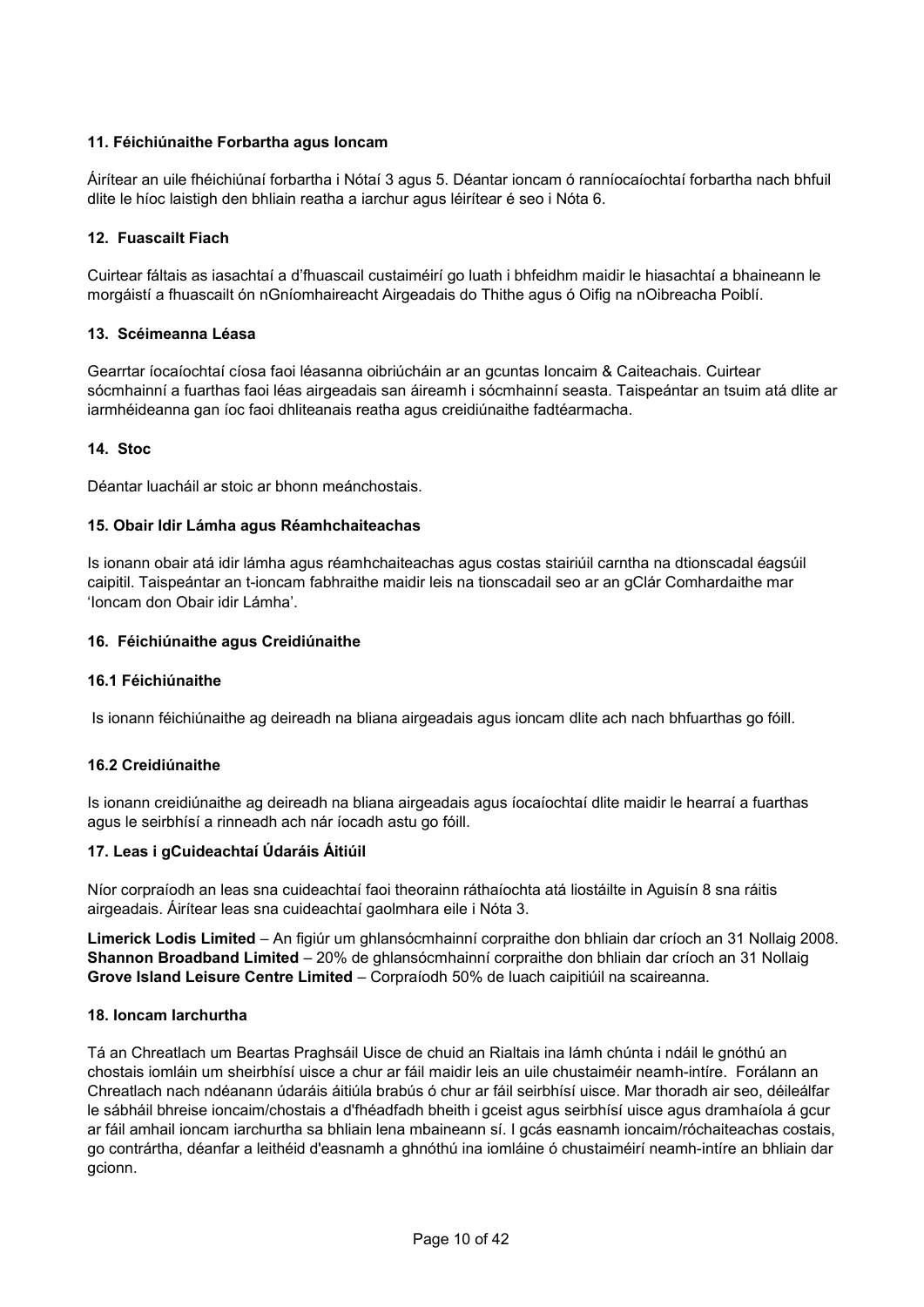# *CUNTAIS AIRGEADAIS*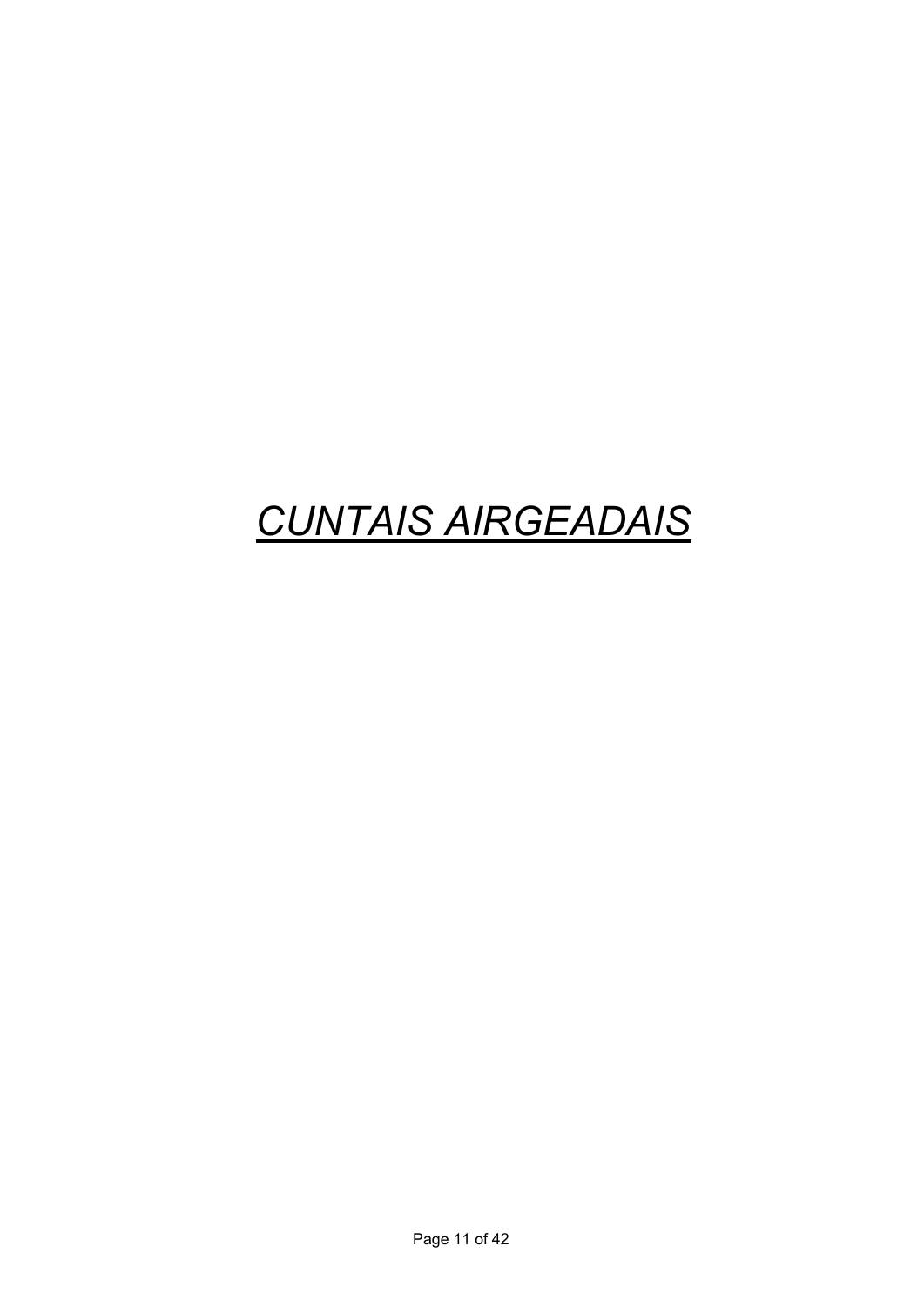### **FOR YEAR ENDING 31st DECEMBER 2009 RÁITEAS AN CHUNTAIS IONCAIM AGUS CAITEACHAIS**

Tugtar an t-ioncam agus an caiteachas go léir a bhaineann le hioncam le chéile i Ráiteas an Chuntais Ioncaim agus Caiteachais. Taispeántar an barrachas/(easnamh) don bhliain.

#### **Caiteachas de réir Rannóige**

| Calleachas de feir Raillioige                                            |       |                       |            |                        | Glanchaiteacha |
|--------------------------------------------------------------------------|-------|-----------------------|------------|------------------------|----------------|
|                                                                          |       | <b>Ollchaiteachas</b> | loncam     | <b>Glanchaiteachas</b> | s              |
|                                                                          | Nótaí | 2009<br>€             | 2009<br>€  | 2009<br>€              | 2008<br>€      |
| Tithíocht agus Tógáil                                                    |       | 14,211,547            | 13,069,409 | 1,142,138              | 2,226,034      |
| Bóithre, Iompar agus Sábháilteacht                                       |       | 9,474,786             | 5,118,944  | 4,355,842              | 4,377,274      |
| Seirbhísí Uisce                                                          |       | 15,246,751            | 11,073,347 | 4,173,404              | 4,771,192      |
| Bainistíocht Forbartha                                                   |       | 4,383,187             | 1,353,192  | 3,029,995              | 2,868,209      |
| Seirbhísí Comhshaoil                                                     |       | 19,128,064            | 7,591,923  | 11,536,141             | 10,519,103     |
| Caitheamh Aimsire agus Taitneamhacht                                     |       | 6,197,289             | 454,238    | 5,743,051              | 5,913,629      |
| Talmhaíocht, Oideachas, Sláinte agus Leas                                |       | 9,003,799             | 9,180,720  | (176, 922)             | 852,276        |
| Seirbhísí Ilghnéitheacha                                                 |       | 9,673,748             | 1,785,736  | 7,888,013              | 6,152,943      |
|                                                                          |       |                       |            |                        |                |
| Caiteachas/loncam Iomlán                                                 | 16    | 87,319,171            | 49,627,508 |                        |                |
| Glanchostas mhaoiniú na Rannóg ó<br>Rátaí agus Ciste an Rialtais Áitiúil |       |                       |            | 37,691,663             | 37,680,660     |
| Rátaí                                                                    |       |                       |            | 30,298,778             | 28,795,770     |
| Ciste an Rialtais Áitiúil - Deontas Ilfheidhme                           |       |                       |            | 9,833,037              | 12,258,639     |
| Laghdú a bhaineann le Pinsean                                            |       |                       |            | 1,233,285              |                |
|                                                                          |       |                       |            |                        |                |
| Barrachas/(Easnamh) don Bhliain roimh Aistrithe                          | 17    |                       |            | 3,673,437              | 3,373,749      |
| Aistrithe ó Chúlchistí/(go) Cúlchistí                                    | 15    |                       |            | (3,591,650)            | (3,316,215)    |
| Barrachas/(Easnamh) Foriomlán don Bhliain                                |       |                       |            | 81,787                 | 57,534         |
| General Reserve @ 1st January 2009                                       |       |                       |            | 178,404                | 120,870        |
| General Reserve @ 31st December 2009                                     |       |                       |            | 260,192                | 178,404        |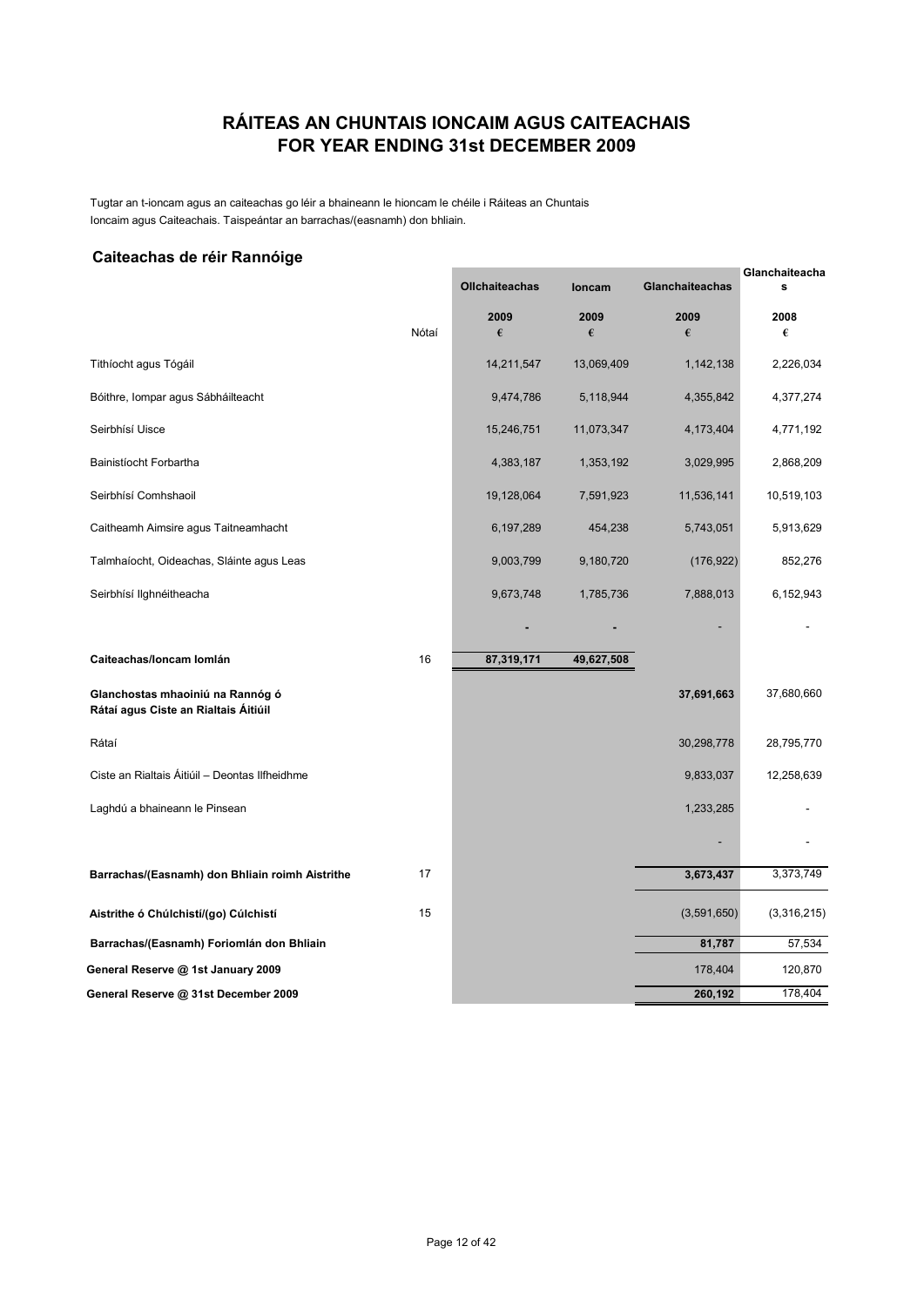# **BALANCE SHEET AT 31st DECEMBER 2009**

|                                                                | Nótaí          | 2009                     | 2008                     |
|----------------------------------------------------------------|----------------|--------------------------|--------------------------|
|                                                                | $\mathbf{1}$   | €                        | €                        |
| Sócmhainní Seasta                                              |                |                          |                          |
| Oibríochtúil                                                   |                | 297,911,247              | 294,076,376              |
| Bonneagar<br>Pobal                                             |                | 628,358,935<br>6,112,658 | 633,522,514<br>6,121,345 |
| Neamh-oibríochtúil                                             |                | 8,153,809                | 3,717,006                |
|                                                                |                | 940,536,649              | 937,437,241              |
|                                                                |                |                          |                          |
| Obair idir Lámha agus Réamhspeansais                           | $\overline{2}$ | 81,115,999               | 77,288,659               |
| Féichiúnaithe Fadtéarmacha                                     | 3              | 16,734,838               | 17,502,996               |
| Sócmhainní Reatha                                              |                |                          |                          |
| Stoic<br>Féichiúnaithe Trádála agus Réamhíocaíochtaí           | 4<br>5         | 264,997<br>8,373,666     | 280,854<br>13,989,017    |
| Infheistíochtaí Bainc                                          |                | 6,535,240                | 11,484,558               |
| Airgead sa Bhanc                                               |                | 1,279,234                | 373,152                  |
| Airgead faoi Bhealach                                          |                |                          |                          |
| Cuntas Uirbeach                                                | $\overline{7}$ |                          |                          |
|                                                                |                | 16,453,137               | 26,127,580               |
|                                                                |                |                          |                          |
| Dliteanais Reatha (Méideanna dlite laistigh de bhliain amháin) |                |                          |                          |
| Rótharraingt Bhainc                                            |                |                          |                          |
| Creidiúnaithe agus Fabhruithe                                  | 6              | 11,829,250               | 15,918,097               |
| Cuntas Uirbeach                                                | $\overline{7}$ |                          |                          |
| Léasanna Airgeadais                                            |                | 11,829,250               | 15,918,097               |
|                                                                |                |                          |                          |
|                                                                |                |                          |                          |
|                                                                |                |                          |                          |
| Glansócmhainní Reatha/(Dliteanais)                             |                | 4,623,888                | 10,209,484               |
|                                                                |                |                          |                          |
| Creidiúnaithe (Méideanna dlite tar éis bliain amháin)          |                |                          |                          |
| lasachtaí Iníoctha                                             | 8              | 25,824,454               | 30,486,303               |
| Léasanna Airgeadais                                            |                |                          |                          |
| Éarlaisí In-aisíoctha                                          | 9              | 519,011                  | 468,328                  |
| Eile                                                           |                |                          | 30,954,632               |
|                                                                |                | 26,343,465               |                          |
| Glansócmhainní                                                 |                | 1,016,667,908            | 1,011,483,749            |
|                                                                |                |                          |                          |
|                                                                |                |                          |                          |
| Arna maoiniú acu seo a leanas:                                 |                |                          |                          |
| <b>Cuntas Caipitlithe</b>                                      | 10             | 940,536,650              | 937,437,242              |
| Ioncam ar Obair idir Lámha                                     | 2              | 79,750,894               | 77,621,904               |
| Sain-chúlchiste Ioncaim                                        |                |                          |                          |
| Cúlchiste Ginearálta Ioncaim                                   |                | 260,192                  | 178,404                  |
| Iarmhéideanna Eile                                             | 11             | (3,879,827)              | (3,753,801)              |
|                                                                |                |                          |                          |
|                                                                |                |                          |                          |
|                                                                |                |                          |                          |
| Cúlchistí Iomlána                                              |                | 1,016,667,908            | 1,011,483,749            |
|                                                                |                |                          |                          |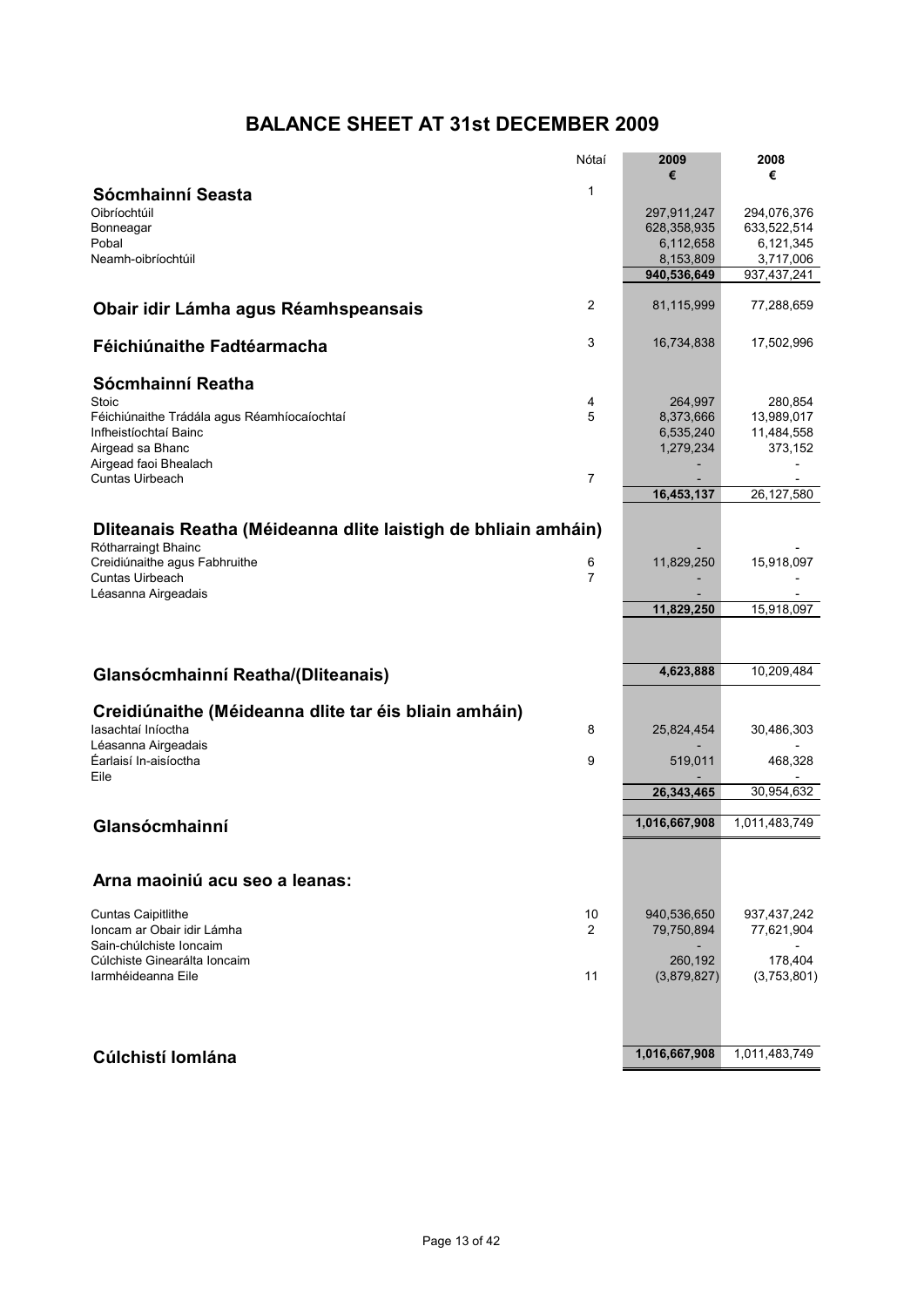#### **1. Sócmhainní Seasta**

|                                             | Talamh         | Páirceanna               | <b>Tithíocht</b>         | Foirgnimh                | Gléasra agus<br>Innealra<br>(Fadsaol agus<br>Gearrshaol) | Ríomhairí,<br>Troscán agus<br>Trealamh | Oidhreacht               | Bóithre agus<br>Bonneagar | Gréasáin Uisce<br>agus<br>Séarachais | Iomlán        |
|---------------------------------------------|----------------|--------------------------|--------------------------|--------------------------|----------------------------------------------------------|----------------------------------------|--------------------------|---------------------------|--------------------------------------|---------------|
|                                             | €              | €                        | €                        | €                        | €                                                        | €                                      | €                        | €                         | €                                    | €             |
| Costais<br>Costais Charntha amhail 1/1/2009 | 9,125,928      | $\overline{\phantom{a}}$ | 258,890,522              | 16,120,470               | 5,434,657                                                | 7,377,813                              | 5,715,189                | 375,000,000               | 456,243,683                          | 1,133,908,262 |
| <b>Breiseanna</b>                           |                |                          |                          |                          |                                                          |                                        |                          |                           |                                      |               |
| - Ceannaithe                                | 1,526,020      |                          | 13,531,789               | $\overline{\phantom{a}}$ | 443,284                                                  | 1,051,214                              |                          |                           |                                      | 16,552,307    |
| - Aistrithe WIP                             |                |                          | 3,675,000                | 1,500,000                |                                                          |                                        |                          |                           |                                      | 5,175,000     |
| Diúscairtí                                  | (350,000)      |                          | (7, 565, 128)            | $\overline{\phantom{a}}$ | (62, 432)                                                |                                        |                          |                           |                                      | (7, 977, 561) |
| Athluachálacha                              |                |                          |                          |                          |                                                          |                                        |                          |                           |                                      |               |
| Coigeartuithe Costais Stairiúil             | 4,233,644      | $\overline{\phantom{a}}$ | (5,609,677)              | 527,158                  | 527,244                                                  | 46,418                                 |                          |                           |                                      | (275, 212)    |
| Costais Charntha amhail 31/12/2009          | 14,535,593     | $\sim$                   | 262,922,506              | 18,147,628               | 6,342,753                                                | 8,475,445                              | 5,715,189                | 375,000,000               | 456,243,683                          | 1,147,382,796 |
| <b>Dímheas</b>                              |                |                          |                          |                          |                                                          |                                        |                          |                           |                                      |               |
| Dímheas amhail 1/1/2009                     |                |                          |                          | $\overline{\phantom{a}}$ | 4,432,971                                                | 6,013,314                              |                          |                           | 186,024,735                          | 196,471,021   |
| Soláthar don bhliain                        |                |                          |                          | $\overline{\phantom{a}}$ | 499,202                                                  | 1,231,695                              |                          |                           | 8,725,530                            | 10,456,427    |
| Diúscairtí                                  |                |                          |                          | $\overline{\phantom{a}}$ | (81,300)                                                 |                                        |                          |                           |                                      | (81,300)      |
| Dímheas Carntha amhail 31/12/2009           | $\blacksquare$ | $\blacksquare$           | ٠                        | $\blacksquare$           | 4,850,873                                                | 7,245,009                              | ٠                        | $\overline{\phantom{a}}$  | 194,750,265                          | 206,846,147   |
| Glanluach Leabhar @ 31/12/2009              | 14,535,593     | $\sim$                   | 262,922,506              | 18,147,628               | 1,491,880                                                | 1,230,436                              | 5,715,189                | 375,000,000               | 261,493,418                          | 940,536,649   |
| Glanluach Leabhar @ 31/12/2008              | 9,125,928      | $\overline{\phantom{a}}$ | 258,890,522              | 16,120,470               | 1,001,686                                                | 1,364,499                              | 5,715,189                | 375,000,000               | 270,218,948                          | 937,437,241   |
| Glanluach Leabhar de réir Catagóire         |                |                          |                          |                          |                                                          |                                        |                          |                           |                                      |               |
| Oibríochtúil                                | 4,128,666      |                          | 262,922,506              | 16,109,328               | 1,491,880                                                | 1,198,668                              | 57,000                   |                           | 12,003,200                           | 297,911,247   |
| Bonneagar                                   | 2,368,716      | $\overline{\phantom{a}}$ | $\overline{\phantom{a}}$ | 1,500,000                |                                                          | $\overline{\phantom{a}}$               | $\overline{\phantom{a}}$ | 375,000,000               | 249,490,218                          | 628,358,935   |
| Pobal                                       | 350,000        |                          | $\overline{\phantom{a}}$ | 265,000                  | $\overline{\phantom{a}}$                                 | (25, 531)                              | 5,523,189                | $\overline{\phantom{a}}$  |                                      | 6,112,658     |
| Neamh-oibríochtúil                          | 7,688,210      |                          |                          | 273,300                  |                                                          | 57,298                                 | 135,000                  |                           |                                      | 8,153,809     |
| Glanluach Leabhar @ 31/12/2009              | 14,535,593     | $\sim$                   | 262,922,506              | 18,147,628               | 1,491,880                                                | 1,230,436                              | 5,715,189                | 375,000,000               | 261,493,418                          | 940,536,649   |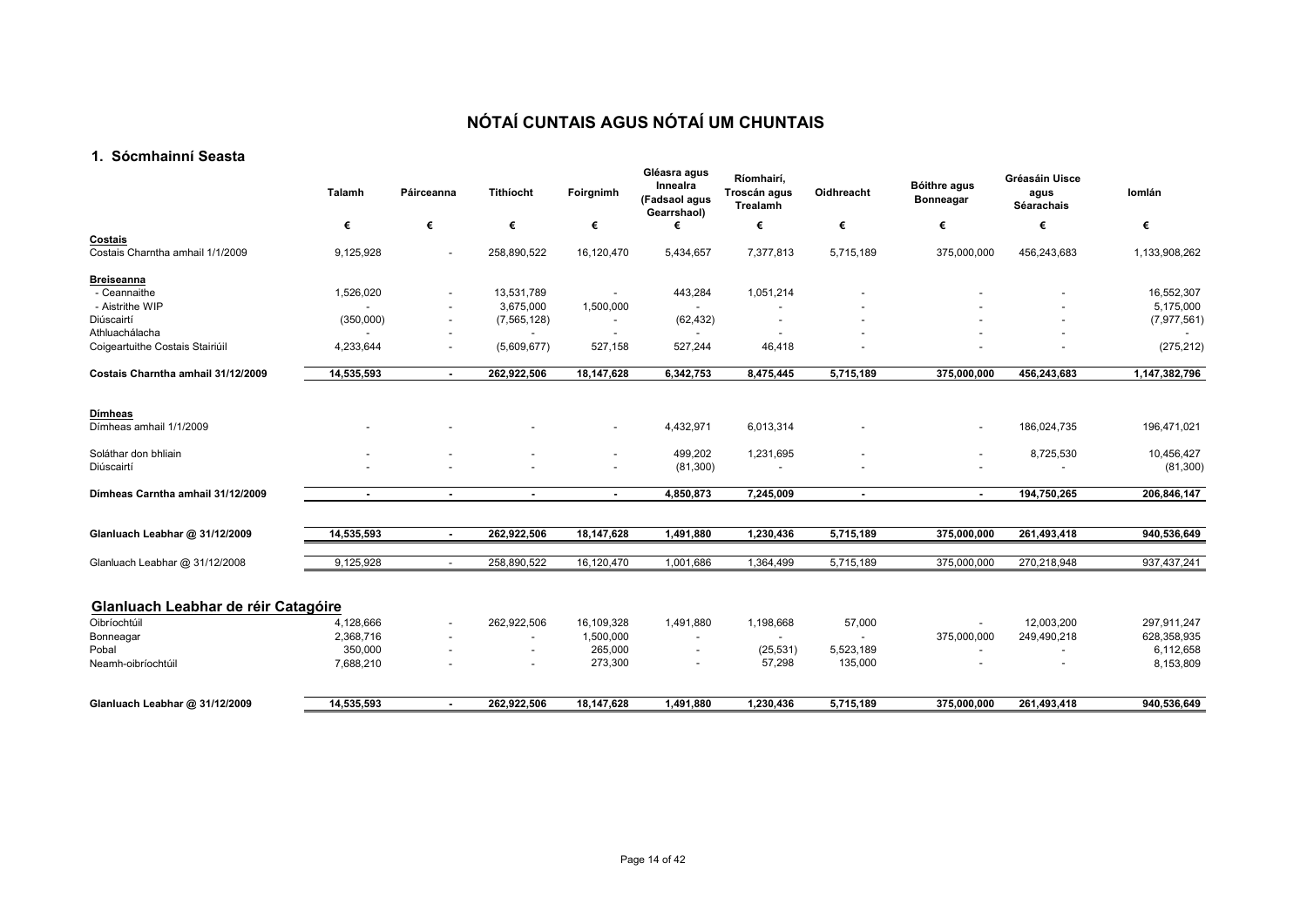#### **2. Obair idir Lámha agus Réamhspeansais**

Mar seo a leanas atá achoimre ar obair idir lámha agus ar réamhchaiteachas de réir catagóir shócmhainne:

|                                   | <b>Cistithe</b> | Gan chistiú | Iomlán     | Iomlán      |
|-----------------------------------|-----------------|-------------|------------|-------------|
|                                   | 2009            | 2009        | 2009       | 2008        |
|                                   | €               | €           | €          | €           |
| Caiteachas                        |                 |             |            |             |
| Obair idir Lámha                  | 59,333,487      | 19,566,398  | 78,899,885 | 75,048,126  |
| Réamhspeansais                    | 1,231,916       | 984.197     | 2,216,114  | 2,240,533   |
|                                   | 60,565,404      | 20,550,595  | 81,115,999 | 77,288,659  |
|                                   |                 |             |            |             |
| <b>loncam</b>                     |                 |             |            |             |
| Obair idir Lámha                  | 58,522,009      | 19,566,398  | 78,088,407 | 76,436,448  |
| Réamhspeansais                    | 1,050,054       | 612.433     | 1,662,487  | 1,185,456   |
|                                   | 59,572,063      | 20,178,831  | 79.750.894 | 77,621,904  |
|                                   |                 |             |            |             |
| Glanmhéid Caiteachais             |                 |             |            |             |
| Obair idir Lámha                  | 811,478         |             | 811,478    | (1,388,322) |
| Réamhspeansais                    | 181.862         | 371.764     | 553,626    | 1,055,077   |
| Glanmhéid Thar/(Faoi) Chaiteachas | 993,341         | 371,764     | 1,365,105  | (333, 244)  |

#### **3. Féichiúnaithe Fadtéarmacha**

Mar seo a leanas é briseadh síos na bhféichiúnaithe fadtéarmacha:

|                                                                                                                                                                                     | larmhéid amhail<br>1/1/2009 | lasachtaí<br><b>Eisithe</b> | Príomhshuim<br>Aisíoctha | Fuascailtí<br>Luatha | <b>Difríochtaí</b><br>Eile | larmhéid amhail<br>31/12/2009                                        | larmhéid amhail<br>31/12/2008                                        |
|-------------------------------------------------------------------------------------------------------------------------------------------------------------------------------------|-----------------------------|-----------------------------|--------------------------|----------------------|----------------------------|----------------------------------------------------------------------|----------------------------------------------------------------------|
| Airleacain Fhadtéarmacha Morgáiste*                                                                                                                                                 | 8,599,224                   | 837,354                     | (524, 562)               | (279, 249)           | (54, 840)                  | 8,577,927                                                            | 8,599,224                                                            |
| Airleacain Cheannaigh Tionóntaí                                                                                                                                                     | 601,617                     |                             | (89, 884)                | (59, 595)            |                            | 452,138                                                              | 601,617                                                              |
| Gnáthscair Chomhúinéireachta ar Cíos                                                                                                                                                | 1,542,430                   | 35,000                      |                          | (57, 338)            | (49, 808)                  | 1,470,284                                                            | 1,542,430                                                            |
|                                                                                                                                                                                     |                             |                             |                          |                      |                            |                                                                      |                                                                      |
|                                                                                                                                                                                     | 10,743,271                  | 872,354                     | (614, 446)               | (396, 182)           | (104, 648)                 | 10,500,349                                                           | 10,743,271                                                           |
| <b>Tithíocht Dheonach</b><br>Féichiúnaithe Tobhaigh Forbartha<br>lasachtaí Idir-Údaráis Áitiúil<br>Infheistíochtaí Fadtéarmacha<br>Airgead<br>Leas i gcuideachtaí gaolmhara<br>Eile |                             |                             |                          |                      |                            | 6,543,857<br>130,174<br>580,975<br>51,910<br>7,306,916<br>17,807,265 | 6,797,026<br>398,938<br>592,300<br>63,249<br>7,851,514<br>18,594,785 |
| Lúide: Méideanna dlite laistigh de bhliain amháin (Nóta 5)                                                                                                                          |                             |                             |                          |                      |                            | (1,072,427)                                                          | (1,091,789)                                                          |
| Méideanna iomlána dlite tar éis bliain amháin                                                                                                                                       |                             |                             |                          |                      |                            | 16,734,838                                                           | 17,502,996                                                           |

**\* Lena n-áirítear Iasachtaí Gníomhaireachta HFA**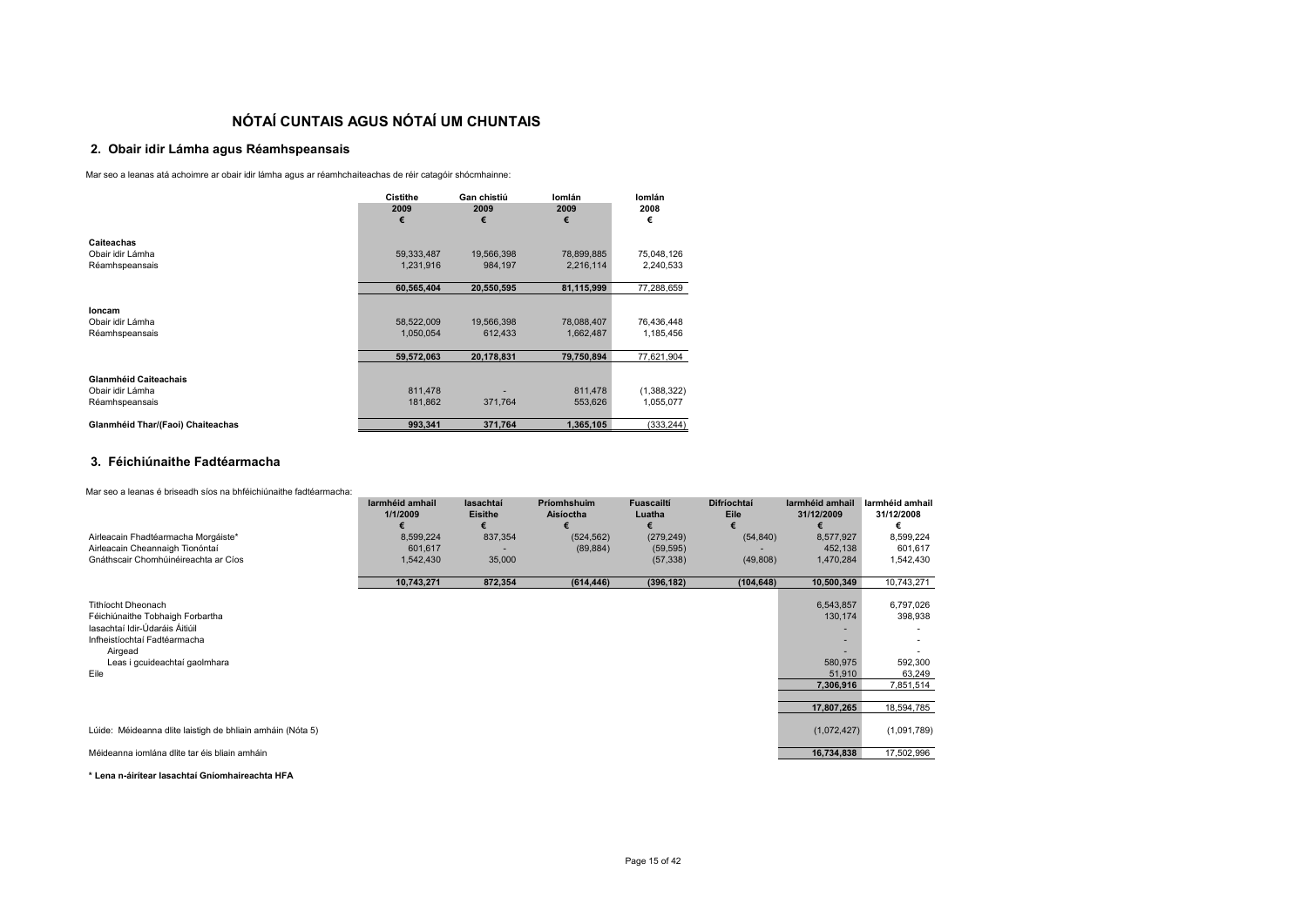## **4. Stoic**

(a) Is achoimre í seo a leanas ar stoc:

| $\frac{1}{2}$ is assistantly to see a fourth of stock                                                                   | 2009<br>€                               | 2008<br>€                             |
|-------------------------------------------------------------------------------------------------------------------------|-----------------------------------------|---------------------------------------|
| Stórtha Lárnacha<br>lostaí Eile                                                                                         | 264,997                                 | 280,854                               |
| Iomlán                                                                                                                  | 264,997                                 | 280,854                               |
| (b) Achoimre í seo a leanas ar ghluaiseacht sa stoc:                                                                    | 2009<br>€                               | 2008<br>€                             |
| Stoc Tosaigh amhail an 1 Eanáir                                                                                         | 280,854                                 | 256,291                               |
| Ceannacháin<br>Earraí ar ais go dtí na Stórtha<br>Eisiúintí ó Stórtha<br>Coigeartuithe Stocáirimh<br>Coigeartuithe Eile | 392,711<br>5,022<br>(413, 471)<br>(119) | 546,272<br>7,596<br>(529, 433)<br>128 |
| Stoc Deiridh amhail an 31 Nollaig                                                                                       | 264,997                                 | 280,854                               |

## **5. Féichiúnaithe Trádála agus Réamhíocaíochtaí**

Mar seo a leanas é briseadh síos ar na féichiúnaithe agus ar réamhíocaíochtaí:

|                                                            | 2009<br>€      | 2008<br>€     |
|------------------------------------------------------------|----------------|---------------|
| Féichiúnaithe an Rialtais                                  | 1,459,672      | 5,015,972     |
| Féichiúnaithe Tráchtála                                    | 13,943,312     | 5,726,125     |
| Féichiúnaithe Neamhthráchtála                              | 1,126,499      | 1,074,677     |
| Féichiúnaithe Tobhaigh Forbartha                           | 2,162,603      | 3,147,742     |
| Seirbhísí Eile                                             | 653,240        | 992,880       |
| Údaráis Áitiúla Eile                                       | 1,201,647      | 4,795,928     |
| TRS In-aisíoctha                                           |                |               |
| Oibreacha Infhorchúitithe Gníomhaireachta                  | (312, 692)     | (143, 972)    |
| Eile                                                       |                |               |
| Móide: Méideanna dlite laistigh de bhliain amháin (Nóta 3) | 1,072,427      | 1,091,789     |
|                                                            |                |               |
| <b>Olliomlán Féichiúnaithe</b>                             | 21,306,707     | 21,701,142    |
|                                                            |                |               |
| Lúide: Foráil d'Fhiacha Amhrasacha                         | (13, 139, 775) | (7, 845, 967) |
| Féichiúnaithe Iomlána Trádála                              | 8,166,932      | 13,855,175    |
|                                                            |                |               |
| Réamhíocaíochtaí                                           | 206,734        | 133,842       |
|                                                            |                |               |
|                                                            | 8,373,666      | 13,989,017    |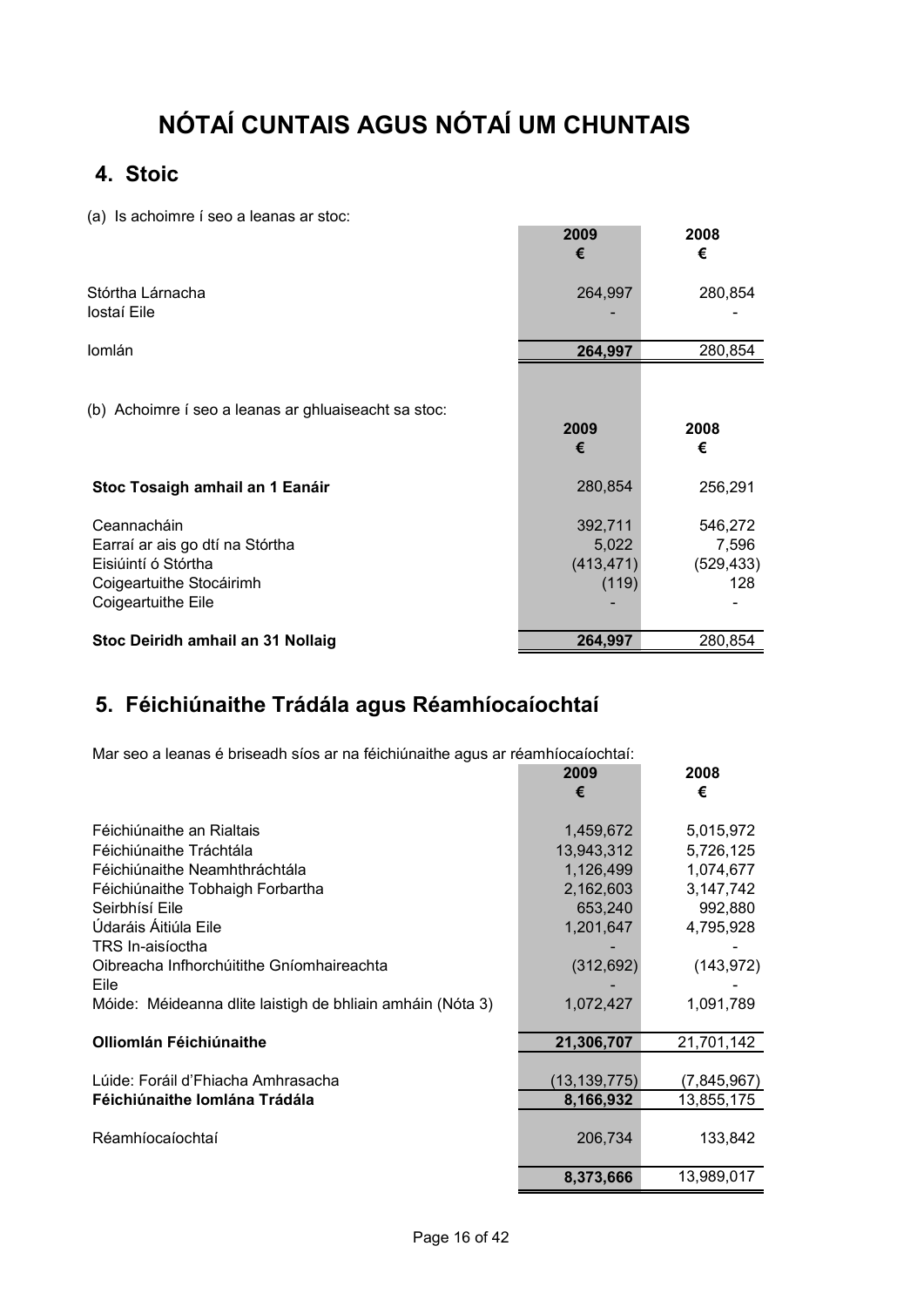#### **6. Creidiúnaithe agus Fabhruithe**

Is briseadh síos é seo a leanas ar na féichiúnaithe agus ar na fabhruithe:

| io bhocaan oloo o ooo a loanao ar na lolonialiamo agao ar na labin'amo. |            |            |
|-------------------------------------------------------------------------|------------|------------|
|                                                                         | 2009       | 2008       |
|                                                                         | €          | €          |
| Creidiúnaithe trádála                                                   | 2,781,811  | 1,389,524  |
| Deontais                                                                | 11.679     |            |
| Na Coimisinéirí Ioncaim                                                 | 1,026,791  | 1,704,509  |
| Údaráis Áitiúla Eile                                                    |            | 1,079,675  |
| Creidiúnaithe Eile                                                      | 779,380    | 46.273     |
|                                                                         | 4.599.662  | 4.219.982  |
|                                                                         |            |            |
| Fabhruithe                                                              | 3.917.298  | 9.085.703  |
| Ioncam Iarchurtha                                                       | 1.428.102  | 398.938    |
| Móide: Méideanna dlite laistigh de bhliain amháin (Nóta 8)              | 1,884,188  | 2,213,473  |
|                                                                         | 11,829,250 | 15.918.097 |

#### **7. Cuntas Uirbeach**

Is achoimre í seo a leanas ar an gcuntas Idirchuideachta:

| is actioning i sec a leanas at an gcunas iulicitudeachta.           | 2009<br>€ | 2008<br>€ |
|---------------------------------------------------------------------|-----------|-----------|
| Iarmhéid amhail an 1 Eanáir<br>Táille don bhliain<br>Faighte/loctha |           |           |
| Iarmhéid amhail an 31 Nollaig                                       |           |           |

#### **8. Iasachtaí Iníoctha**

**(a) Gluaiseacht in Iasachtaí Iníoctha**

|                                                            | <b>HFA</b>     | <b>OPW</b> | <b>Difríochtaí</b> | larmhéid amhail | larmhéid amhail |  |
|------------------------------------------------------------|----------------|------------|--------------------|-----------------|-----------------|--|
|                                                            |                |            |                    | 31/12/2009      | 31/12/2008      |  |
|                                                            | €              | €          |                    | €               | €               |  |
| Iarmhéid amhail 1/1/2009                                   | 27.746.913     | 216,982    | 4.735.882          | 32.699.776      | 27,508,550      |  |
| lasachtaíocht                                              | 11.250.000     |            | 5.900.000          | 17.150.000      | 10.904.208      |  |
| Aisíocaíocht Phríomhshuime                                 | (21, 317, 683) | (26, 821)  | (778,064)          | (22, 122, 568)  | (5,762,918)     |  |
| Fuascailtí Luatha                                          |                |            |                    |                 |                 |  |
| Coigeartuithe Eile                                         | (18.566)       |            |                    | (18.566)        | 49.937          |  |
| larmhéid amhail 31/12/2009                                 | 17.660.663     | 190,161    | 9,857,818          | 27.708.642      | 32,699,776      |  |
| Lúide: Méideanna dlite laistigh de bhliain amháin (Nóta 6) |                |            |                    | 1.884.188       | 2,213,473       |  |
| Méideanna iomlána dlite tar éis bliain amháin              |                |            |                    | 25.824.454      | 30.486.303      |  |

|  |  |  | (b) Cur chun feidhme na nIasachtaí |  |
|--|--|--|------------------------------------|--|
|--|--|--|------------------------------------|--|

| Is anailís í seo a leanas ar iasachtaí iníoctha:           | <b>HFA</b> | <b>OPW</b> | <b>Difríochtaí</b> | larmhéid amhail<br>31/12/2009 | larmhéid amhail<br>31/12/2008 |
|------------------------------------------------------------|------------|------------|--------------------|-------------------------------|-------------------------------|
|                                                            | €          | €          | €                  |                               |                               |
| lasachtaí Morgáiste*                                       | 8,423,132  |            |                    | 8,423,132                     | 7,801,026                     |
| lasachtaí Neamh-mhorgáiste                                 |            |            |                    |                               |                               |
| Sócmhainn/Deontais                                         | 1,600,182  | 138,251    | 9,857,818          | 11,596,251                    | 6,926,416                     |
| Maoiniú Ioncaim                                            |            |            |                    |                               |                               |
| Nascadh Airgeadais                                         |            |            |                    |                               | 10,000,000                    |
| Infhorchúitithe                                            |            | 51,910     |                    | 51.910                        | 63,249                        |
| Comhúinéireacht - Cothromas ar Cíos                        | 1,093,493  |            |                    | 1,093,493                     | 1,112,059                     |
| Údarás Idir-áitiúil                                        |            |            |                    |                               |                               |
| Tithíocht Dheonach                                         | 6.543.857  |            |                    | 6.543.857                     | 6,797,026                     |
|                                                            | 17,660,663 | 190,161    | 9,857,818          | 27,708,642                    | 32,699,776                    |
|                                                            |            |            |                    |                               |                               |
| Lúide: Méideanna dlite laistigh de bhliain amháin (Nóta 6) |            |            |                    | 1,884,188                     | 2.213.473                     |
| Méideanna iomlána dlite tar éis bliain amháin              |            |            |                    | 25,824,454                    | 30,486,303                    |

**\* Lena n-áirítear Iasachtaí Gníomhaireachta HFA**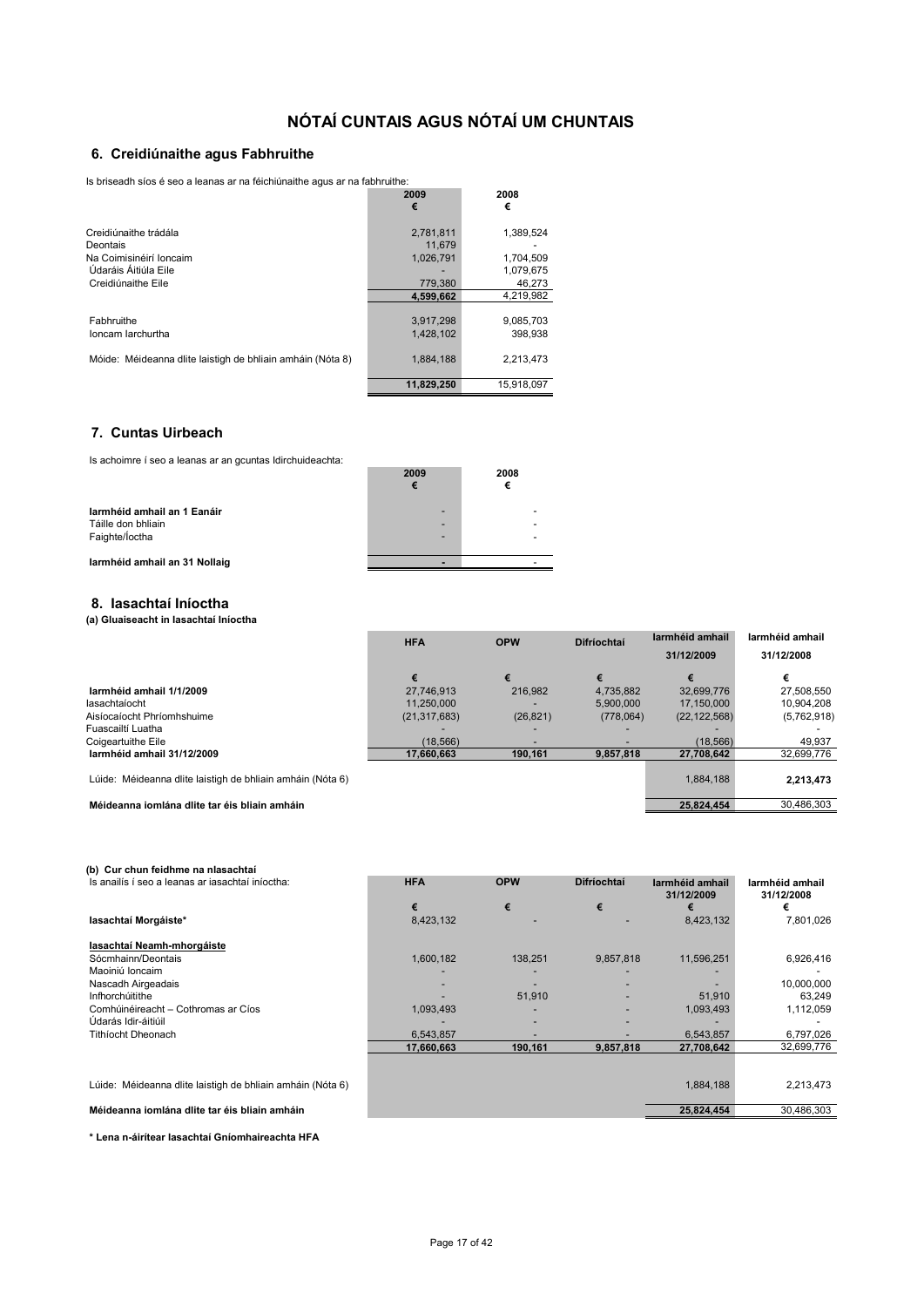### **9. Éarlaisí In-aisíoctha**

Is mar seo a leanas atá an ghluaiseacht um éarlaisí iníoctha:

|                                                                                    | 2009<br>€              | 2008<br>€         |
|------------------------------------------------------------------------------------|------------------------|-------------------|
| Iarmhéid Tosaigh amhail an 1 Eanáir<br>Éarlaisí a fuarthas<br>Éarlaisí a aisíocadh | 468,328<br>50,683<br>- | 444,562<br>23.767 |
| larmhéid Deiridh amhail an 31 Nollaig                                              | 519.011                | 468.328           |

**Nóta: Áirítear Éarlaisí Gearrthéarmacha In-aisíoctha mar chuid de na hInfheistíochtaí Airgid ar an gClár Comhardaithe**

#### **10. Cuntas Caipitlithe**

Léiríonn an cuntas caipitilithe maoiniú na sócmhainní mar seo a leanas:

|                                  | larmhéid amhail<br>1/1/2009 | <b>Ceannaithe</b>        | <b>Aistrithe</b><br><b>WIP</b> | <b>Diúscairtí</b> | Athluachálacha | Coigeartuithe<br><b>Costais Stairiúil</b> | larmhéid amhail<br>31/12/2009 | larmhéid amhail<br>31/12/2008 |
|----------------------------------|-----------------------------|--------------------------|--------------------------------|-------------------|----------------|-------------------------------------------|-------------------------------|-------------------------------|
|                                  |                             |                          |                                |                   |                |                                           |                               |                               |
| Deontais                         | 86,129,259                  | 14,446,004               | 5,175,000                      | (1,533,388)       |                | 508,278                                   | 104,725,153                   | 86,129,259                    |
| lasachtaí                        | 3,464,898                   | $\overline{\phantom{a}}$ | $\overline{\phantom{0}}$       |                   | ۰              | 3,174,345                                 | 6,639,243                     | 3,464,898                     |
| Ioncam maoinithe                 | 565,880                     | $\overline{\phantom{a}}$ | $\overline{\phantom{a}}$       | -                 |                |                                           | 565,880                       | 565,880                       |
| Léasanna                         |                             | $\overline{\phantom{a}}$ | $\sim$                         | -                 |                | $\overline{\phantom{a}}$                  |                               |                               |
| Tobhaigh Forbartha               | 5,027,244                   | $\overline{\phantom{a}}$ | <b>COL</b>                     |                   |                | <b>COL</b>                                | 5,027,244                     | 5,027,244                     |
| Blianachtaí Ceannaigh Thionóntaí |                             |                          |                                | -                 |                |                                           |                               |                               |
| Gan chistiú                      |                             |                          |                                |                   |                |                                           |                               |                               |
| Stairiúil                        | 1,031,054,629               |                          | $\overline{\phantom{a}}$       | (6,031,740)       |                | (5,248,593)                               | 1,019,774,296                 | 1,031,054,629                 |
| Eile                             | 7,666,352                   | 2,106,303                | $\overline{\phantom{0}}$       | (412, 432)        |                | 1,290,758                                 | 10,650,981                    | 7,666,352                     |
| Ollmhaoiniú Iomlán               | 1,133,908,262               | 16,552,307               | 5,175,000                      | (7, 977, 561)     |                | (275, 212)                                | 1,147,382,797                 | 1,133,908,262                 |
| Lúide: Méid Amúctha              |                             |                          |                                |                   |                |                                           | (206, 846, 147)               | (196, 471, 021)               |
| lomlán*                          |                             |                          |                                |                   |                |                                           | 940,536,650                   | 937,437,242                   |

\* Ní mór dó seo Nóta 1 a thabhairt chun réitigh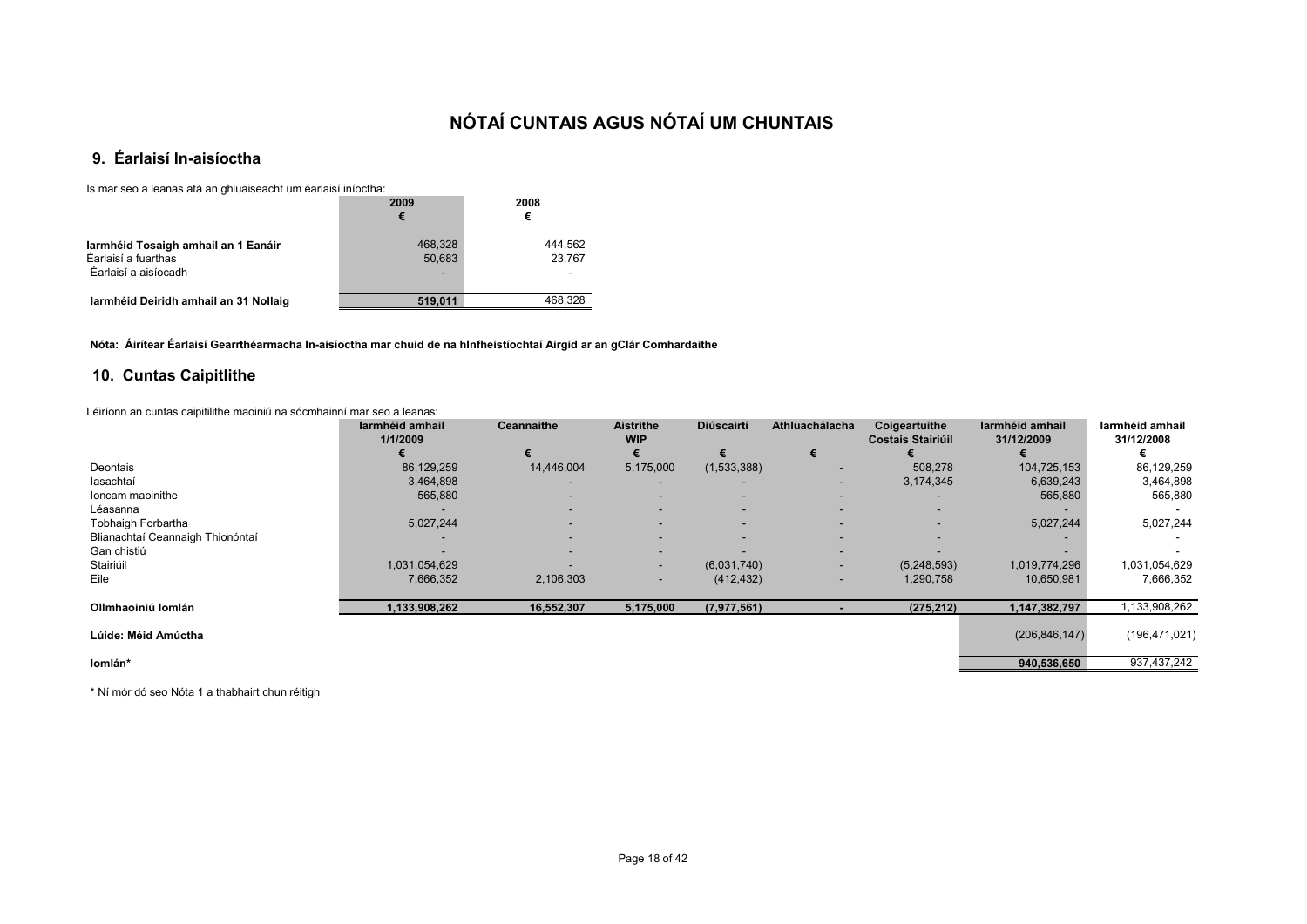#### **11. Iarmhéideanna Eile**

| Seo a leanas briseadh síos ar iarmhéideanna eile:      |            |                             |                                |                        |             |                     |                          |                                 |                               |                                    |
|--------------------------------------------------------|------------|-----------------------------|--------------------------------|------------------------|-------------|---------------------|--------------------------|---------------------------------|-------------------------------|------------------------------------|
|                                                        | Nóta       | larmhéid amhail<br>1/1/2009 | <b>Cúlchiste</b><br>caipitil * | <b>Caiteachas</b><br>€ | loncam<br>€ | Aistriú<br>ó loncam | Aistriú<br>go hloncam    | <b>Aistrithe</b><br>Inmheánacha | larmhéid amhail<br>31/12/2009 | larmhéid amhail<br>31/12/2008<br>€ |
| Blianachtaí Ceannaigh Thionóntaí                       |            |                             |                                |                        |             |                     |                          |                                 |                               |                                    |
| - Réadaithe<br>- Neamhréadaithe                        | (a)<br>(b) | 1,770,269<br>601,617        |                                | 193,956                | 858,027     |                     | $\sim$                   | (1,386,001)<br>(149, 479)       | 1,048,339<br>452,138          | 1,770,269<br>601,617               |
| <b>Tobhaigh Forbartha</b>                              | (c)        | 12,945,067                  |                                | 587,440                | (276, 663)  |                     | $\overline{\phantom{a}}$ | (3,450,137)                     | 8,630,826                     | 12,945,067                         |
| larmhéideanna gan Chistiú                              |            |                             |                                |                        |             |                     |                          |                                 |                               |                                    |
| - Iarmhéideanna Tionscadail                            | (d)        | (311, 872)                  | $\overline{\phantom{a}}$       | 35,567                 |             |                     |                          |                                 | (347, 439)                    | (311, 872)                         |
| - Iarmhéideanna Neamhthionscadail                      | (e)        | (8, 724)                    |                                |                        |             |                     |                          |                                 | (8, 724)                      | (8, 724)                           |
| Iarmhéideanna Cistithe                                 |            |                             |                                |                        |             |                     |                          |                                 |                               |                                    |
| - Iarmhéideanna Tionscadail                            | (f)        | (33,601,090)                | 751.853                        | 31,178,999             | 31,238,699  | 37,641              |                          | 3,254,415                       | (29, 497, 481)                | (33,601,090)                       |
| - Iarmhéideanna Neamhthionscadail                      | (g)        | (2,819,243)                 | (2,496,388)                    | 14,771,920             | 15,436,229  | 163,076             | 506,321                  | 3,190,245                       | (1,804,321)                   | (2,819,243)                        |
| Iarmhéideanna Eile                                     |            |                             |                                |                        |             |                     |                          |                                 |                               |                                    |
| - Sócmhainní                                           | (h)        | 20,279,117                  |                                | (4,839,564)            | 92,761      | 49,240              | 2,202                    | (376, 452)                      | 24,882,028                    | 20,279,117                         |
| - Ciste Árachais                                       | (i)        | 32,785                      |                                | 1,509,522              | 53,291      | 1,560,825           |                          |                                 | 137,378                       | 32,785                             |
| - Ginearálta                                           | (i)        | 3.315.419                   | 1,823,011                      | 2.337.971              | 531,282     | 977.841             | 210,720                  | (1,082,590)                     | 3,016,271                     | 3,315,419                          |
| Glan-iarmhéideanna Caipitil                            |            | 2,203,345                   | 78,476                         | 45,775,813             | 47,933,626  | 2,788,623           | 719,243                  |                                 | 6,509,015                     | 2,203,345                          |
| Iasachtaí Neamh-mhorgáiste - Príomhshuim le hamúch     | (k)        |                             |                                |                        |             |                     |                          |                                 | (11, 596, 251)                | (6,926,416)                        |
| Aisíocaíocht Léasa - Príomhshuim le hamúchadh          | (1)        |                             |                                |                        |             |                     |                          |                                 |                               |                                    |
| Barrachas/(Easnamh) Cistiú Stairiúil Tosaigh Morgáiste | (m)        |                             |                                |                        |             |                     |                          |                                 | 100,088                       |                                    |
| Cuntas Cothromais Chomhúinéireachta ar Cíos            | (n)        |                             |                                |                        |             |                     |                          |                                 | 526,347                       | 376,970                            |
| Cúlchistí - cuideachtaí gaolmhara                      |            |                             |                                |                        |             |                     |                          |                                 | 580,975                       | 592,300                            |
|                                                        |            |                             |                                |                        |             |                     |                          |                                 | (10, 388, 841)                | (5,957,145)                        |
|                                                        |            |                             |                                |                        |             |                     |                          |                                 |                               |                                    |

#### **Iarmhéideanna Iomlána Eile (3,879,827)** (3,753,801)

\* léiríonn sé seo athrú ar stádas agus/nó ar chistiú iarmhéideanna tosaigh caipitil

- Nóta (a) Aisíocaíochtaí Fabhraithe blianachtaí ag iasachtaithe a cheannaigh tithe údaráis áitiúil.
- Nóta (b) Aisíocaíochtaí Fabhraithe blianachtaí ag iasachtaithe amach anseo, nach bhfuil dlite go fóill, a cheannaigh tithe údaráis áitiúil.
- Nóta (c) Ranníocaíochtaí forbartha le cur chun feidhme bíodh sainfhorbairt nó forbairt ghinearálta i gceist.
- Nóta (d) Iarmhéideanna lena mbaineann cóid iomlána sócmhainne nach bhfuil cistiú aimsithe ina leith go fóill.
- Nóta (e) Iarmhéideanna nach bhfuil cistiú aimsithe ina leith go fóill, lena mbaineann cóid chaipitil nach gcruthaíonn sócmhainní.
- Nóta (f) Iarmhéideanna lena mbaineann cóid iomlána sócmhainne a bhfuil cistiú aimsithe ina leith ach nach bhfuarthas go fóill.
- Nóta (g) Iarmhéideanna lena mbaineann cóid chaipitil, nach gcruthaíonn sócmhainní, a bhfuil cistiú aimsithe ina leith ach nach bhfuarthas go fóill.
- Nóta (h) Bainteach le soláthar cúlchistí agus le luathchistiú do shócmhainní Údaráis Áitiúil amach anseo.
- Nóta (i) Bainteach le soláthairtí cúlchistí do dhliteanais árachais amach anseo.
- Nóta (j) Bainteach le soláthairtí cúlchiste agus le hiarmhéideanna ilghnéitheacha sochair.
- Nóta (k) Déantar príomhshuim agus ús iasachtaí neamh-mhorgáiste araon a chistiú tríd an gcuntas Ioncaim agus Caiteachais. Léiríonn sé seo an phríomhshuim gan íoc i ndáil le gach iasacht den saghas seo.
- Nóta (l) Léiríonn sé seo an dliteanas amach anseo atá gan cistiú go fóill, cosúil le Nóta (k).
- Nóta (m) Baineann sé seo le seasamh an chistithe i Leabhar na nIasachtaí Morgáiste i ndáil le hathrú ar chuntasaíocht an Chláir Chomhardaithe, le glanathruithe ama agus le díscríobh ina dhiaidh sin go dtí Ioncam.
- Nóta (n) Tá an mhír chothromais chomh maith leis na hiasachtaí comhfhreagracha innéacs-nasctha leis an CPI faoin scéim comhúinéireachta. Léiríonn an cúlchiste seo an difríocht charnach idir luach an dá innéacsaithe agus is é is mó is cúis leis ná difríochtaí ama.
- Nóta (o) Ní fhoráiltear sa Ráiteas Bliantúil Airgeadais na ceangaltas/na dliteanais bhainteacha um chaitheamh na ranníocaíochtaí forbartha seo.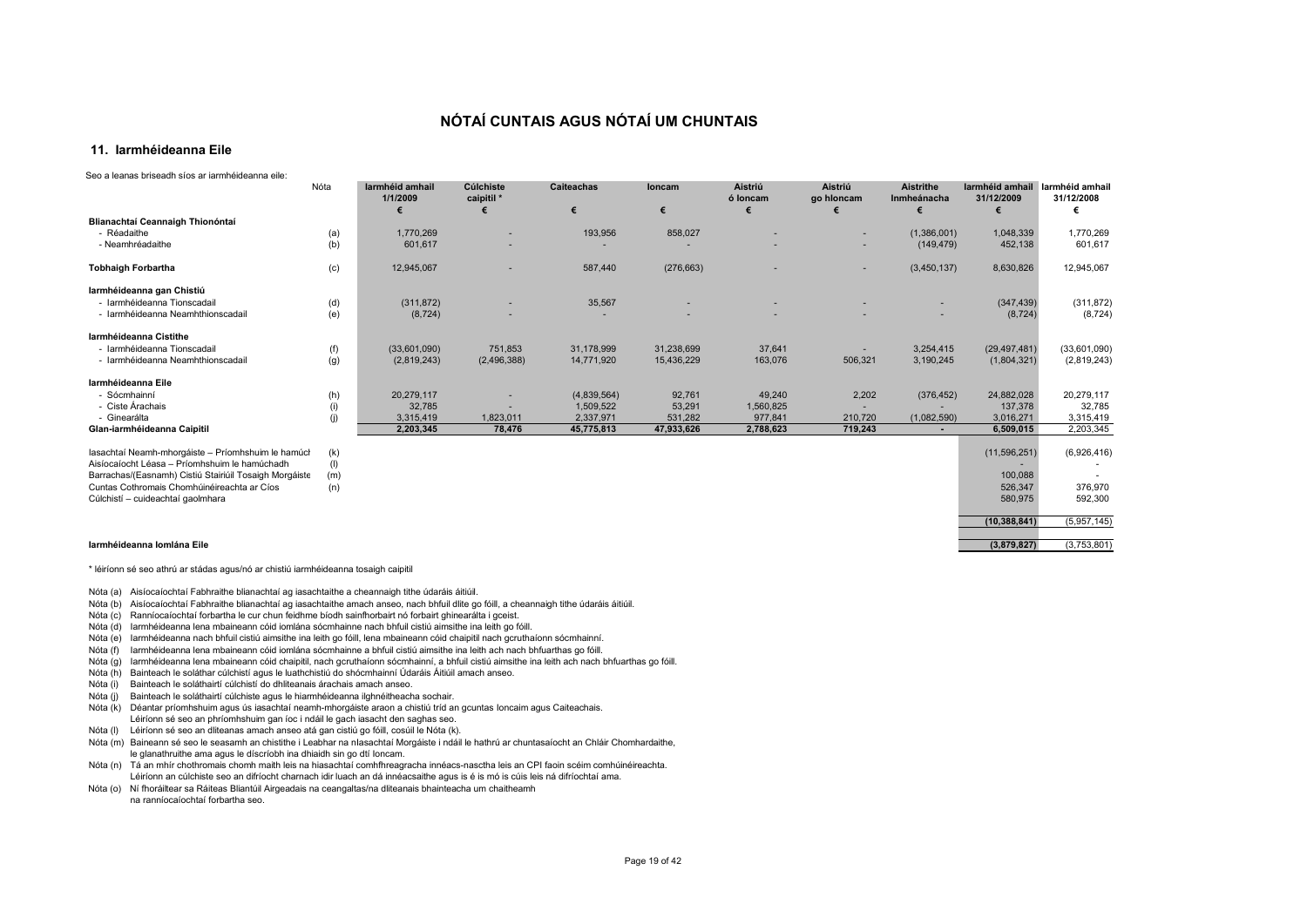#### **12. Anailís ar an gCuntas Caipitil**

Cuntas a ndearnadh dí-chomhiomlánú air is ea an cuntas caipitil agus áirítear na cuntais seo a leanas leis sa chlár comhardaithe:

|                                                            | 2009        | 2008      |
|------------------------------------------------------------|-------------|-----------|
|                                                            |             |           |
| Glanmhéid WIP agus Réamhspeansais (Nóta 2)                 | (1,365,105) | 333.244   |
| Glan-iarmhéid Caipitil (Nóta 11)                           | 6.509.015   | 2.203.345 |
| Oibreacha Infhorchúitithe Gníomhaireachta (Nóta 5)         | 312.692     | 143.972   |
| Barrachas/(Easnamh) larmhéid Caipitil amhail an 31 Nollaig | 5.456.601   | 2,680,561 |
|                                                            |             |           |

Seo a leanas achoimre ar na hathruithe sa chuntas caipitil (féach Aguisín 6):

|                                       | 2009<br>€  | 2008<br>€  |
|---------------------------------------|------------|------------|
| Iarmhéid Tosaigh amhail an 1 Eanáir   | 2,680,561  | 7,776,717  |
| Caiteachas                            | 65,611,934 | 80,669,678 |
| loncam                                |            |            |
| - Deontais                            | 55,554,703 | 62,922,220 |
| - lasachtaí                           | 5,900,000  | 92.761     |
| - Eile                                | 4.863.892  | 10,471,295 |
| Ioncam Iomlán                         | 66.318.594 | 73,486,275 |
| Glanaistrithe Ioncaim                 | 2,069,380  | 2,087,247  |
| Iarmhéid Deiridh amhail an 31 Nollaig | 5.456.601  | 2.680.561  |

#### **13. Barrachas/(Easnamh) Cistiú Iasacht Mhorgáiste**

Is é seo a leanas seasamh an chistithe iasacht mhorgáiste ar an gclár comhardaithe:

| 2009      | 2009                                                                                                                                                       | 2009                                                       | 2008        |
|-----------|------------------------------------------------------------------------------------------------------------------------------------------------------------|------------------------------------------------------------|-------------|
|           |                                                                                                                                                            | <b>Iomlán</b>                                              | Iomlán      |
|           |                                                                                                                                                            |                                                            |             |
| 8.577.927 | 1.470.284                                                                                                                                                  | 10.048.211                                                 | 10.141.654  |
|           | (1.093.493)                                                                                                                                                |                                                            | (8,913,085) |
|           |                                                                                                                                                            |                                                            |             |
| 154.795   | 376.792                                                                                                                                                    | 531.587                                                    | 1.228.569   |
|           | lasachtaí Morgáiste/Cothromas Infhaighte (Féinmhorgáiste Comhroinnte LT, No<br>lasachtaí Morgáiste/Cothromas Iníoctha (Féiniasachtaí Morgáiste Comhroinnte | <b>Blianacht lasachta : othromas ar Cio</b><br>(8.423.132) | (9.516.625) |

**€**

**NÓTA: Baineann Airgead ar Láimh le Fuascailtí agus le hAthiasachtú** -

#### **14. Achoimre ar an gCuntas Gléasra agus Innealra**

Tá achoimre ar oibreacha an chuntais Ghléasra agus Innealra mar seo a leanas:

|                                       | 2009<br>Gléasra agus Inneair | 2009<br><b>Abhair</b> | 2009<br><b>lomlán</b> | 2008<br>Iomlán<br>€ |
|---------------------------------------|------------------------------|-----------------------|-----------------------|---------------------|
|                                       |                              |                       | €                     |                     |
| Caiteachas                            | (79, 582)                    | (95, 539)             | (175, 121)            | (488, 655)          |
| Muirearaithe ar Phoist                | 9.701                        | 66.419                | 76,120                | 112,404             |
|                                       | (69, 881)                    | (29, 120)             | (99,000)              | (376, 251)          |
| Aistrithe ó Chúlchistí/(go) Cúlchistí | -                            |                       |                       |                     |
| Barrachas/(Easnamh) don bhliain       | (69, 881)                    | (29, 120)             | (99,000)              | (376, 251)          |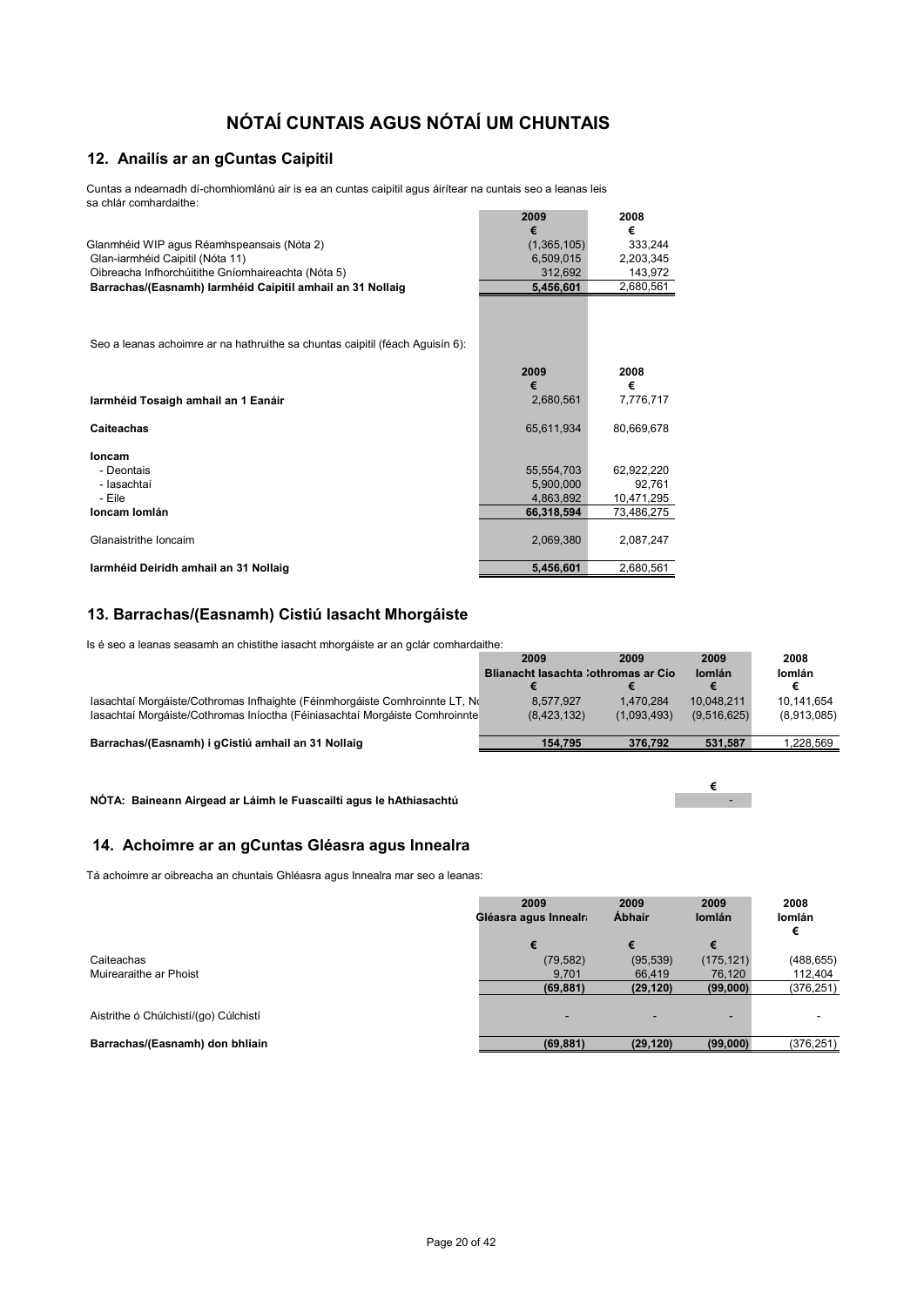#### **15. Aistrithe ó Chúlchistí/(go) Cúlchistí**

Is achoimre í seo a leanas ar aistrithe ó/go dtí cúlchistí:

|                                      | 2009<br>Aistrithe ó<br><b>Chúlchistí</b> | 2009<br>Aistrithe go dtí<br>Cúlchistí | 2009<br>Glanmhéid | 2008        |
|--------------------------------------|------------------------------------------|---------------------------------------|-------------------|-------------|
|                                      |                                          |                                       | €                 | €           |
| Cúlchiste um Aisíocaíocht Iasachta   |                                          | (1,083,453)                           | (1,083,453)       | (830,068)   |
| Cúlchiste um Aisíocaíocht Léasa      |                                          |                                       |                   |             |
| Díscríobh Cistiú Stairiúil Morgáiste |                                          |                                       |                   |             |
| <b>Tobhaigh Forbartha</b>            |                                          |                                       |                   |             |
| Eile                                 | 280.426                                  | (2,788,623)                           | (2.508.197)       | (2,486,147) |
| Barrachas/(Easnamh) don bhliain      | 280.426                                  | (3,872,077)                           | (3,591,650)       | (3,316,215) |

#### **16. Anailís ar Ioncam**

Is achoimre í seo a leanas ar na príomhfhoinsí ioncaim:

|                                                | Aquisín Uimhir | 2009       |       | 2008       |      |
|------------------------------------------------|----------------|------------|-------|------------|------|
|                                                |                |            | $\%$  |            | %    |
| Deontais agus Fóirdheontais                    | 3              | 19,216,279 | 21%   | 19,236,872 | 22%  |
| Ranníocaíochtaí ó údaráis áitiúla eile         |                | 11,069,754 | 12%   | 10.996.048 | 12%  |
| Earraí agus Seirbhísí                          | 4              | 19,341,476 | 21%   | 17,926,731 | 20%  |
|                                                |                | 49.627.508 | 55%   | 48.159.651 | 54%  |
| Ciste an Rialtais Áitiúil - Deontas Ilfheidhme |                | 9,833,037  | 11%   | 12,258,639 | 14%  |
| Laghdú a bhaineann le Pinsean                  |                | 1.233.285  | $1\%$ |            | 0%   |
| Rátaí                                          |                | 30.298.778 | 33%   | 28.795.770 | 32%  |
| Táille Chontae                                 |                |            | $0\%$ |            | 0%   |
| Ioncam Iomlán                                  |                | 90.992.608 | 100%  | 89.214.060 | 100% |

#### **17. Glanmhéid Thar/(Faoi) Chaiteachas**

Léiríonn an tábla seo a leanas an difríocht idir na meastacháin ghlactha agus an toradh faoi mar a bhí sé ó thaobh caiteachais agus ioncaim araon:

|                                                | 2009              | 2009            | 2009          |
|------------------------------------------------|-------------------|-----------------|---------------|
|                                                | <b>Caiteachas</b> | <b>Ioncam</b>   | Glanseasamh   |
|                                                | (Thar)/Faoi       | Thar/(Faoi)     |               |
|                                                | <b>Bhuiséid</b>   | <b>Bhuiséid</b> |               |
|                                                | €                 | €               | €             |
| Tithíocht agus Tógáil                          | 498,210           | 718,081         | 1,216,291     |
| Bóithre, Iompar agus Sábháilteacht             | 2,604,083         | (2,527,958)     | 76,126        |
| Seirbhísí Uisce                                | (705, 578)        | 48,129          | (657, 449)    |
| Bainistíocht Forbartha                         | 437,588           | (81,785)        | 355,803       |
| Seirbhísí Comhshaoil                           | 273,838           | 181,772         | 455,610       |
| Caitheamh Aimsire agus Taitneamhacht           | 402,457           | (78, 224)       | 324,232       |
| Talmhaíocht, Oideachas, Sláinte agus Leas      | (2,634,329)       | 3,007,166       | 372,837       |
| Seirbhísí Ilghnéitheacha                       | (3, 256, 350)     | 1,318,085       | (1,938,265)   |
| Rannóga Iomlána Lúide Aistrithe                | (2,380,081)       | 2,585,266       | 205,185       |
| Aistrithe ó Chúlchistí/(go) Cúlchistí          | (63, 539)         | 280,426         | 216,888       |
| Rannóga Iomlána lena n-áirítear Aistrithe      | (2,443,620)       | 2,865,693       | 422,073       |
| Ciste an Rialtais Áitiúil – Deontas Ilfheidhme |                   | (1,567,468)     | (1, 567, 468) |
| Laghdú Pinseanbhunaithe                        |                   | 1,233,285       | 1,233,285     |
| Rátaí                                          |                   | (6, 103)        | (6, 103)      |
| Táille Chontae                                 |                   |                 |               |
| Iarmhéid Dochair/Sochair                       |                   |                 |               |
| (Easnamh)/Barrachas don bhliain                |                   |                 | 81,787        |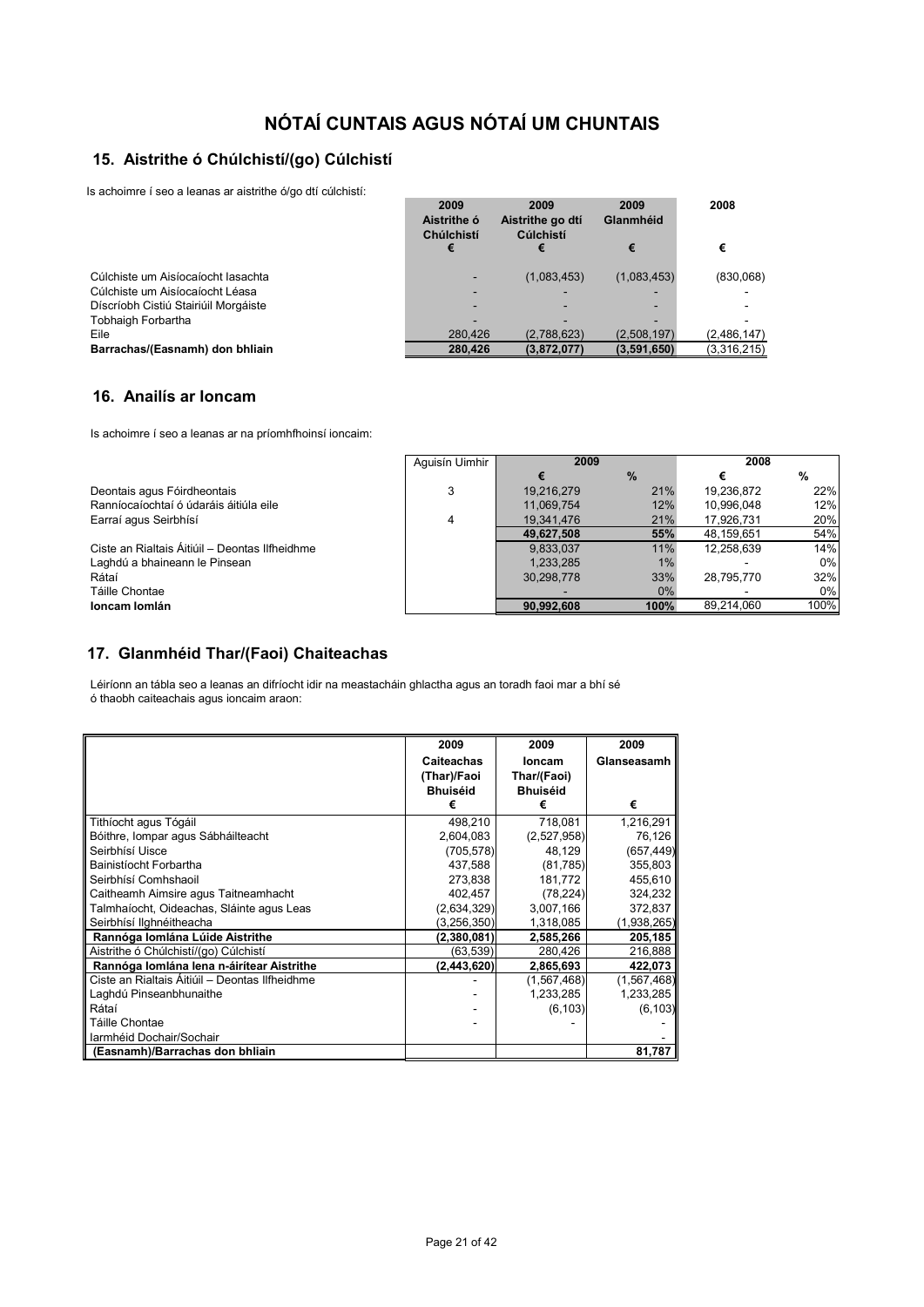### **18. Infheistíochtaí Bainc**

| Éarlaisí Inaisíoctha (Nóta 9)             | 519.011   | 468.328   |
|-------------------------------------------|-----------|-----------|
| Ciste Fiachmhúchta – Carrchlós Ché Artúir | 5.108.529 | 5.016.229 |
| Cuntas Éarlaisí                           | 1.000.000 | 6,000,000 |

| 2009      | 2008       |
|-----------|------------|
| F         |            |
|           |            |
| 519,011   | 468,328    |
| 5,108,529 | 5.016,229  |
| 1,000,000 | 6,000,000  |
| 6,627,540 | 11,484,558 |

Ghlac Comhairle Cathrach Luimnigh le cuntas bainc a socraíodh mar Ciste Fiachmhúchta mar chuid dá gcuntais in 2005. Cuirfear an Ciste Fiachmhúchta chun úsáide d'fhonn Carrchlós Ché Artúir a cheannach amach anseo, agus cuirfear an cuntas seo in ionad na háise reatha iasachta. Tá an rogha ag Comhairle Cathrach Luimnigh an Carrchlós a cheannach ó Doncove Ltd agus ó Berryvale Ltd an 16 Bealtaine 2009 nó ag dáta níos déanaí. Cuirfear ranníocaíochtaí bliantúla leis an gCiste Fiachmhúchta ag ráta a bheidh cothrom leis an difríocht idir an cíos isteach ó Chomhpháirtíocht Charrchlós Ché Artúir agus an méid sin atá iníoctha ag Comhairle Cathrach Luimnigh faoin léas. Cuireadh rún Alt 183 i láthair Chruinniú mhí Dheireadh Fómhair 2009 de chuid Chomhairle Cathrach Luimnigh maidir le dul i socrú foléasa ar feadh trí bliana eile. Ba í an chiall a bhí leis an síneadh seo deis a thabhairt don Chiste Fiachmhúchta a dhóthain cistí a chruinniú leis an gcarrchlós a fháil.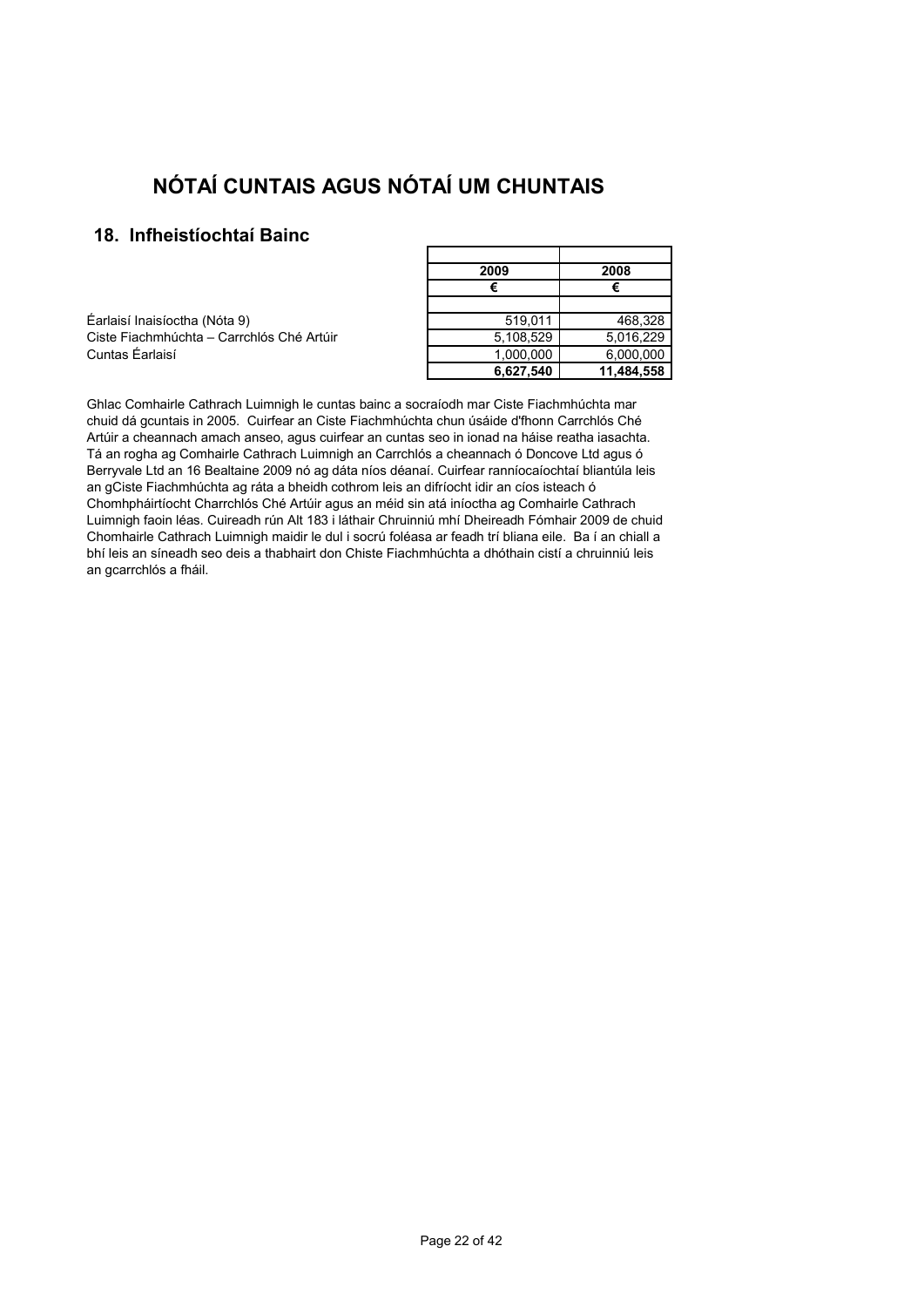### **ANAILÍS AR CHAITEACHAS DON BHLIAIN DAR CRÍOCH AN 31 NOLLAIG 2009 AGUISÍN 1**

|                                                            | 2009<br>€  | 2008<br>€  |
|------------------------------------------------------------|------------|------------|
|                                                            |            |            |
| Speansais Phárolla                                         |            |            |
| Tuarastal agus Pá                                          | 26,422,042 | 25,858,059 |
| Pinsin (lena n-áirítear Aiscí)                             | 6,732,548  | 5,867,367  |
| Costais eile                                               | 1,673,827  | 1,745,218  |
| lomlán                                                     | 34,828,418 | 33,470,643 |
| Speansais Oibriúcháin                                      |            |            |
| Ceannach Trealamh                                          | 1,276,992  | 892,565    |
| Deisiúcháin agus Cothabháil                                | 3,138,517  | 5,325,359  |
| locaíochtaí Conartha                                       | 12,259,968 | 12,944,158 |
| Seirbhísí Gníomhaireachta                                  | 6,876,772  | 5,972,182  |
| Táillí um Chlós Innealra (lena n-áirítear Gléasra ar Cíos) | 716,630    | 614,424    |
| Ceannach Ábhar agus Eisiúintí ó Stórtha                    | 1,938,267  | 2,211,570  |
| locaíocht Deontas                                          | 2,057,810  | 2,008,909  |
| <b>Costais Bhall</b>                                       | 293,331    | 597,057    |
| Liúntais Taistil agus Chothaithe                           | 453,004    | 656,892    |
| Íocaíochtaí Comhairleachta agus Táillí Gairmiúla           | 708,237    | 758,600    |
| Costais Fuinnimh                                           | 1,564,109  | 1,401,938  |
| File                                                       | 2,987,221  | 2,448,286  |
| lomlán                                                     | 34,270,856 | 35,831,941 |
|                                                            |            |            |
| Speansais Riaracháin                                       |            |            |
| Speansais Chumarsáide                                      | 545,691    | 599,326    |
| Oiliúint                                                   | 380,011    | 432,769    |
| Clódóireacht agus Páipéarachas                             | 294,543    | 393,191    |
| Ranníocaíochtaí le Comhlachtaí eile                        | 4,335,861  | 3,975,728  |
| Eile                                                       | 696,640    | 872,633    |
| <b>lomlán</b>                                              | 6,252,746  | 6,273,647  |
| Speansais Bhunaíochta                                      |            |            |
| Cíos agus Rátaí                                            | 2,109,681  | 1,879,242  |
| Eile                                                       | 548,694    | 656,361    |
|                                                            |            |            |
| Iomlán                                                     | 2,658,374  | 2,535,603  |
| <b>Speansais Airgeadais</b>                                | 8,232,596  | 6,633,704  |
| Speansais Ilghnéitheacha                                   | 1,076,181  | 1,094,664  |
|                                                            |            | 0          |
| Caiteachas Iomlán                                          | 87,319,171 | 85,840,202 |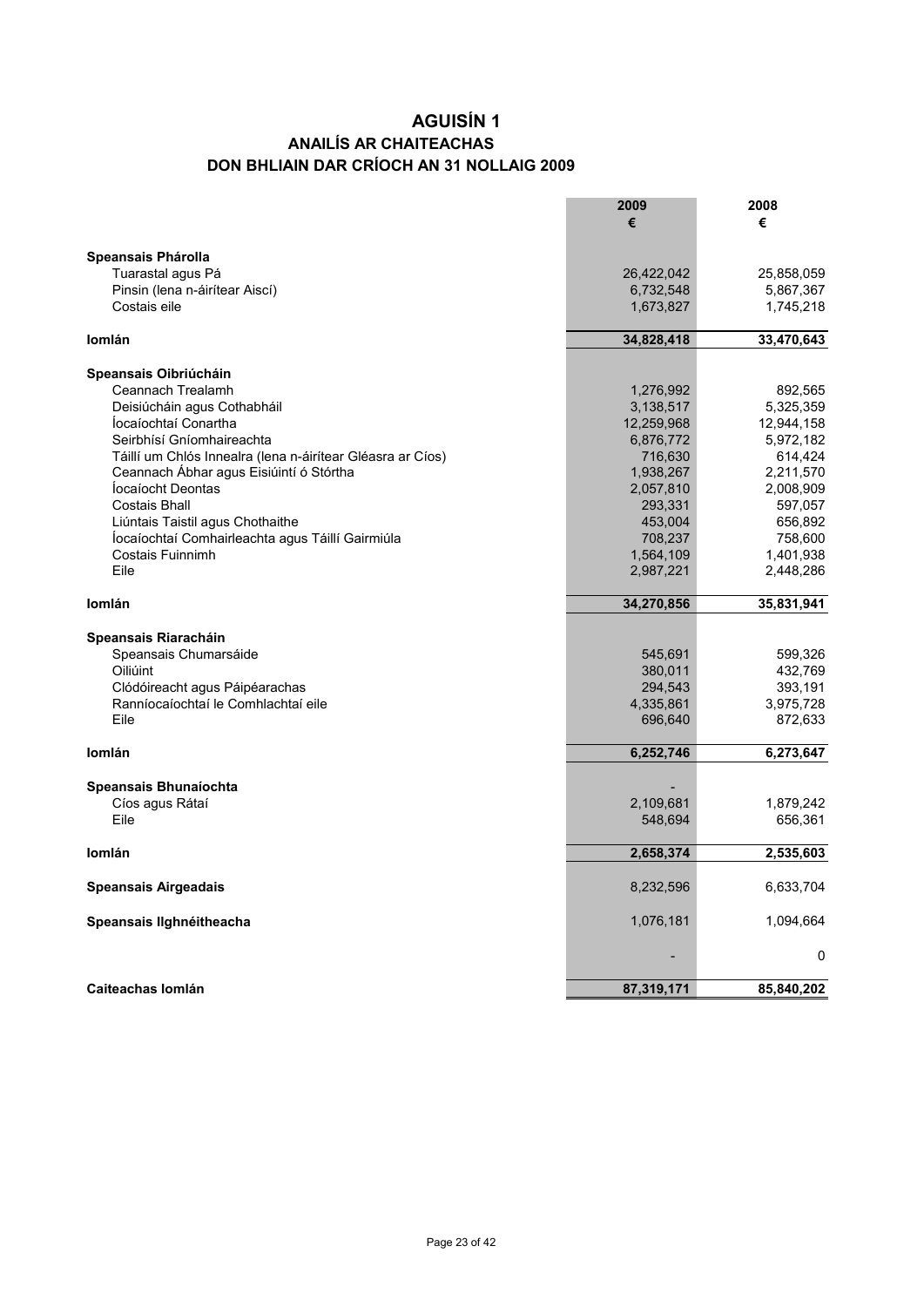### **AGUISÍN 2 RANNÓG SEIRBHÍSÍ A TITHÍOCHT agus TÓGÁIL**

|     |                                                            | <b>CAITEACHAS</b> | <b>IONCAM</b>                        |                                   |                                           |               |
|-----|------------------------------------------------------------|-------------------|--------------------------------------|-----------------------------------|-------------------------------------------|---------------|
|     | <b>RANNÓG</b>                                              | <b>IOMLÁN</b>     | Deontais agus Fóirdheontais<br>Stáit | Soláthar Earraí agus<br>Seirbhísí | Ranníocaíochtaí ó údaráis<br>áitiúla eile | <b>IOMLÁN</b> |
|     |                                                            | €                 | €                                    | €                                 | €                                         | €             |
| A01 | Cothabháil/Feabhsú Thithíocht ÚÁ                           | 5,087,429         | 284,296                              | 100,772                           | $\overline{\phantom{a}}$                  | 385,068       |
| A02 | Measúnú, Leithdháileadh agus Aistriú Tithíochta            | 479,306           | $\overline{\phantom{a}}$             | 18,819                            | $\sim$                                    | 18,819        |
| A03 | Cíos Tithíochta agus Riarachán Ceannaigh Thionóntaí        | 578,157           | 477,486                              | 6,431,789                         | $\overline{\phantom{a}}$                  | 6,909,275     |
| A04 | Tacaíocht d'Fhorbairt Pobail Tithíochta                    | 681,316           | 20,000                               | 11,004                            | $\overline{\phantom{a}}$                  | 31,004        |
| A05 | Riarachán na Seirbhíse do Dhaoine gan Dídean               | 2,927,656         | 2,424,628                            | 9,440                             | $\overline{\phantom{a}}$                  | 2,434,068     |
| A06 | Tacaíocht do Chaipiteal Tithíochta agus do Chlár Inacmhair | 983,454           | $\overline{\phantom{a}}$             | 24,437                            | $\overline{\phantom{a}}$                  | 24,437        |
| A07 | Clár RAS                                                   | 2,379,721         | 2,413,718                            | 473,284                           | $\overline{\phantom{a}}$                  | 2,887,002     |
| A08 | lasachtaí Tithíochta                                       | 563,991           | $\overline{\phantom{a}}$             | 154,430                           | $\overline{\phantom{a}}$                  | 154,430       |
| A09 | Deontais Tithíochta                                        | 331,695           | $\overline{\phantom{a}}$             | 3,626                             | $\overline{\phantom{a}}$                  | 3,626         |
| A11 | Gníomhaireacht agus Seirbhísí Infhorchúitithe              | 198,822           | 51,080                               | 170,599                           | $\sim$                                    | 221,679       |
|     | RANNÓG SEIRBHÍSÍ: IOMLÁN                                   | 14,211,547        | 5,671,208                            | 7,398,201                         |                                           | 13,069,409    |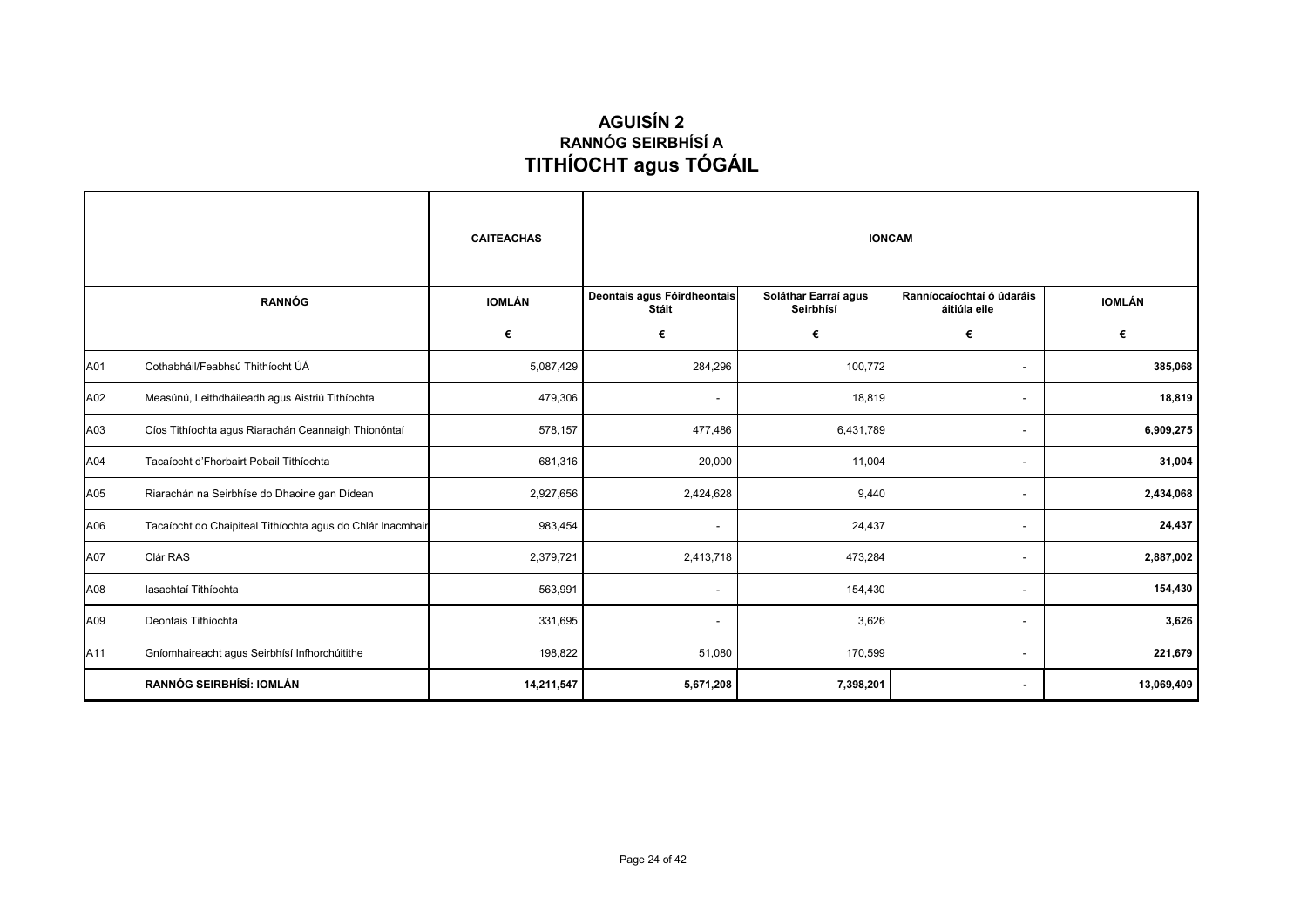## **AGUISÍN 2 IOMPAR agus SÁBHÁILTEACHT AR NA BÓITHRE RANNÓG SEIRBHÍSÍ B**

|            |                                                       | <b>CAITEACHAS</b> | <b>IONCAM</b>                        |                                   |                                           |               |
|------------|-------------------------------------------------------|-------------------|--------------------------------------|-----------------------------------|-------------------------------------------|---------------|
|            | <b>RANNÓG</b>                                         | <b>IOMLÁN</b>     | Deontais agus Fóirdheontais<br>Stáit | Soláthar Earraí agus<br>Seirbhísí | Ranníocaíochtaí ó údaráis<br>áitiúla eile | <b>IOMLÁN</b> |
|            |                                                       | €                 | €                                    | €                                 | €                                         | €             |
| <b>B01</b> | Bóthar NP - Cothabháil agus Feabhsú                   | 494,096           | 988,642                              | 6,580                             | $\overline{\phantom{a}}$                  | 995,222       |
| <b>B02</b> | Bóthar NS - Cothabháil agus Feabhsú                   | 207,164           | 47,068                               | 6,622                             |                                           | 53,690        |
| <b>B03</b> | Bóthar Réigiúnach - Cothabháil agus Feabhsú           | 2,854,556         | 373,000                              | 50,041                            |                                           | 423,041       |
| <b>B04</b> | Bóthar Áitiúil - Cothabháil agus Feabhsú              | 314,813           | $\overline{\phantom{a}}$             | 6,212                             | $\overline{\phantom{a}}$                  | 6,212         |
| <b>B05</b> | Soilsiú Poiblí                                        | 1,409,409         | $\sim$                               | 1,153                             | $\overline{\phantom{a}}$                  | 1,153         |
| <b>B06</b> | Feabhsú ar Bhainistíocht Tráchta                      | 1,207,011         | 104,392                              | 15,346                            |                                           | 119,738       |
| <b>B07</b> | Feabhsú ar Innealtóireacht Sábháilteachta ar Bhóithre | 282,928           | 140,000                              | 16,752                            | $\overline{\phantom{a}}$                  | 156,752       |
| <b>B08</b> | Cur Chun Cinn/Oideachas Sábháilteachta ar Bhóithre    | 631,601           | $\overline{\phantom{a}}$             | 18,933                            | $\overline{\phantom{a}}$                  | 18,933        |
| <b>B09</b> | Cothabháil agus Bainistiú Páirceála                   | 1,017,998         | $\overline{\phantom{a}}$             | 2,439,134                         |                                           | 2,439,134     |
| <b>B10</b> | Tacaíocht do Chlár Caipitil Bhóithre                  | 409,277           | $\overline{\phantom{a}}$             | 9,200                             |                                           | 9,200         |
| <b>B11</b> | Gníomhaireacht agus Seirbhísí Infhorchúitithe         | 645,932           | $\overline{\phantom{a}}$             | 353,660                           | 542,207                                   | 895,867       |
|            | RANNÓG SEIRBHÍSÍ: IOMLÁN                              | 9,474,786         | 1,653,102                            | 2,923,635                         | 542,207                                   | 5,118,944     |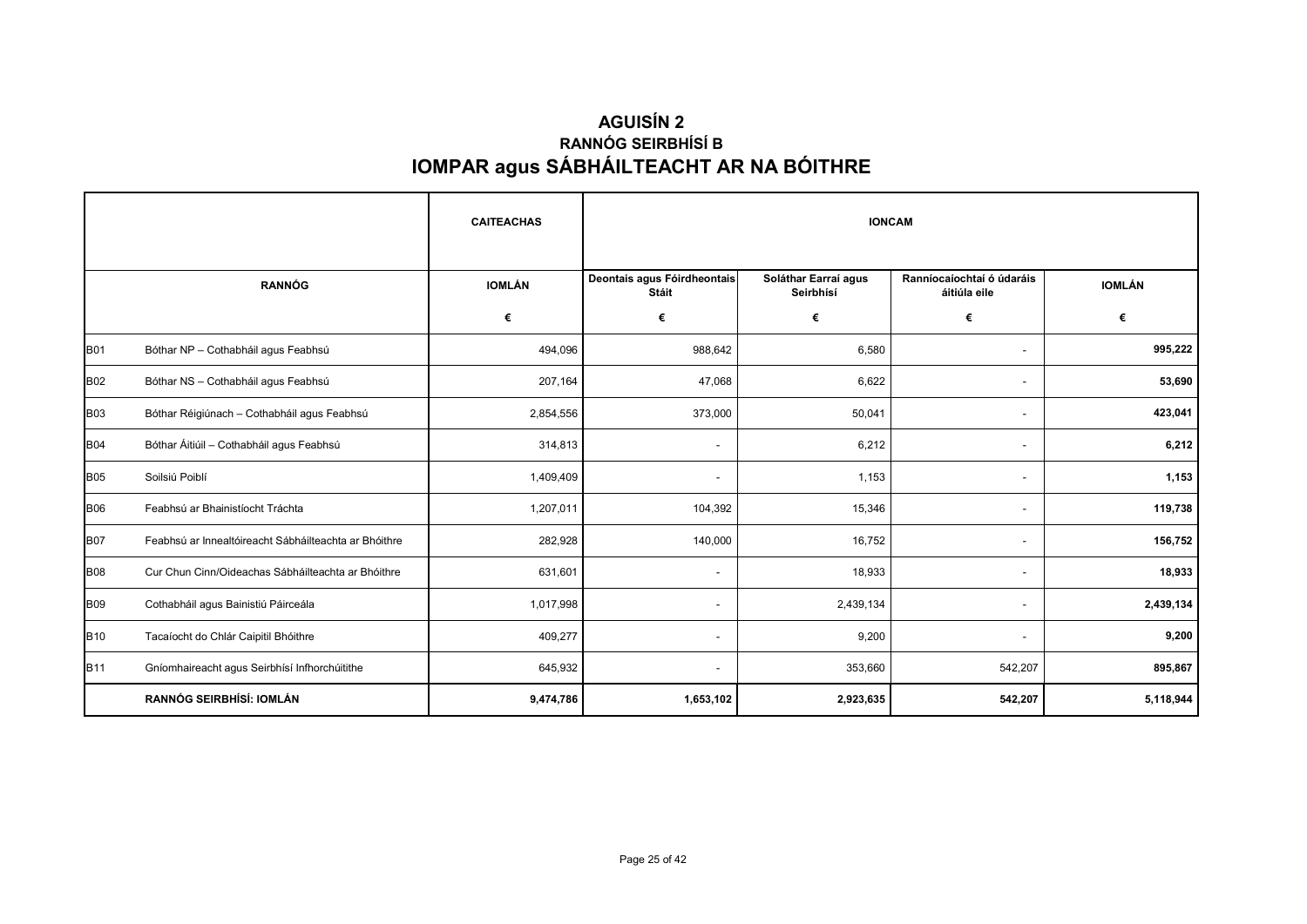### **AGUISÍN 2 SEIRBHÍSÍ UISCE RANNÓG SEIRBHÍSÍ C**

|                 |                                                     | <b>CAITEACHAS</b> | <b>IONCAM</b>                        |                                   |                                           |               |
|-----------------|-----------------------------------------------------|-------------------|--------------------------------------|-----------------------------------|-------------------------------------------|---------------|
|                 | <b>RANNÓG</b>                                       | IOMLÁN            | Deontais agus Fóirdheontais<br>Stáit | Soláthar Earraí agus<br>Seirbhísí | Ranníocaíochtaí ó údaráis<br>áitiúla eile | <b>IOMLÁN</b> |
|                 |                                                     | €                 | €                                    | €                                 | €                                         | €             |
| C01             | Oibriú agus Cothabháil Soláthair Uisce              | 7,147,139         | $\overline{\phantom{a}}$             | 3,103,128                         | 3,001,424                                 | 6,104,552     |
| CO <sub>2</sub> | Oibriú agus Cothabháil Cóireála Fuíolluisce         | 6,064,525         | 1,051,000                            | 1,712,957                         | 2,129,250                                 | 4,893,206     |
| C03             | Bailiú Táillí Uisce agus Fuíolluisce                | 1,684,142         | $\overline{\phantom{a}}$             | 9,775                             | $\overline{\phantom{a}}$                  | 9,775         |
| C04             | Oibriú agus Cothabháil Leithreas Poiblí             | 79,000            | $\overline{\phantom{a}}$             | 4,390                             | $\overline{\phantom{a}}$                  | 4,390         |
| C <sub>05</sub> | Riarachán ar Shuiteálacha Grúpa agus Príobháideacha | $\sim$            | $\overline{\phantom{a}}$             | $\overline{\phantom{a}}$          | $\overline{\phantom{a}}$                  | ٠             |
| C06             | Tacaíocht do Chlár Caipitil Uisce                   | 202,316           | $\overline{\phantom{a}}$             | 6,091                             | $\overline{\phantom{a}}$                  | 6,091         |
| C07             | Gníomhaireacht agus Seirbhísí Infhorchúitithe       | 69,629            | $\overline{\phantom{a}}$             | 55,332                            | $\sim$                                    | 55,332        |
|                 | RANNÓG SEIRBHÍSÍ: IOMLÁN                            | 15,246,751        | 1,051,000                            | 4,891,673                         | 5,130,674                                 | 11,073,347    |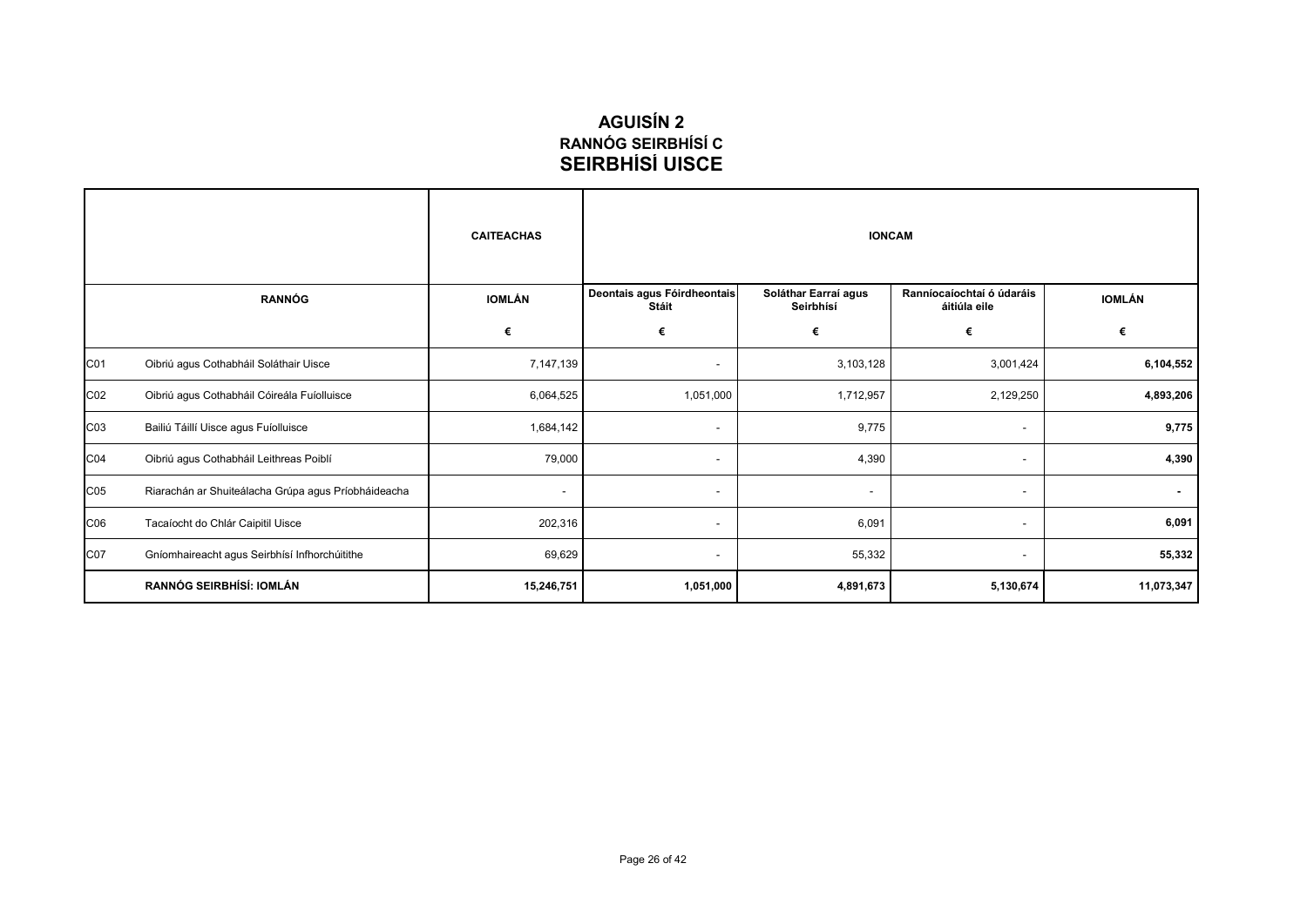### **AGUISÍN 2 RANNÓG SEIRBHÍSÍ D BAINISTÍOCHT FORBARTHA**

|                 |                                                           | <b>CAITEACHAS</b> | <b>IONCAM</b>                        |                                   |                                           |               |
|-----------------|-----------------------------------------------------------|-------------------|--------------------------------------|-----------------------------------|-------------------------------------------|---------------|
|                 | <b>RANNÓG</b>                                             | <b>IOMLÁN</b>     | Deontais agus Fóirdheontais<br>Stáit | Soláthar Earraí agus<br>Seirbhísí | Ranníocaíochtaí ó údaráis<br>áitiúla eile | <b>IOMLÁN</b> |
|                 |                                                           | €                 | €                                    | €                                 | €                                         | €             |
| D01             | Pleanáil Chun Cinn                                        | 614,787           | $\overline{\phantom{a}}$             | 26,934                            | $\overline{\phantom{a}}$                  | 26,934        |
| D02             | Bainistíocht Forbartha                                    | 1,106,908         | $\overline{\phantom{a}}$             | 324,905                           | $\overline{\phantom{a}}$                  | 324,905       |
| D03             | Forfheidhmiú                                              | 161,367           | $\overline{\phantom{a}}$             | 5,826                             |                                           | 5,826         |
| D04             | Oibriú agus Cothabháil Láithreacha Tionsclaíocha agus Áis | 26,192            | $\overline{\phantom{a}}$             | 235                               | $\overline{\phantom{a}}$                  | 235           |
| D05             | Forbairt agus Cur Chun Cinn na Turasóireachta             | 499,152           | $\overline{\phantom{a}}$             | 220                               | $\blacksquare$                            | 220           |
| D06             | Feidhm Pobail agus Fiontair                               | 889,117           | 565,171                              | 23,880                            |                                           | 589,051       |
| D07             | Eastáit Tithíochta Neamhchríochnaithe                     | 15,967            | $\overline{\phantom{a}}$             | 602                               | $\blacksquare$                            | 602           |
| D08             | Rialú Foirgníochta                                        | 26,161            | $\overline{\phantom{a}}$             | 1,842                             | $\overline{\phantom{a}}$                  | 1,842         |
| D <sub>09</sub> | Cur Chun Cinn agus Forbairt Gheilleagrach                 | 118,039           | $\overline{\phantom{a}}$             | 3,412                             | $\overline{\phantom{a}}$                  | 3,412         |
| D <sub>10</sub> | Bainistíocht Réadmhaoine                                  | 300,430           | $\overline{a}$                       | 338,686                           |                                           | 338,686       |
| D11             | Seirbhísí Oidhreachta agus Caomhnaithe                    | 170,885           | 44,400                               | 3,096                             | $\overline{\phantom{a}}$                  | 47,496        |
| D12             | Gníomhaireacht agus Seirbhísí Infhorchúitithe             | 454,184           | $\overline{\phantom{a}}$             | 13,980                            | $\sim$                                    | 13,980        |
|                 | RANNÓG SEIRBHÍSÍ: IOMLÁN                                  | 4,383,187         | 609,571                              | 743,621                           | $\blacksquare$                            | 1,353,192     |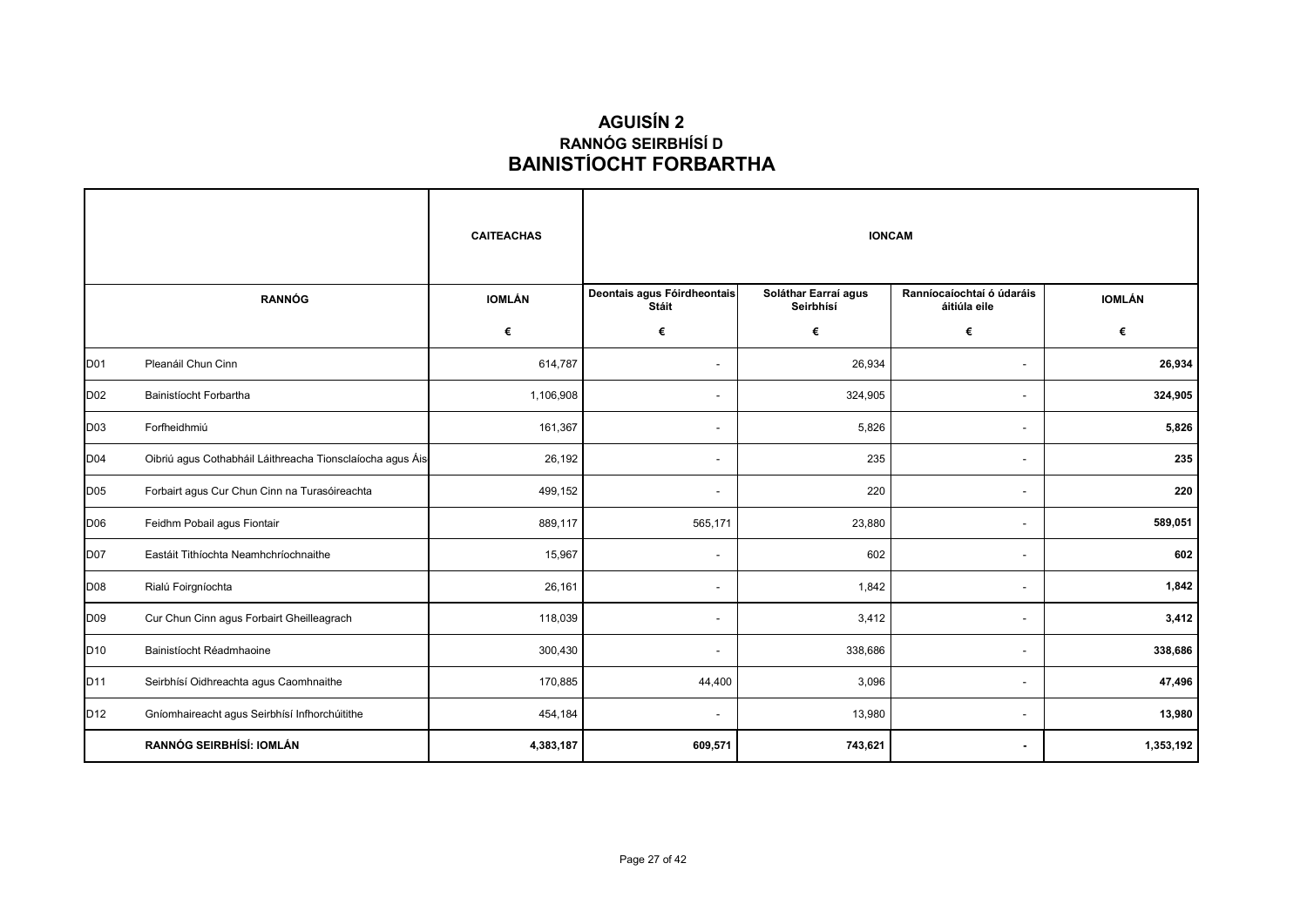### **AGUISÍN 2 RANNÓG SEIRBHÍSÍ E SEIRBHÍSÍ COMHSHAOIL**

|                 |                                                          | <b>CAITEACHAS</b> | <b>IONCAM</b>                        |                                   |                                           |               |
|-----------------|----------------------------------------------------------|-------------------|--------------------------------------|-----------------------------------|-------------------------------------------|---------------|
|                 | <b>RANNÓG</b>                                            | <b>IOMLÁN</b>     | Deontais agus Fóirdheontais<br>Stáit | Soláthar Earraí agus<br>Seirbhísí | Ranníocaíochtaí ó údaráis<br>áitiúla eile | <b>IOMLÁN</b> |
|                 |                                                          | €                 | €                                    | €                                 | €                                         | €             |
| E01             | Oibriú, Cothabháil agus Iarchúram Líonta Talún           | 59,469            | $\blacksquare$                       | 1,126                             |                                           | 1,126         |
| E02             | Oibriú agus Cothabháil Áiseanna Athchúrsála agus Aisghab | 197,108           | 178,726                              | 5,149                             | ÷                                         | 183,875       |
| E03             | Oibriú agus Cothabháil Áiseanna Dramhaíola go Fuinneam   | $\sim$            | $\overline{\phantom{a}}$             | $\overline{\phantom{a}}$          | $\overline{a}$                            |               |
| E04             | Soláthar Seirbhísí um Bailiú Dramhaíola                  | 737,993           | $\overline{\phantom{a}}$             | 18,204                            |                                           | 18,204        |
| E05             | <b>Bainistíocht Bruscair</b>                             | 662,073           | 30,268                               | 91,521                            |                                           | 121,789       |
| E06             | Glanadh Sráideanna                                       | 4,006,941         | $\overline{\phantom{a}}$             | 107,667                           |                                           | 107,667       |
| <b>E07</b>      | Rialacháin, Monatóireacht agus Forfheidhmiú Dramhaíola   | 252,279           | 170,000                              | 19,822                            |                                           | 189,822       |
| E08             | Pleanáil Bainistiú Dramhaíola                            | 115,127           | $\overline{\phantom{a}}$             | 82,713                            |                                           | 82,713        |
| E09             | Cothabháil agus Coinneáil Reiligí                        | 656,891           | $\overline{a}$                       | 390,900                           |                                           | 390,900       |
| E10             | Sábháilteacht Struchtúr agus Áiteanna                    | 213,115           | 75,805                               | 13,509                            |                                           | 89,315        |
| E <sub>11</sub> | Oibriú Seirbhís Dóiteáin                                 | 8,847,221         | 3,542                                | 546,724                           | 5,344,950                                 | 5,895,216     |
| E <sub>12</sub> | Cosc Dóiteáin                                            | 46,316            | $\overline{\phantom{a}}$             | 91,137                            |                                           | 91,137        |
| E13             | Caighdeán Uisce, Truailliú Aeir agus Torainn             | 103,582           | $\overline{\phantom{a}}$             | 74,729                            |                                           | 74,729        |
| E14             | Gníomhaireacht agus Seirbhísí Infhorchúitithe            | 3,229,948         | 270,011                              | 75,419                            |                                           | 345,430       |
|                 | <b>RANNÓG SEIRBHÍSÍ: IOMLÁN</b>                          | 19,128,064        | 728,353                              | 1,518,620                         | 5,344,950                                 | 7,591,923     |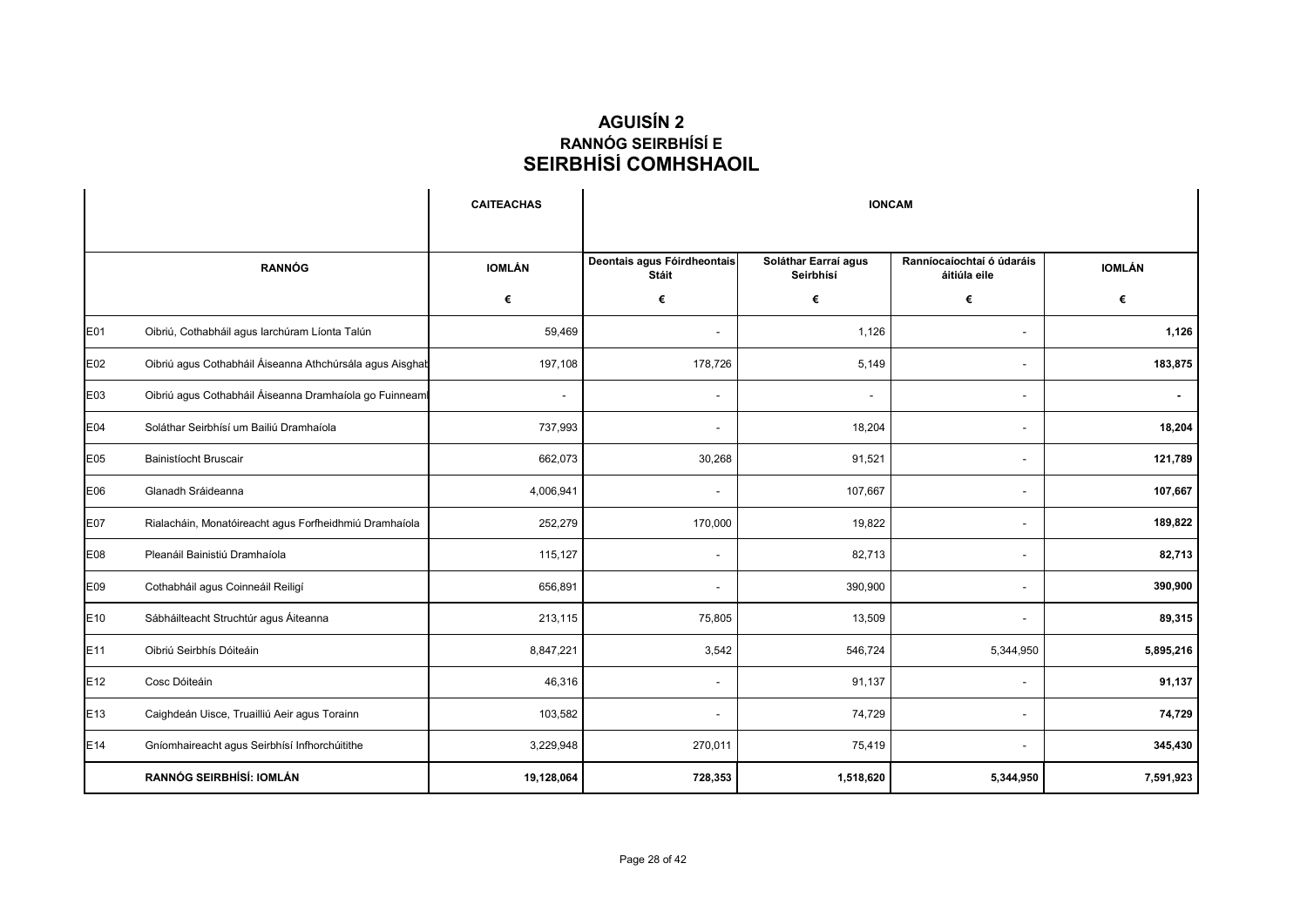### **CAITHEAMH AIMSIRE agus TAITNEAMHACHT RANNÓG SEIRBHÍSÍ F**

|               |                                                            | <b>CAITEACHAS</b> |                                      |                                   | <b>IONCAM</b>                             |                |
|---------------|------------------------------------------------------------|-------------------|--------------------------------------|-----------------------------------|-------------------------------------------|----------------|
| <b>RANNÓG</b> |                                                            | IOMLÁN            | Deontais agus Fóirdheontais<br>Stáit | Soláthar Earraí agus<br>Seirbhísí | Ranníocaíochtaí ó údaráis<br>áitiúla eile | <b>IOMLÁN</b>  |
|               |                                                            | €                 | €                                    | €                                 | €                                         | €              |
| F01           | Oibriú agus Cothabháil Áiseanna Fóillíochta                | 570,753           | $\overline{\phantom{a}}$             | $\overline{\phantom{a}}$          | $\overline{\phantom{a}}$                  | ۰              |
| F02           | Oibriú na Seirbhíse Leabharlainne agus Cartlainne          | 2,493,789         | $\overline{\phantom{a}}$             | 160,313                           | $\overline{\phantom{a}}$                  | 160,313        |
| F03           | Oibriú, Cothabháil agus Feabhsú Limistéar Fóillíochta Amui | 1,866,015         |                                      | 54,334                            |                                           | 54,334         |
| F04           | Forbairt Spóirt agus Caitheamh Aimsire sa Phobal           | 74,664            | $\overline{\phantom{a}}$             | $\overline{\phantom{a}}$          |                                           | $\blacksquare$ |
| F05           | Oibriú Cláir Ealaíon                                       | 1,192,068         | 212,000                              | 27,590                            | $\overline{\phantom{a}}$                  | 239,590        |
| F06           | Gníomhaireacht agus Seirbhísí Infhorchúitithe              | $\sim$            | $\overline{\phantom{a}}$             | $\overline{\phantom{a}}$          | $\sim$                                    | ٠              |
|               | RANNÓG SEIRBHÍSÍ: IOMLÁN                                   | 6,197,289         | 212,000                              | 242,238                           | $\blacksquare$                            | 454,238        |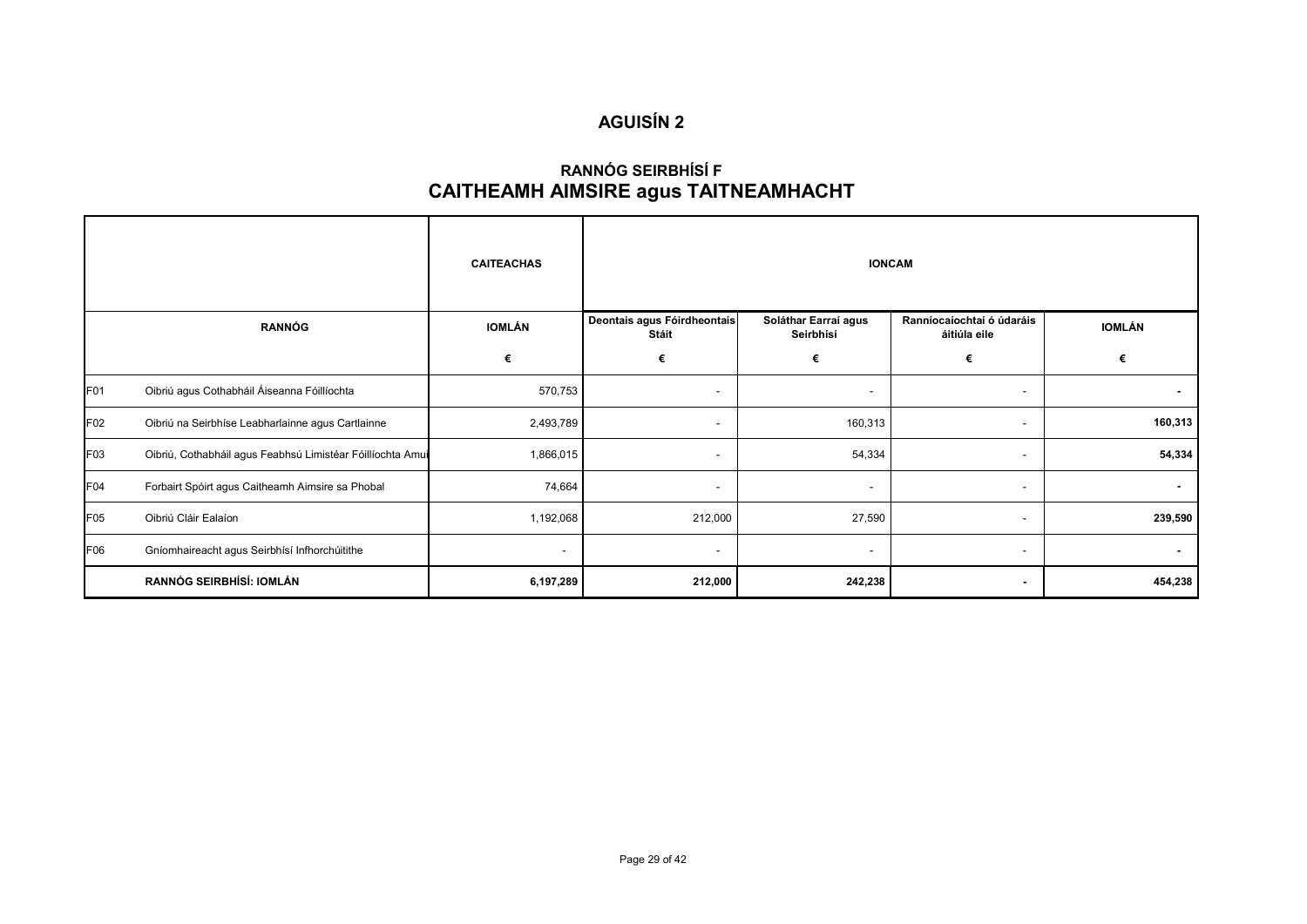## **AGUISÍN 2 TALMHAÍOCHT, OIDEACHAS, SLÁINTE agus LEAS RANNÓG SEIRBHÍSÍ G**

|               |                                               | <b>CAITEACHAS</b>        |                                      |                                   | <b>IONCAM</b>                             |                |
|---------------|-----------------------------------------------|--------------------------|--------------------------------------|-----------------------------------|-------------------------------------------|----------------|
| <b>RANNÓG</b> |                                               | IOMLÁN                   | Deontais agus Fóirdheontais<br>Stáit | Soláthar Earraí agus<br>Seirbhísí | Ranníocaíochtaí ó údaráis<br>áitiúla eile | <b>IOMLÁN</b>  |
|               |                                               | €                        | €                                    | €                                 | €                                         |                |
| G01           | Costais Draenála Talún                        | $\overline{\phantom{a}}$ | $\overline{\phantom{a}}$             | $\overline{\phantom{a}}$          | $\overline{\phantom{a}}$                  | ۰.             |
| G02           | Oibriú agus Cothabháil Calaí agus Calafort    | -                        | $\overline{\phantom{a}}$             |                                   |                                           | ۰              |
| G03           | Cosaint an Chósta                             | $\overline{\phantom{a}}$ | $\sim$                               | $\overline{\phantom{a}}$          | $\overline{\phantom{a}}$                  | $\blacksquare$ |
| G04           | Seirbhísí Tréidliachta                        | 249,260                  | 112,718                              | 15,996                            | $\overline{\phantom{a}}$                  | 128,714        |
| G05           | Seirbhísí Tacaíochta don Oideachas            | 8,754,539                | 9,052,006                            | $\sim$                            | $\overline{\phantom{a}}$                  | 9,052,006      |
| G06           | Gníomhaireacht agus Seirbhísí Infhorchúitithe | $\overline{\phantom{a}}$ | $\overline{\phantom{a}}$             | $\sim$                            | $\overline{\phantom{a}}$                  |                |
|               | RANNÓG SEIRBHÍSÍ: IOMLÁN                      | 9,003,799                | 9,164,724                            | 15,996                            | $\blacksquare$                            | 9,180,720      |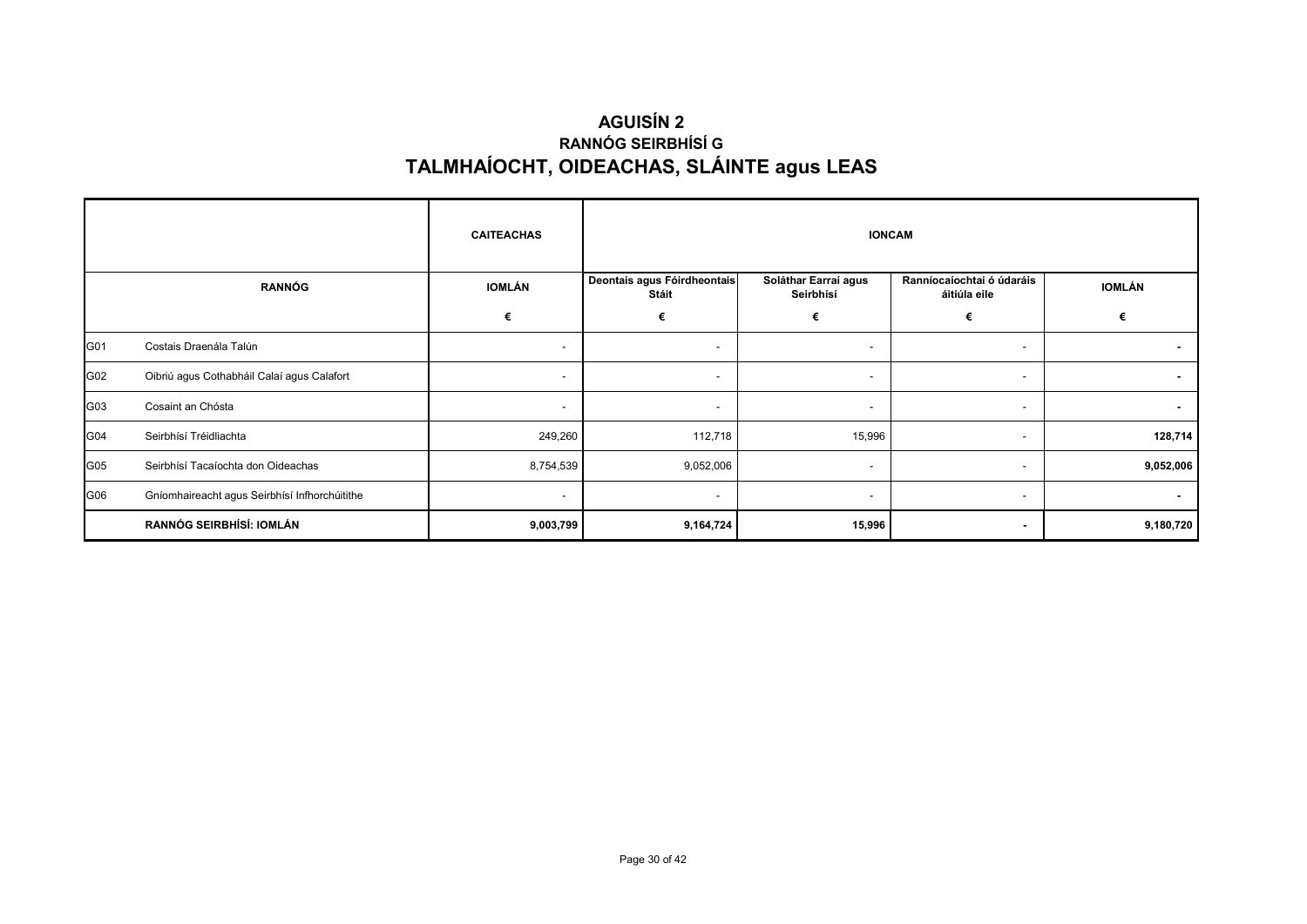### **AGUISÍN 2 SEIRBHÍSÍ ILGHNÉITHEACHA RANNÓG SEIRBHÍSÍ H**

|                 |                                               | <b>CAITEACHAS</b>        | <b>IONCAM</b>                        |                                   |                                           |               |  |
|-----------------|-----------------------------------------------|--------------------------|--------------------------------------|-----------------------------------|-------------------------------------------|---------------|--|
|                 | <b>RANNÓG</b>                                 | <b>IOMLÁN</b>            | Deontais agus Fóirdheontais<br>Stáit | Soláthar Earraí agus<br>Seirbhísí | Ranníocaíochtaí ó údaráis<br>áitiúla eile | <b>IOMLÁN</b> |  |
|                 |                                               | €                        | €                                    | €                                 | €                                         | €             |  |
| H01             | Cuntas Innealra: Brabús/Caillteanas           | 614,548                  | $\overline{\phantom{a}}$             | 9,701                             | $\sim$                                    | 9,701         |  |
| H02             | Cuntas Stórais: Brabús/Caillteanas            | 95,539                   | $\overline{\phantom{a}}$             | 66,419                            | $\overline{\phantom{a}}$                  | 66,419        |  |
| H03             | Riar Rátaí                                    | 6,680,813                | $\overline{\phantom{a}}$             | 51,170                            | $\overline{\phantom{a}}$                  | 51,170        |  |
| H04             | Costais Saincheadúnais                        | 235,196                  | 1,978                                | 3,072                             | $\sim$                                    | 5,050         |  |
| H05             | Oibriú Speansas Marbhlainne agus Cróinéara    | 93,290                   | $\overline{\phantom{a}}$             | 676                               | ٠.                                        | 676           |  |
| H06             | Droichid Mheáite                              | 11,269                   | $\overline{\phantom{a}}$             | $\overline{\phantom{a}}$          | $\sim$                                    |               |  |
| H07             | Oibriú Margaí agus Corrthrádála               | 10,990                   | $\overline{\phantom{a}}$             | 48,466                            |                                           | 48,466        |  |
| H08             | Dochar Mailíseach                             | $\overline{\phantom{a}}$ | $\overline{\phantom{a}}$             |                                   | $\overline{\phantom{a}}$                  | $\sim$        |  |
| H09             | Ionadaíocht Áitiúil/Ceannasaíocht Chathartha  | 1,031,598                | $\overline{a}$                       | 16,970                            | $\overline{\phantom{a}}$                  | 16,970        |  |
| H <sub>10</sub> | Mótarchánachas                                | 580,623                  | $\overline{\phantom{a}}$             | 34,276                            |                                           | 34,276        |  |
| H <sub>11</sub> | Gníomhaireacht agus Seirbhísí Infhorchúitithe | 319,882                  | 124,341                              | 1,376,743                         | 51,924                                    | 1,553,008     |  |
|                 | <b>RANNÓG SEIRBHÍSÍ: IOMLÁN</b>               | 9,673,748                | 126,320                              | 1,607,492                         | 51,924                                    | 1,785,736     |  |
|                 | <b>IOMLÁN NA RANNÓG UILE</b>                  | 87,319,171               | 19,216,279                           | 19,341,476                        | 11,069,754                                | 49,627,508    |  |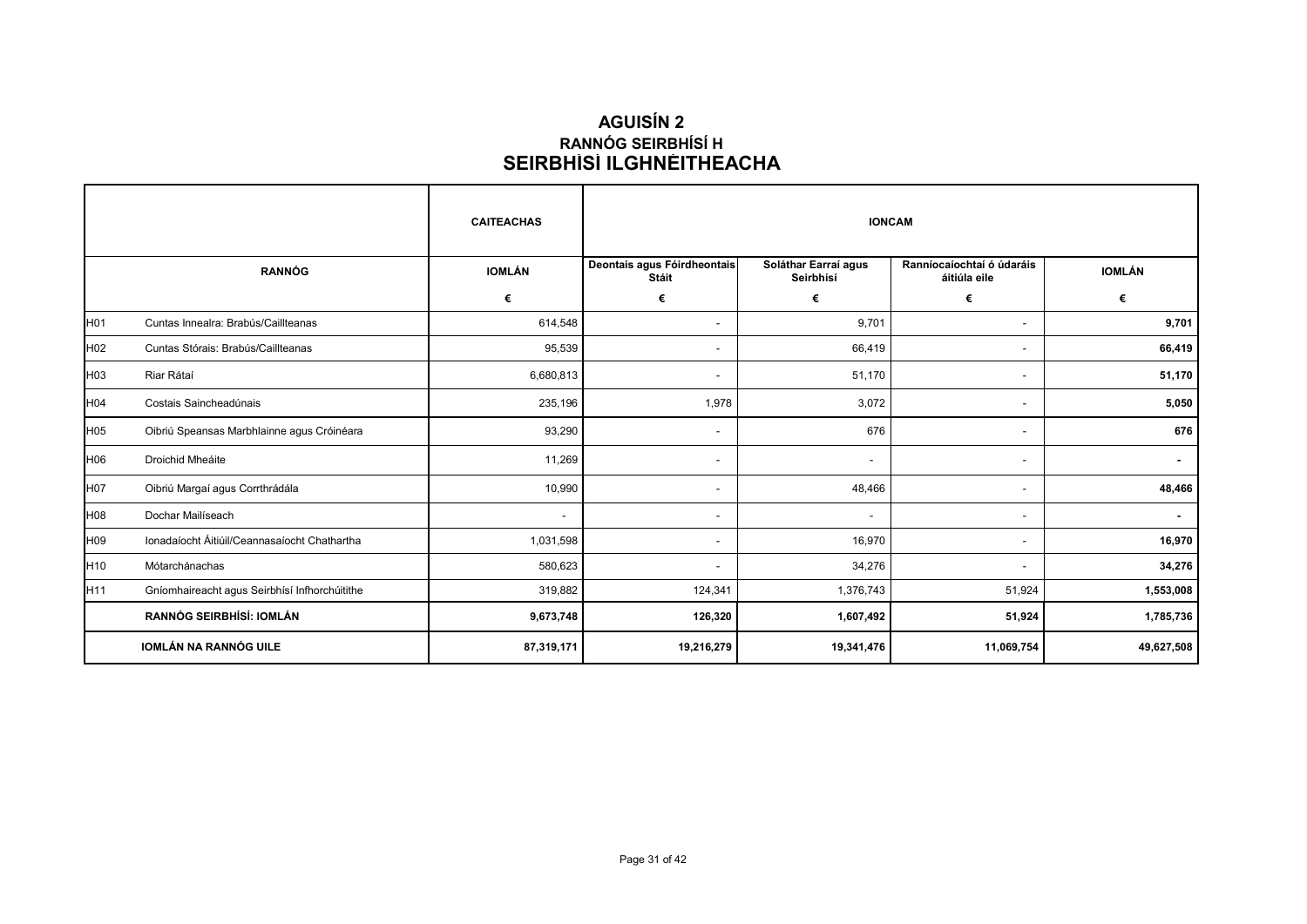# **ANAILÍS AR IONCAM Ó DHEONTAIS AGUS Ó FHÓIRDHEONTAIS AGUISÍN 3**

|                                                 | 2009       | 2008       |
|-------------------------------------------------|------------|------------|
|                                                 | €          | €          |
|                                                 |            |            |
|                                                 |            |            |
|                                                 |            |            |
| An Roinn Comhshaoil, Oidhreachta agus Rialtais  |            |            |
| <b>Aitiúil</b>                                  |            |            |
| Deontais Bóithre                                | 237,734    | 949,094    |
| Deontais agus Fóirdheontais Tithíochta          | 5,674,188  | 5,241,624  |
| Seirbhísí Leabharlainne                         |            |            |
| Scéimeanna um Fheabhas Áitiúil                  |            | O          |
| Scéimeanna um Athnuachan Uirbeach agus Sráidbha |            | 0          |
| Grúpscéimeanna um Sheirbhísí Uisce              | 1,051,000  | 978,000    |
| Cosaint an Chomhshaoil/Deontais Chaomhnaithe    | 409,090    | 403,377    |
| Nithe ilghnéitheacha                            | 212,034    | 252,659    |
|                                                 | 7,584,046  | 7,824,754  |
| Rannóga agus Comhlachtaí Eile                   |            |            |
| Deontais Bóithre                                | 1,415,368  | 3,451,170  |
| Deontais Ardoideachais                          | 1,772,273  | 1,131,896  |
| Pinsin agus Aiscí VEC                           | 7,214,534  | 5,487,180  |
| Scéimeanna Fostaíochta Pobail                   | 270,011    | 244,521    |
| <b>Cosaint Shibhialta</b>                       | 75,805     | 82,219     |
| Nithe ilghnéitheacha                            | 884,241    | 1,015,133  |
|                                                 | 11,632,233 | 11,412,118 |
|                                                 |            |            |
| Iomlán                                          | 19,216,279 | 19,236,872 |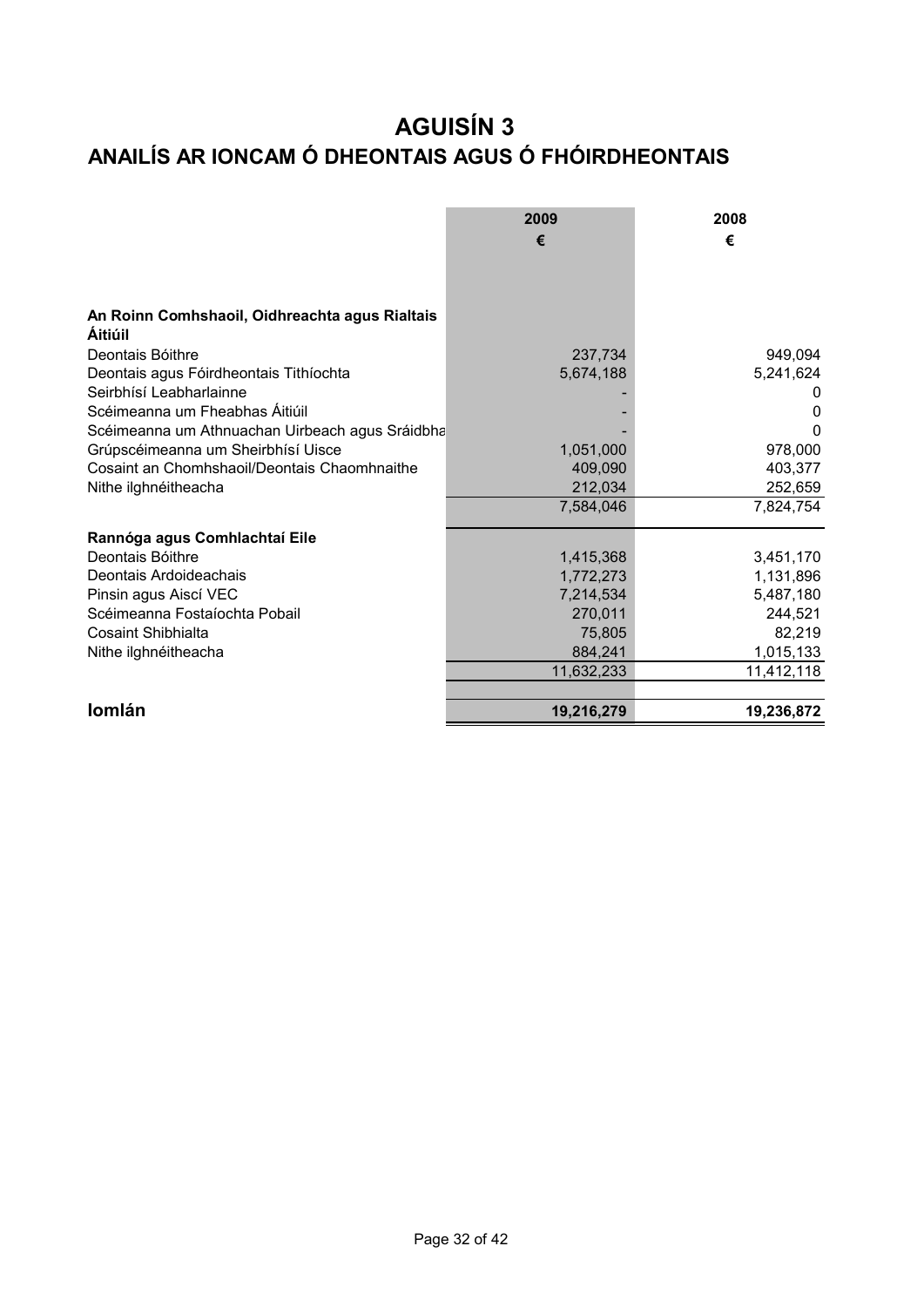# **AGUISÍN 4 ANAILÍS AR IONCAM Ó EARRAÍ AGUS Ó SHEIRBHÍSÍ**

|                                             | 2009       | 2008       |
|---------------------------------------------|------------|------------|
|                                             | €          | €          |
|                                             |            |            |
| Cíosanna ó Thithe                           | 6,723,369  | 5,986,842  |
| Táillí agus Ús um lasachtaí Tithíochta      | 288,212    | 446,022    |
| Uisce Tí                                    |            |            |
| Uisce Tráchtála                             | 2,908,478  | 2,092,817  |
| Bruscar Tí                                  |            |            |
| Bruscar Tráchtála                           |            |            |
| Séarachas Tí                                |            |            |
| Séarachas Tráchtála                         | 1,641,916  | 1,360,845  |
| Táillí Pleanála                             | 263,569    | 706,904    |
| Fíneálacha/Táillí Páirceála                 | 2,369,942  | 2,387,295  |
| Gníomhaíochtaí Taitneamhachta agus Caitheam |            |            |
| Táillí/Fíneálacha Leabharlainne             | 17,226     | 64,063     |
| Seirbhísí Gníomhaireachta                   | 339,117    | 238,666    |
| Ranníocaíochtaí Pinsin                      | 1,271,285  | 1,252,139  |
| Cíos Réadmhaoine agus Léasú Talún           | 372,735    | 278,041    |
| Táillí um Líonadh Talún                     |            |            |
| Táillí Dóiteán                              | 235,158    | 387,357    |
| <b>NPPR</b>                                 | 1,173,270  |            |
| Nithe Ilghnéitheacha (Sonraí)               | 1,737,197  | 2,725,742  |
|                                             | 19,341,476 | 17,926,731 |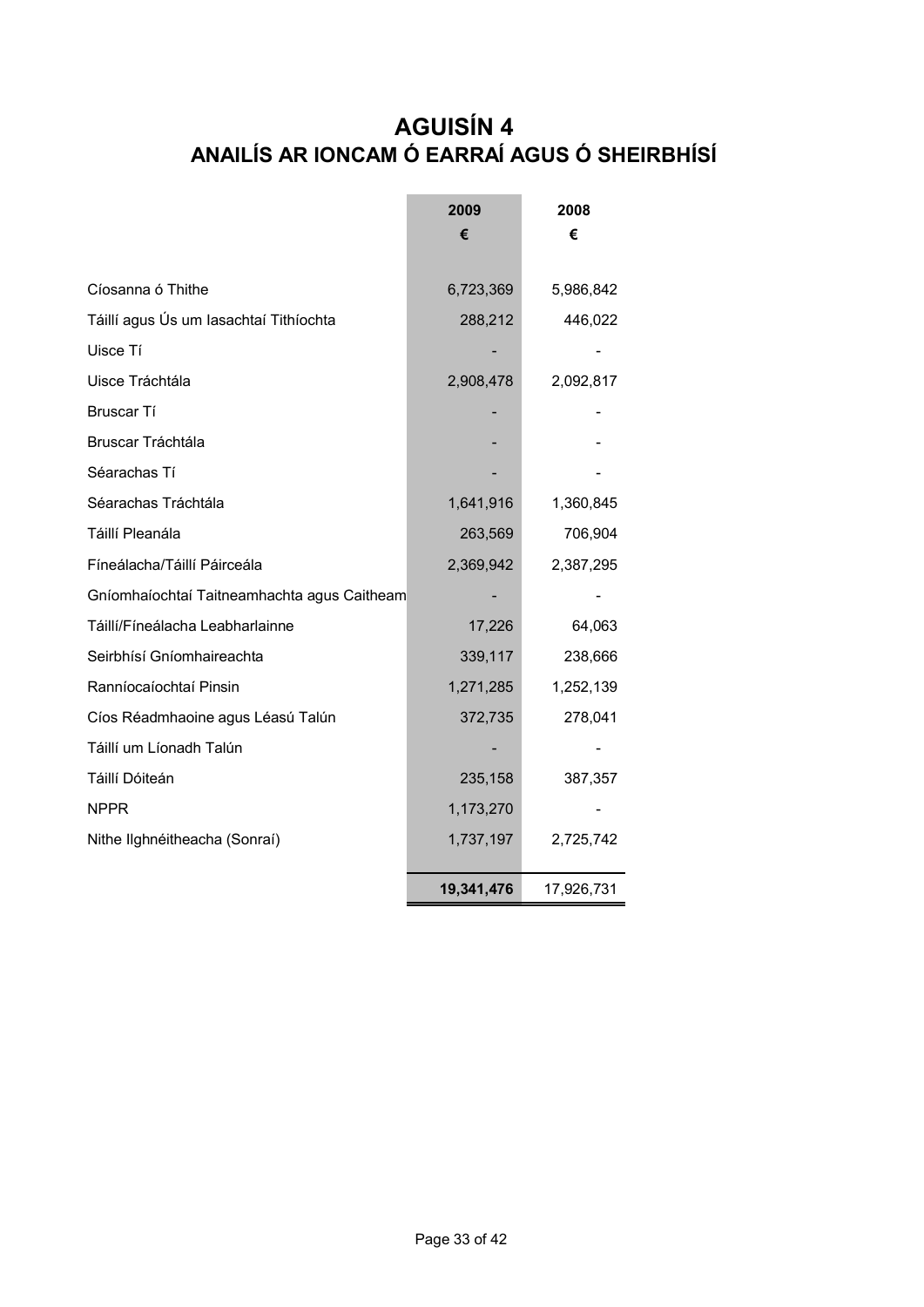# **ACHOIMRE AR CHAITEACHAS CAIPITIL AGUS AR IONCAM AGUISÍN 5**

|                                                     | 2009       | 2008                 |
|-----------------------------------------------------|------------|----------------------|
|                                                     | €          | €                    |
| <b>CAITEACHAS</b>                                   |            |                      |
| locaíocht le Conraitheoirí                          | 24,788,163 |                      |
| Ceannach Talún                                      | 43,643     | 47,598,931<br>20,000 |
| Ceannach Sócmhainní/Trealamh Eile                   | 14,256,984 | 10,055,721           |
| Táillí Gairmiúla agus Comhairleachta                | 11,501,321 | 3,885,390            |
| Eile                                                | 15,021,823 | 19,109,637           |
|                                                     |            |                      |
| Caiteachas Iomlán (Glanmhéid Aistrithe Inmheánacha) | 65,611,934 | 80,669,678           |
| Aistrithe go dtí Ioncam                             | 719,243    | 554,672              |
| Caiteachas Iomlán (Iena n-áirítear Aistrithe)*      | 66,331,177 | 81,224,350           |
|                                                     |            |                      |
|                                                     |            |                      |
| <b>IONCAM</b><br><b>Deontais</b>                    | 55,554,703 | 62,922,220           |
|                                                     |            |                      |
| lasachtaí Neamh-mhorgáiste                          | 5,900,000  | 92,761               |
| <b>Ioncam Eile</b>                                  |            |                      |
| (a) Ranníocaíochtaí Forbartha                       | (276, 663) | 3,196,106            |
| (b) Diúscairtí Réadmhaoine                          |            |                      |
| - Talamh                                            |            | 552,809              |
| - Tithíocht ÚÁ                                      |            | 0                    |
| - Réadmhaoin eile                                   |            | $\Omega$             |
|                                                     |            |                      |
| (c) Ceannach Blianachtaí Tionóntaí                  | 838,747    | 1,469,351            |
| (d) Páirceáil Carranna                              |            | 0                    |
| (e) Eile                                            | 4,301,807  | 5,253,029            |
|                                                     |            |                      |
| Ioncam Iomlán (Glanmhéid Aistrithe Inmheánacha)     | 66,318,594 | 73,486,275           |
| Aistrithe ó Ioncam                                  | 2,788,623  | 2,641,919            |
| Ioncam Iomlán (lena n-áirítear Aistrithe)*          | 69,107,217 | 76,128,194           |
| Barrachas\(Easnamh) don bhliain                     | 2,776,040  | $-5,096,156$         |
|                                                     |            |                      |
| Iarmhéid (Dochar)\Sochar amhail an 1 Eanáir         | 2,680,561  | 7,776,717            |
| Iarmhéid (Dochar)\Sochar amhail an 31 Nollaig       | 5,456,601  | 2,680,561            |

**\* Ní áirítear aistrithe inmheánacha leis seo, áirítear aistrithe ón gCuntas Ioncaim agus go dtí an Cuntas Ioncaim**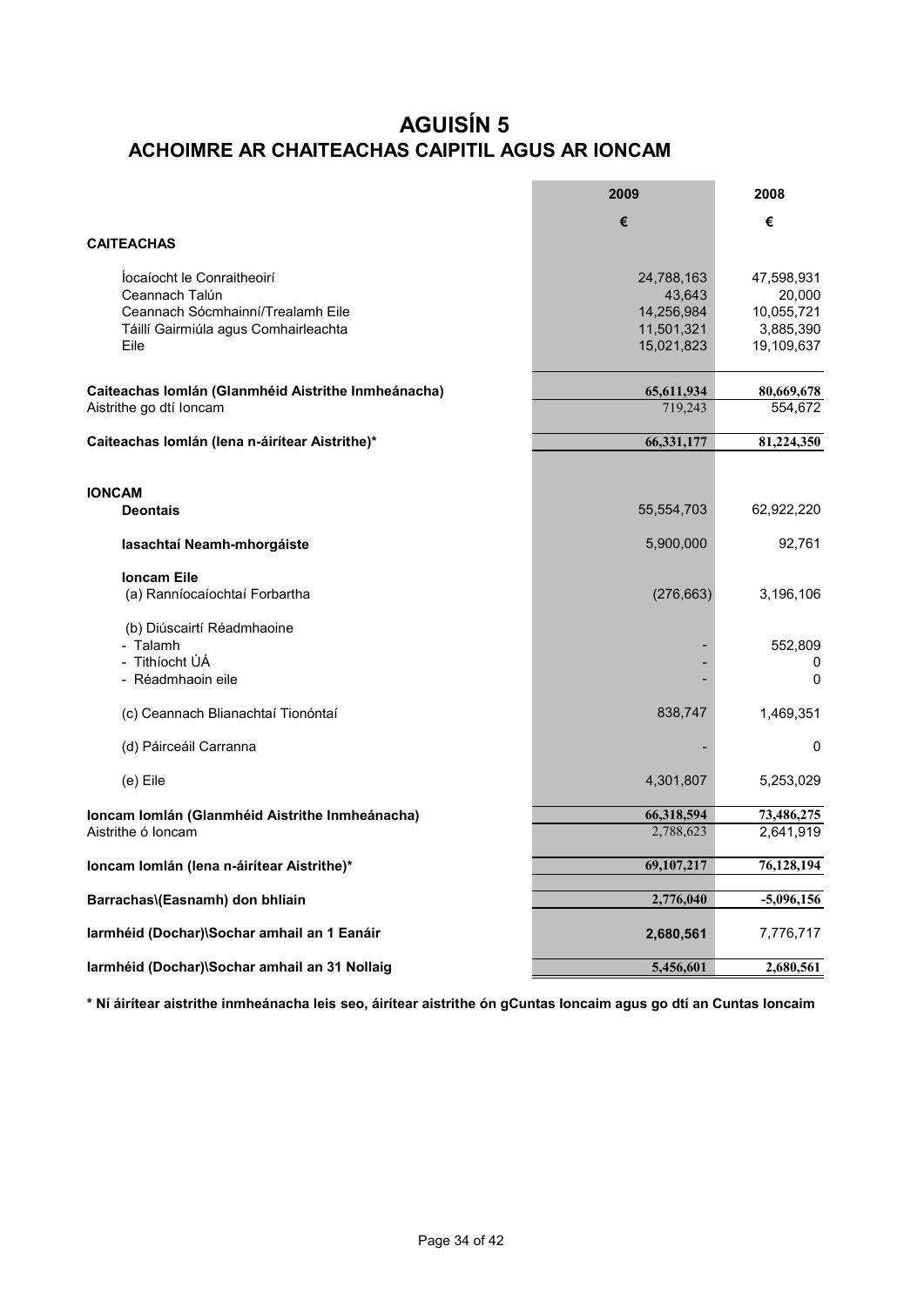|                                           | <b>IARMHÉID AMHAIL</b> | <b>CAITEACHAS</b> | <b>IONCAM</b> |                                |             |               | <b>AISTRITHE</b> |                          | <b>IARMHÉID AMHAIL</b>   |                |
|-------------------------------------------|------------------------|-------------------|---------------|--------------------------------|-------------|---------------|------------------|--------------------------|--------------------------|----------------|
|                                           | 1/1/2009               |                   | Deontais      | lasachtaí Neamh-<br>mhorgáiste | Eile        | Ioncam Iomlán | Aistriú ó Ioncam | Aistriú go dtí loncam    | Aistrithe<br>Inmheánacha | 31/12/2009     |
|                                           |                        |                   |               |                                |             |               |                  |                          |                          |                |
| Tithíocht agus Tógáil                     | (5,403,250)            | 33,056,562        | 37,789,939    | $\overline{\phantom{a}}$       | 902,435     | 38,692,374    | 1,000,483        | 508,523                  | 346,591                  | 1,071,113      |
| Iompar agus Sábháilteacht ar Bhóithre     | 1,315,513              | 10,620,725        | 5,428,276     | $\overline{\phantom{a}}$       | . .         | 5,428,276     | 15,000           | $\overline{\phantom{a}}$ | 2,554,130                | (1,307,805)    |
| Seirbhísí Uisce                           | (18, 346, 543)         | 18,401,304        | 9,617,515     | 5,900,000                      | 4,958,685   | 20,476,201    |                  | $\overline{\phantom{a}}$ |                          | (16, 271, 646) |
| Bainistíocht Forbartha                    | 22,017,312             | (1,007,701)       | 666,323       | $\overline{\phantom{a}}$       | (202, 271)  | 464,053       | 79,522           | $\overline{\phantom{a}}$ | (2,900,722)              | 20,667,866     |
| Seirbhísí Comhshaoil                      | 919,286                | 1,563,003         | 1,093,332     | $\overline{\phantom{a}}$       | 233,811     | 1,327,143     | 132,529          | 210,720                  | (10,000)                 | 595,235        |
| Caitheamh Aimsire agus Taitneamhacht      | 255,846                | 1,263,678         | 959,317       | ۰                              | 11,995      | 971,312       | 264              | $\overline{\phantom{a}}$ |                          | (36, 256)      |
| Talmhaíocht, Oideachas, Sláinte agus Leas |                        |                   | $\sim$        | $\overline{\phantom{a}}$       |             |               |                  | $\overline{\phantom{a}}$ |                          |                |
| Seirbhísí ilghnéitheacha                  | 1,922,396              | 1,714,363         | $\sim$        | $\overline{\phantom{a}}$       | (1,040,764) | (1,040,764)   | 1,560,825        | $\overline{\phantom{a}}$ | 10,000                   | 738,093        |
| IOMLÁN                                    | 2,680,561              | 65,611,934        | 55,554,703    | 5,900,000                      | 4,863,892   | 66,318,594    | 2,788,623        | 719,243                  |                          | 5,456,601      |

**AGUISÍN 6 ANAILÍS AR CHAITEACHAS AGUS AR IONCAM AN CHUNTAIS CHAIPITIL**

Nóta: Ní áirítear aistrithe morgáiste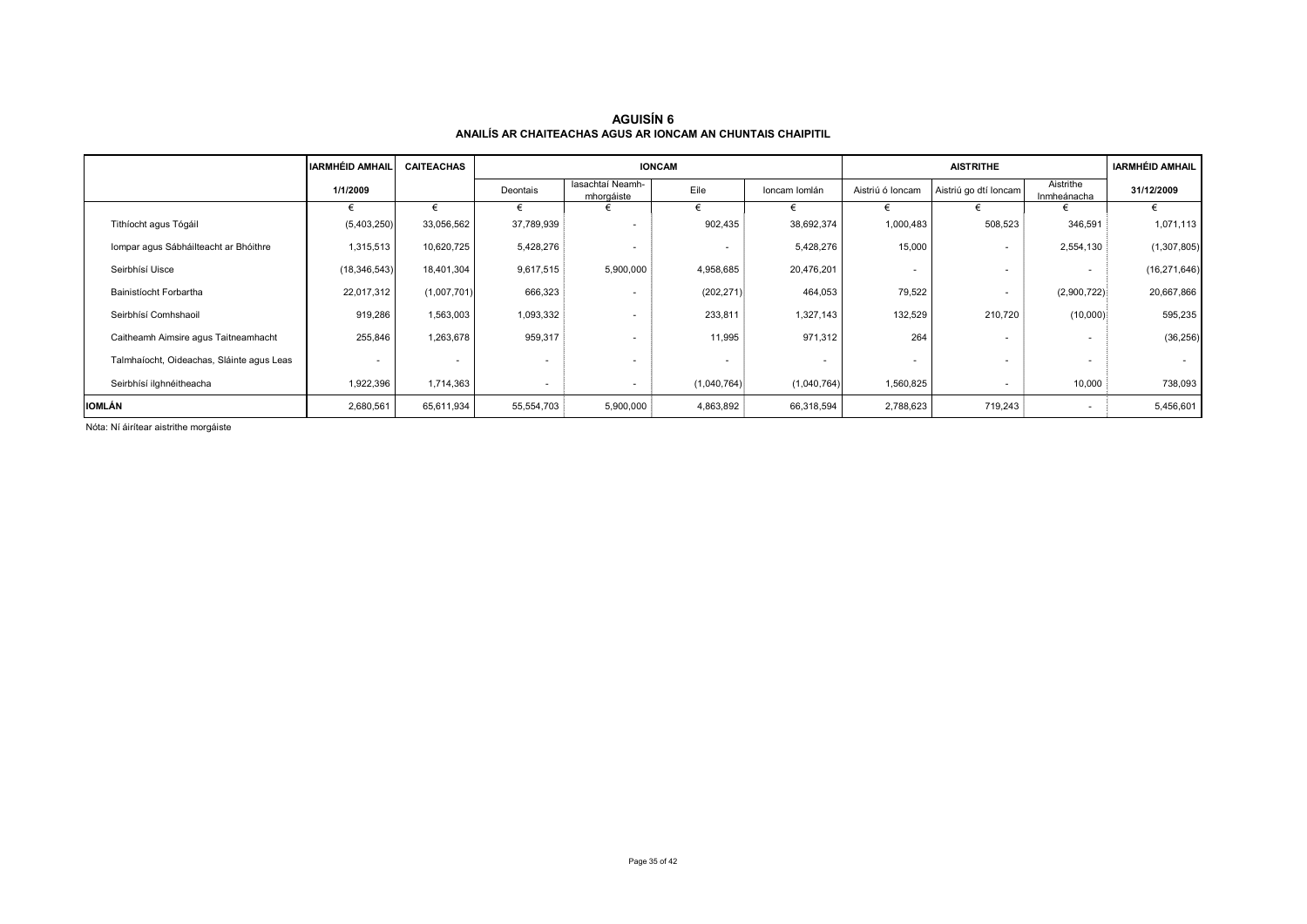# **Achoimre ar Mhórbhailiúcháin Ioncaim 2009 AGUISÍN 7**

|                        | Riaráistí<br>amhail<br>1/1/2009 | <b>Fabhraithe</b> | <b>Discriobh</b> | <b>Tarscaoilte</b> | Iomlán le<br><b>Bailiú</b> | <b>Bailithe</b> | Riaráistí<br>amhail<br>31/12/2009 | % Bailithe |
|------------------------|---------------------------------|-------------------|------------------|--------------------|----------------------------|-----------------|-----------------------------------|------------|
|                        | €                               | €                 | €                | €                  | €                          | €               | €                                 |            |
| Rátaí                  | 6,205,776                       | 30,298,778        | 1,823,528        | $\qquad \qquad$    | 34,681,026                 | 24,116,791      | 10,564,235                        | 70%        |
| Cíosanna agus Blianach | 751,460                         | 6,708,735         | 205,668          | $\blacksquare$     | 7,254,528                  | 6,579,530       | 674,997                           | 91%        |
| Uisce Tráchtála        | 2,686,985                       | 7,552,306         | 557,478          | $\blacksquare$     | 9,681,813                  | 6,665,404       | 3,016,409                         | 69%        |
| Bruscar                |                                 |                   |                  |                    |                            |                 |                                   |            |
| Bruscar Tí             |                                 |                   |                  |                    |                            |                 |                                   | $0\%$      |
| Tráchtáil              |                                 |                   |                  |                    |                            |                 |                                   | 0%         |
| lasachtaí Tithíochta   | 33,766                          | 911,668           | 431              | $\blacksquare$     | 945,003                    | 895,328         | 49,675                            | 95%        |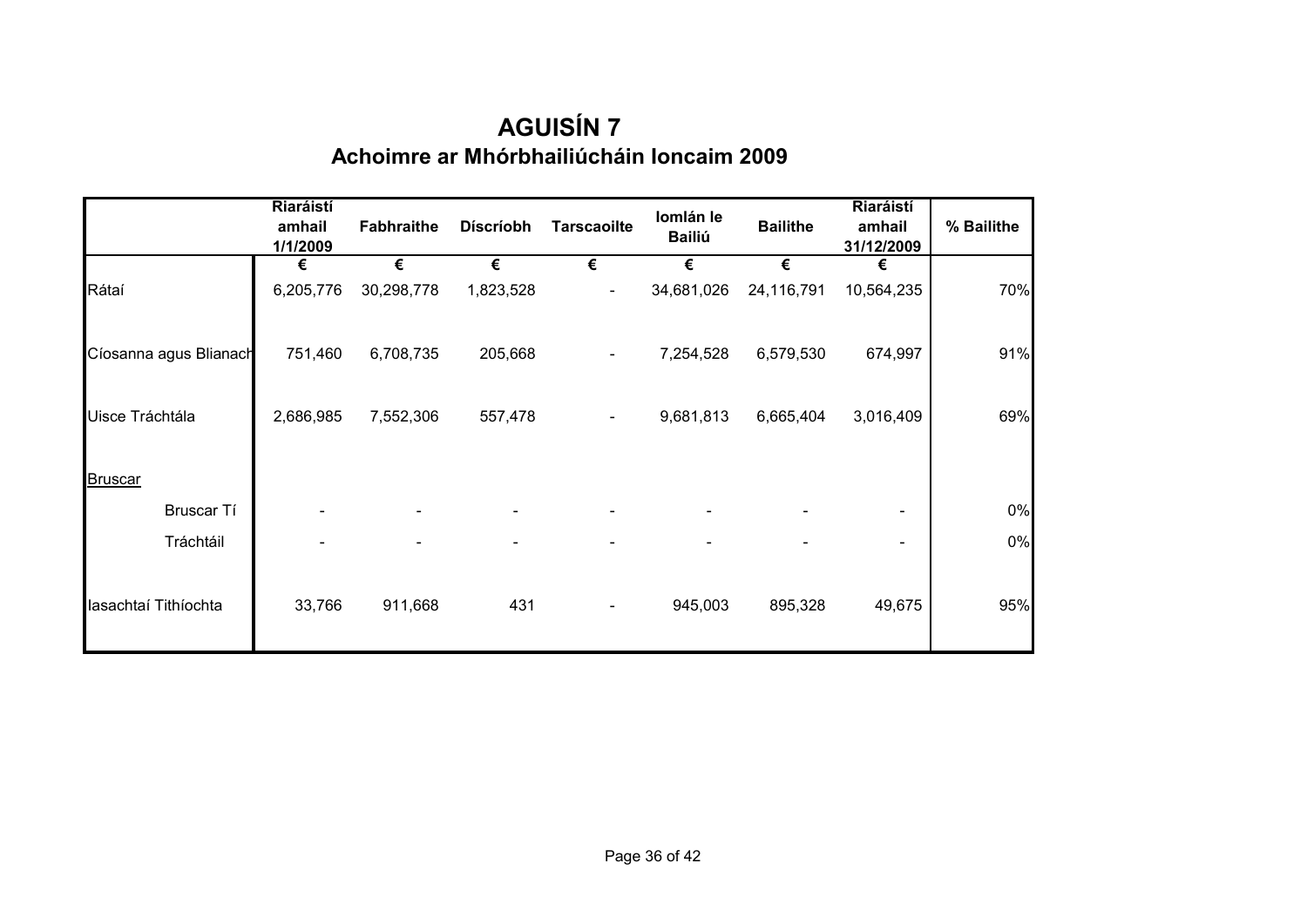# **LEAS ÚDARÁS ÁITIÚIL I gCUIDEACHTAÍ**

*Is é cuspóir an Ráitis seo na Cuideachtaí a shainaithint a bhfuil leas ag Comhairle Cathrach Luimnigh iontu mar chomhlacht corparáideach, nó leas a gcuid ball nó a gcuid oifigeach, de bhua a n-oifige, i gcuideachta. Déantar an nochtadh seo a leanas ó thaobh gach Cuideachta den saghas seo.*

| Ainmneacha na Cuideachta:                        | Doncove Ltd. agus Berryvale Ltd. |  |  |  |
|--------------------------------------------------|----------------------------------|--|--|--|
| Príomhghníomhaíochtaí na Cuideachta:             | Forbairtí Tráchtála              |  |  |  |
| Uinéireacht Thairbhiúil Roinnte:                 | Ceann ar bith                    |  |  |  |
| Ionadaíocht Údaráis Áitiúil ar Bhord Cuideachta. | Ceann ar bith                    |  |  |  |

#### **Méid agus saghas aon ráthaíochtaí, aon fhrithgheallta, aon deontas, aon iasachtaí nó aon iasachtaíochta a thug an t-údarás áitiúil ó thaobh iasachtaí na Cuideachta de.**

Ráthaigh Comhairle Cathrach Luimnigh, de bhua Comhaontú Forbartha a síníodh i 1988 chomh maith le Comhaontuithe Léasa a síníodh i 1989 agus i 1998, aisíocaíochtaí iasachta le Bainc-Aontas Éireann d'fhorbairt agus d'athchóiriú Charrchlós Ilstórtha Ché Artúir i gCathair Luimnigh. Tá ceannach an Charrchlóis ag an gComhairle Cathrach amach anseo deimhnithe sna Comhaontuithe.

#### **A mhéid urrúis atá ag an údarás áitiúil i dtaobh airgid atá tugtha don Chuideachta.**

Níl aon airgead tugtha ag Comhairle Cathrach Luimnigh don Chuideachta.

#### **Conas agus cá háit a bhfuil torthaí na Cuideachta curtha in iúl i gcuntais an údaráis áitiúil.**

Bhí feidhm ag an gComhaontú Léasa ón 1 Meitheamh 1999. Tá na híocaíochtaí léasa a íocadh san áireamh i gCaiteachas Caipitil na Comhairle Cathrach.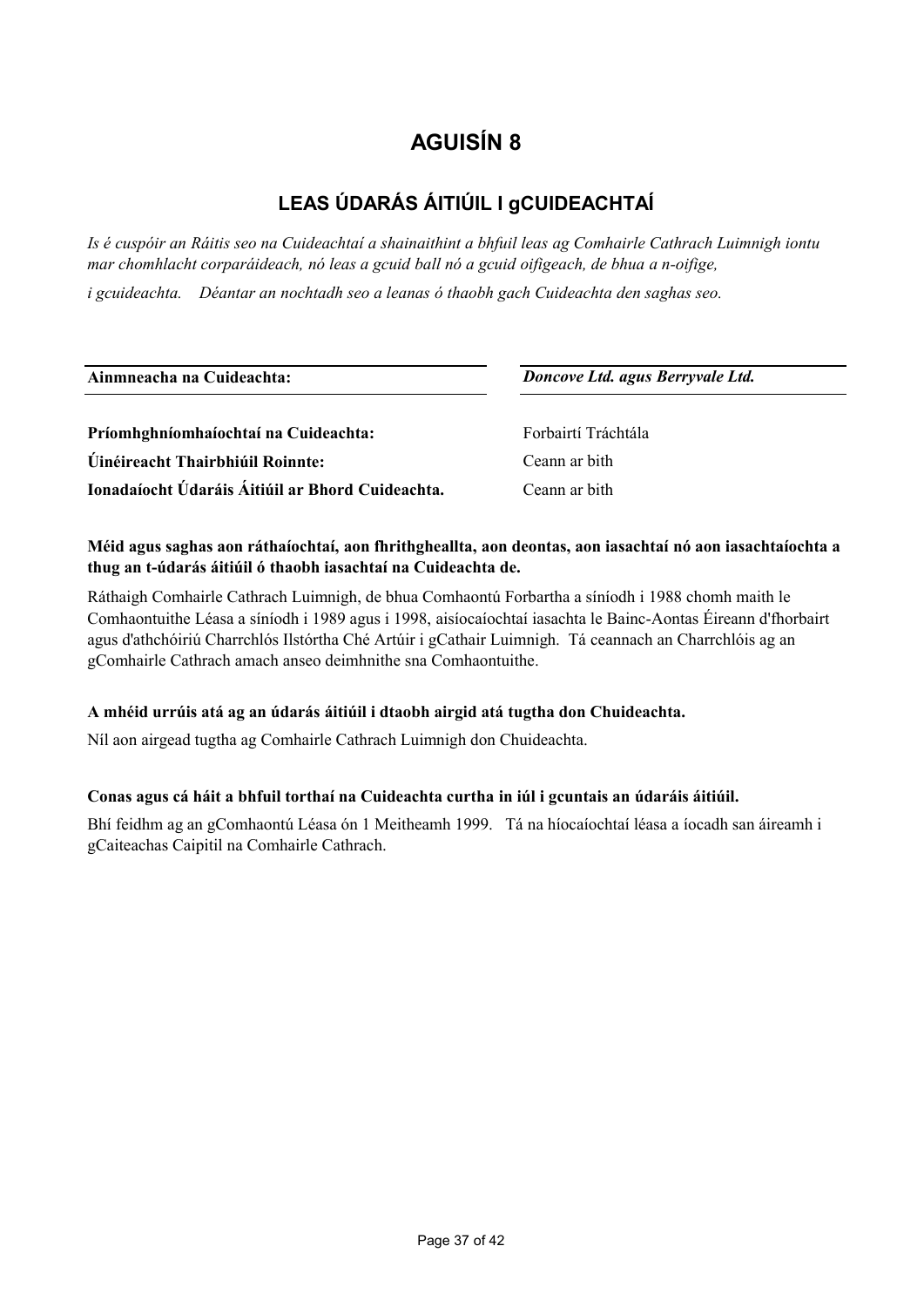# **LEAS ÚDARÁS ÁITIÚIL I gCUIDEACHTAÍ**

*Is é cuspóir an Ráitis seo na Cuideachtaí a shainaithint a bhfuil leas ag Comhairle Cathrach Luimnigh iontu mar chomhlacht corparáideach, nó leas a gcuid ball nó a gcuid oifigeach, de bhua a n-oifige,* 

*i gcuideachta. Déantar an nochtadh seo a leanas ó thaobh gach Cuideachta den saghas seo.*

| Ainm na Cuideachta:                               | 1. Southhill Community Services Board Ltd.                            |  |  |  |
|---------------------------------------------------|-----------------------------------------------------------------------|--|--|--|
|                                                   | 2. Ionad Fiontair Mhaigh Rois                                         |  |  |  |
| Príomhghníomhaíochtaí na Cuideachta:              | Áiseanna/seirbhísí pobail a chur ar fáil do<br>chónaitheoirí áitiúla. |  |  |  |
| Úinéireacht Thairbhiúil Roinnte:                  | Ceann ar bith                                                         |  |  |  |
| Ionadaíocht Údaráis Áitiúil ar Bhord Cuideachtaí. | Ball den Bhord                                                        |  |  |  |

#### **Méid agus saghas aon ráthaíochtaí, aon fhrithgheallta, aon deontas, aon iasachtaí nó aon iasachtaíochta a thug an t-údarás áitiúil ó thaobh iasachtaí na gCuideachtaí de.**

Cuireann Comhairle Cathrach Luimnigh Deontas bliantúil ar fáil do na Cuideachtaí. Déantar athbhreithniú ar mhéid an deontais a thugtar ar bhonn bliantúil.

### **A mhéid urrúis atá ag an údarás áitiúil i dtaobh airgid atá tugtha do na Cuideachtaí.**

Is le Comhairle Cathrach Luimnigh an talamh ar a bhfuil áitribh na gCuideachtaí seo lonnaithe.

### **Conas agus cá háit a bhfuil torthaí na gCuideachtaí curtha in iúl i gcuntais an údaráis áitiúil.**

Ní shonraítear torthaí na gCuideachtaí i gcuntais Chomhairle Cathrach Luimnigh.

| Ainm na Cuideachta:                              | Cuideachta Forbartha Mhaigh Rois                                      |  |  |  |
|--------------------------------------------------|-----------------------------------------------------------------------|--|--|--|
| Príomhghníomhaíochtaí na Cuideachta:             | Áiseanna/seirbhísí pobail a chur ar fáil do<br>chónaitheoirí áitiúla. |  |  |  |
| Úinéireacht Thairbhiúil Roinnte:                 | Ceann ar bith                                                         |  |  |  |
| Ionadaíocht Údaráis Áitiúil ar Bhord Cuideachta. | Ball den Bhord                                                        |  |  |  |

**Méid agus saghas aon ráthaíochtaí, aon fhrithgheallta, aon deontas, aon iasachtaí nó aon iasachtaíochta a thug an t-údarás áitiúil ó thaobh iasachtaí na Cuideachta de.** 

Cuireann Comhairle Cathrach Luimnigh Deontas bliantúil ar fáil don Chuideachta. Déantar athbhreithniú ar mhé

**A mhéid urrúis atá ag an údarás áitiúil i dtaobh airgid atá tugtha don Chuideachta.**  Ní thugann Comhairle Cathrach Luimnigh ach cúnamh deontais ar fáil don Chuideachta.

**Conas agus cá háit a bhfuil torthaí na Cuideachta curtha in iúl i gcuntais an údaráis áitiúil.** Ní shonraítear torthaí na Cuideachta i gcuntais Chomhairle Cathrach Luimnigh.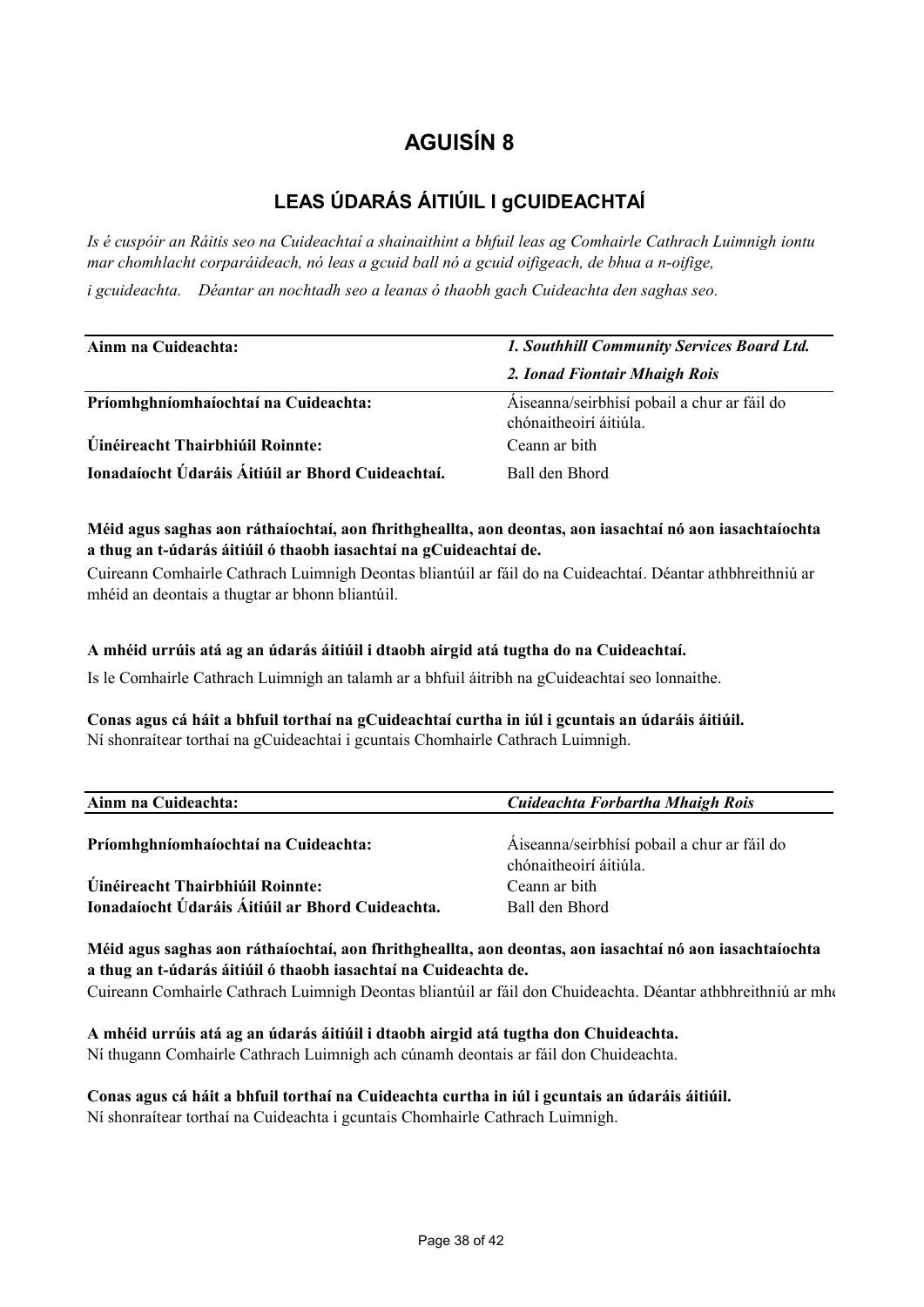# **LEAS ÚDARÁS ÁITIÚIL I gCUIDEACHTAÍ**

*Is é cuspóir an Ráitis seo na Cuideachtaí a shainaithint a bhfuil leas ag Comhairle Cathrach Luimnigh iontu mar chomhlacht corparáideach, nó leas a gcuid ball nó a gcuid oifigeach, de bhua a n-oifige,* 

*i gcuideachta. Déantar an nochtadh seo a leanas ó thaobh gach Cuideachta den saghas seo.*

| Ainm na Cuideachta:                                                                                                                                 | <b>Ionad Ealaíon Belltable</b>                                                                                                                                                                                                                                                                                                                     |
|-----------------------------------------------------------------------------------------------------------------------------------------------------|----------------------------------------------------------------------------------------------------------------------------------------------------------------------------------------------------------------------------------------------------------------------------------------------------------------------------------------------------|
| Príomhghníomhaíochtaí na Cuideachta:                                                                                                                | Cuireann Ionad Ealaíon Belltable roinnt<br>taispeántas amharcealaíon ar siúl, chomh maith<br>le cur ar scáileán scannáin de chuid an chlub                                                                                                                                                                                                         |
| Úinéireacht Thairbhiúil Roinnte:                                                                                                                    | Ceann ar bith                                                                                                                                                                                                                                                                                                                                      |
| Ionadaíocht Údaráis Áitiúil ar Bhord Cuideachta.                                                                                                    | Stiúrthóir is ea Bainisteoir na Cathrach chomh<br>maith leis an Oifigeach Ealaíon, S. Deegan.                                                                                                                                                                                                                                                      |
| Ainm na Cuideachta:<br>Príomhghníomhaíochtaí na Cuideachta:                                                                                         | Ceoláras na hOllscoile<br>Is ionad ilfheidhmeach é Ceoláras na hOllscoile<br>ina gcuirtear réimse leathan ceoil, drámaí,<br>damhsa agus seónna grinn ar siúl don phobal.                                                                                                                                                                           |
| Úinéireacht Thairbhiúil Roinnte:<br>Ionadaíocht Údaráis Áitiúil ar Bhord Cuideachta.                                                                | Ceann ar bith<br>Is Ball den Bhord an Bainisteoir Cathrach                                                                                                                                                                                                                                                                                         |
| Ainm na Cuideachta:<br>Príomhghníomhaíochtaí na Cuideachta:<br>Úinéireacht Thairbhiúil Roinnte:<br>Ionadaíocht Údaráis Áitiúil ar Bhord Cuideachta. | Feidhmeannach Iarsmalann Hunt<br>Tá Feidhmeannach Iarsmalann Hunt freagrach<br>as bainistíocht agus cothabháil Iarsmalann Hunt<br>i dTeach an Chustaim, ina bhfuil bailiúchán thar<br>a bheith tábhachtach. Is díol mór spéise í an<br>Iarsmalann i gCathair Luimnigh do thurasóirí.<br>Ceann ar bith<br>Is Ball den Bhord an Bainisteoir Cathrach |
| Ainm na Cuideachta:<br>Príomhghníomhaíochtaí na Cuideachta:<br>Úinéireacht Thairbhiúil Roinnte:                                                     | <b>Iontaobhas Cathartha Luimnigh</b><br>Tugann Iontaobhas Cathartha Luimnigh faoi<br>scéimeanna a chruthú do chaomhnú, do chur<br>chun cinn agus d'fheabhsú ginearálta Chathair<br>Luimnigh i gcomhar leis an údarás áitiúil agus<br>le páirtithe leasmhara eile.<br>Ceann ar bith                                                                 |
| Ionadaíocht Údaráis Áitiúil ar Bhord Cuideachta.                                                                                                    | Pátrún is ea an Bainisteoir Cathrach                                                                                                                                                                                                                                                                                                               |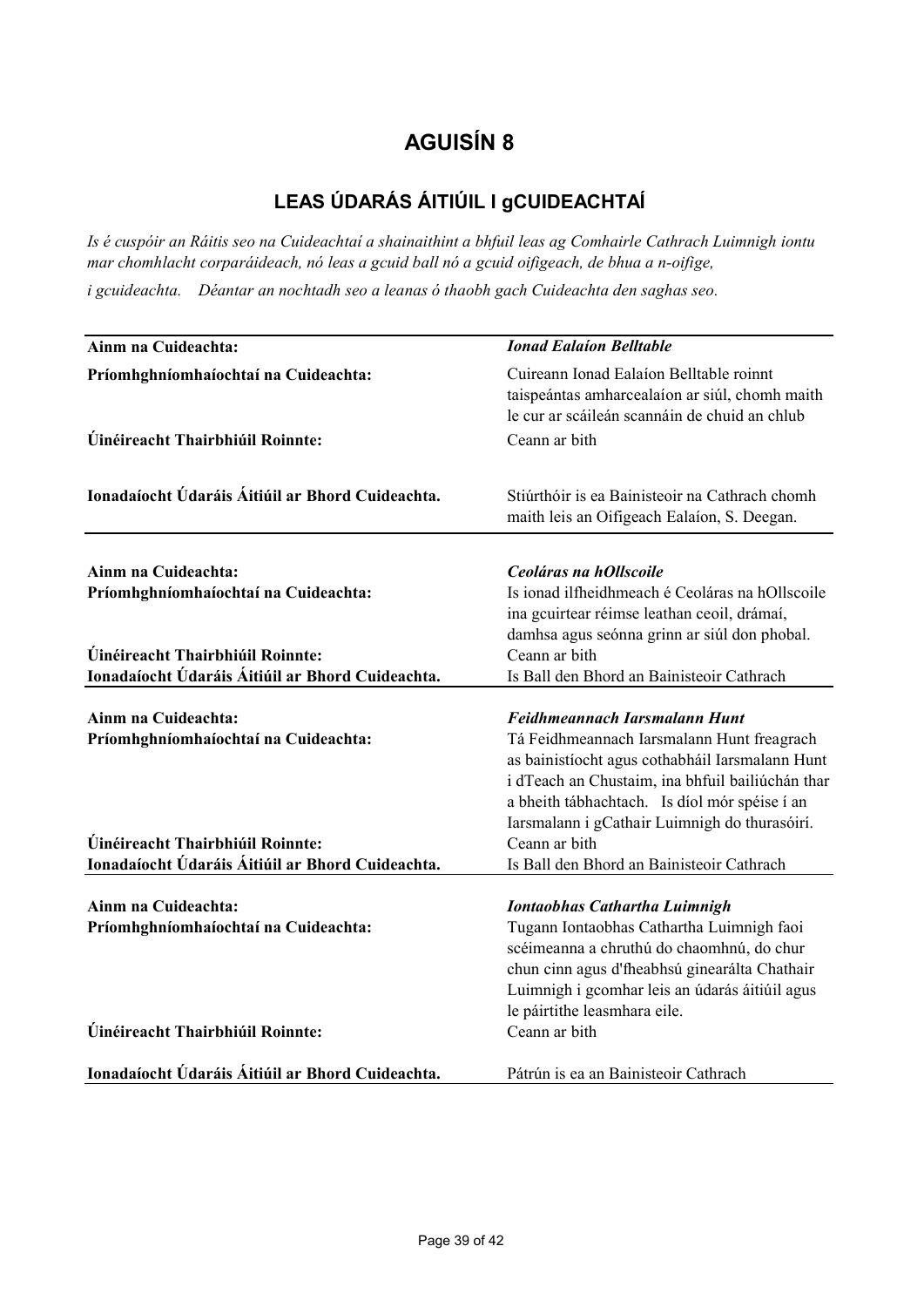# **LEAS ÚDARÁS ÁITIÚIL I gCUIDEACHTAÍ**

*Is é cuspóir an Ráitis seo na Cuideachtaí a shainaithint a bhfuil leas ag Comhairle Cathrach Luimnigh iontu mar chomhlacht corparáideach, nó leas a gcuid ball nó a gcuid oifigeach, de bhua a n-oifige,* 

*i gcuideachta. Déantar an nochtadh seo a leanas ó thaobh gach Cuideachta den saghas seo.*

|                                                  | <b>Limerick Lodis Ltd</b>                                |
|--------------------------------------------------|----------------------------------------------------------|
| Ainm na Cuideachta:                              |                                                          |
| Príomhghníomhaíochtaí na Cuideachta:             | Forbairt Turasóireachta                                  |
| Úinéireacht Thairbhiúil Roinnte:                 | $100\%$                                                  |
| Ionadaíocht Údaráis Áitiúil ar Bhord Cuideachta. | Stiúrthóir is ea an Stiúrthóir Seirbhísí, Gnóthaí Corpar |
|                                                  |                                                          |
| Ainm na Cuideachta:                              | Shannon Broadband Ltd                                    |
| Príomhghníomhaíochtaí na Cuideachta:             | Bonneagar Leathanbhanda                                  |
| Úinéireacht Thairbhiúil Roinnte:                 | 20%                                                      |
| Ionadaíocht Údaráis Áitiúil ar Bhord Cuideachta. | Stiúrthóir is ea an Bainisteoir Cathrach                 |

**Méid agus saghas aon ráthaíochtaí, aon fhrithgheallta, aon deontas, aon iasachtaí nó aon iasachtaíochta a thug an t-údarás áitiúil ó thaobh iasachtaí na Cuideachta de.** 

Cuireann Comhairle Cathrach Luimnigh cúnamh deontais ar fáil do gach Eagraíocht a liostaítear thuas.

#### **Conas agus cá háit a bhfuil torthaí na Cuideachta curtha in iúl i gcuntais an údaráis áitiúil.**

Tá glansócmhainní Limerick Lodis Limited don bhliain dar críoch an 31 Nollaig 2008 corpraithe i gcuntais Chomhairle Cathrach Luimnigh.

Tá 20% de ghlansócmhainní Shannon Broadband Limited don bhliain dar críoch an 31 Nollaig 2009 corpraithe i gcuntais Chomhairle Cathrach Luimnigh.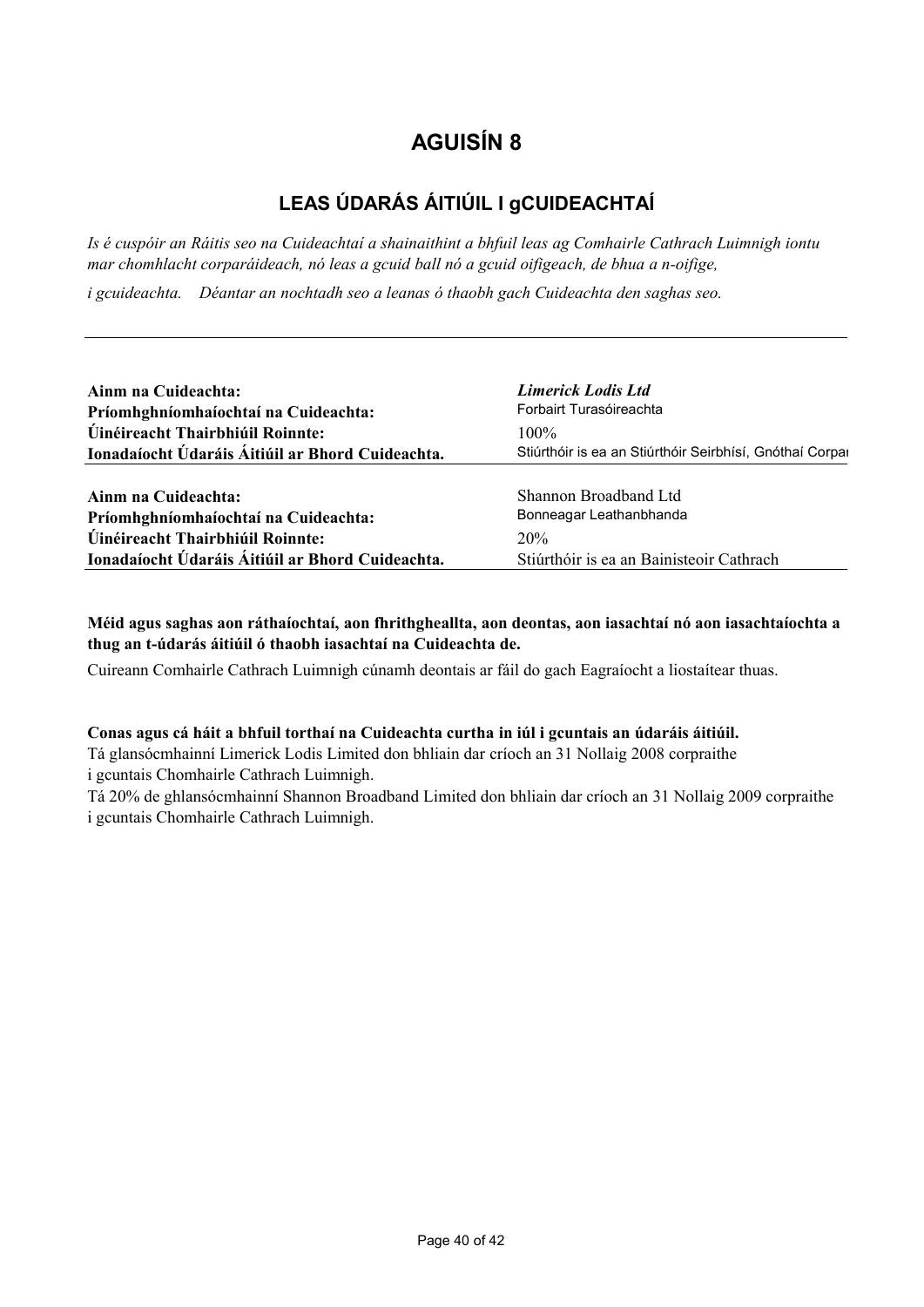### **LEAS ÚDARÁS ÁITIÚIL I gCUIDEACHTAÍ**

*Is é cuspóir an Ráitis seo na Cuideachtaí a shainaithint a bhfuil leas ag Comhairle Cathrach Luimnigh iontu mar chomhlacht corparáideach, nó leas a gcuid ball nó a gcuid oifigeach, de bhua a n-oifige,* 

*i gcuideachta. Déantar an nochtadh seo a leanas ó thaobh gach Cuideachta den saghas seo.*

| Ainm na Cuideachta:                  | Comhpháirtíocht um Fhorbairt Fiontair Luimnigh |
|--------------------------------------|------------------------------------------------|
| Príomhghníomhaíochtaí na Cuideachta: | Forbairt Páirc Tionscail i mBaile an Róistigh  |
| Úinéireacht Thairbhiúil Roinnte:     | Ceann ar bith                                  |

Stiúrthóir is ea an Bainisteoir Cathrach

**Méid agus saghas aon ráthaíochtaí, aon fhrithgheallta, aon deontas, aon iasachtaí nó aon iasachtaíochta a thug an t-údarás áitiúil ó thaobh iasachtaí na Cuideachta de.** 

Ceann ar bith

**A mhéid urrúis atá ag an údarás áitiúil i dtaobh airgid atá tugtha don Chuideachta.**  Chuir Comhairle Cathrach Luimnigh deontas aon uaire ar fáil don Chuideachta.

**Ionadaíocht Údaráis Áitiúil ar Bhord Cuideachta.**

**Conas agus cá háit a bhfuil torthaí na Cuideachta curtha in iúl i gcuntais an údaráis áitiúil.** Ní shonraítear torthaí na Cuideachta i gcuntais Chomhairle Cathrach Luimnigh.